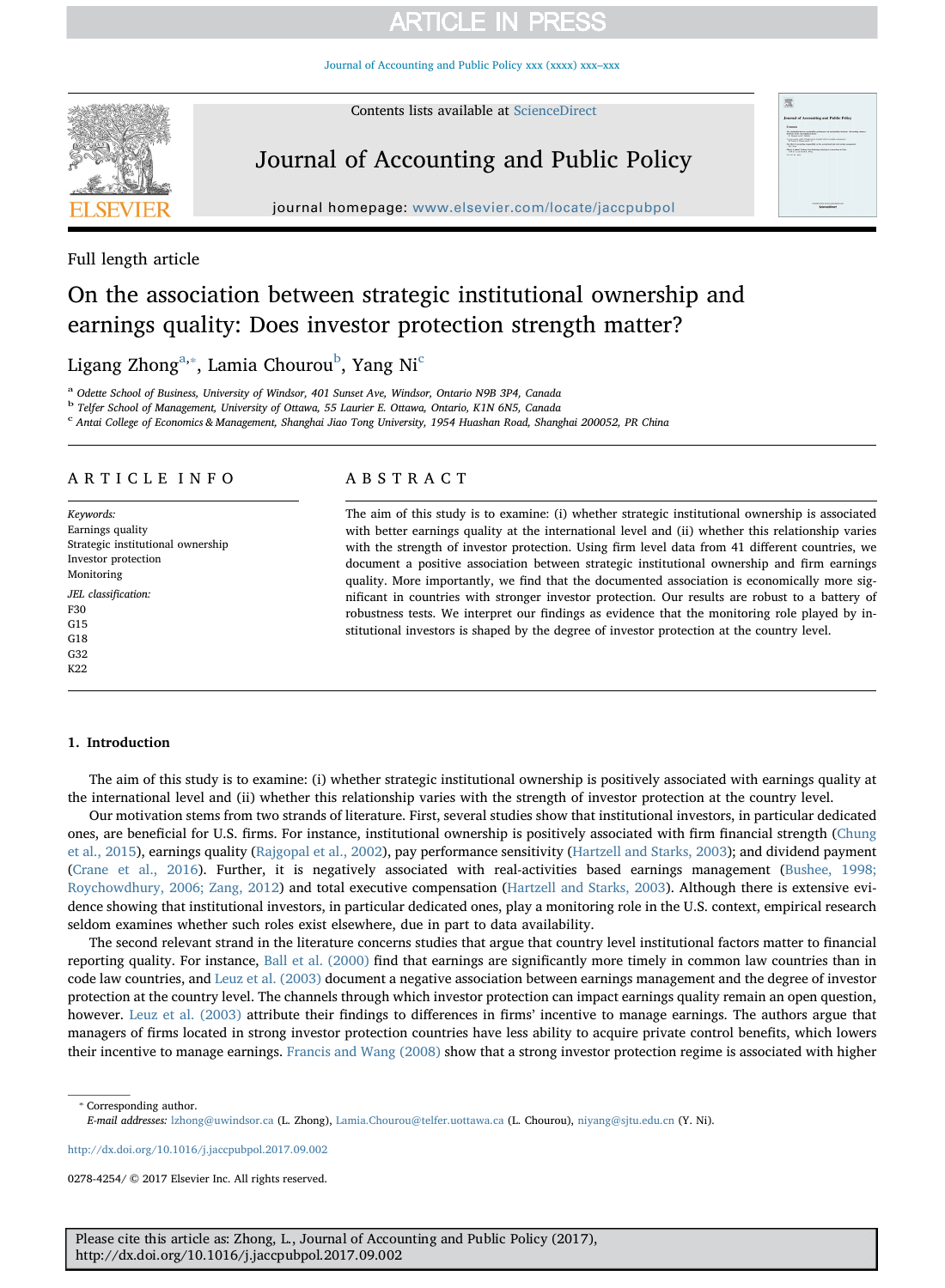#### L. Zhong et al. *Journal of Accounting and Public Policy xxx (xxxx) xxx–xxx*

earnings quality only for firms with high audit quality. They contend that as the investor protection regime becomes stricter, the likelihood that client misreporting is detected and auditors are punished, increases, thus weakening auditor incentives to abide by firm earnings management behavior. More recently, [Ben-Nasr et al. \(2015\)](#page-20-1) find that while state ownership is associated with lower earnings quality, foreign ownership is associated with higher earnings quality. The positive association between foreign ownership and earnings quality is limited to countries with more stable governments and a lower risk of government expropriation.

In this study, we argue that the investor protection regime's strength is likely to affect the association between earnings quality and institutional ownership. On one hand, earnings quality is already high in strong investor protection countries ([Leuz et al., 2003](#page-21-5)); as such, institutional investors have little roles to play in improving earnings quality. Conversely, there is more demand for high quality financial reporting in weak investor protection countries. According to this argument, institutional investors are likely to have a stronger effect on earnings quality in countries with lower investor protection. On the other hand, the ability and incentive of institutional investors to monitor firm managers is unlikely to be uniform across countries. In countries with strong investor protection, institutional investors are endowed with higher incentives and ability to monitor managers, thus resulting in a stronger association between institutional ownership and earnings quality in such countries. Given the above conflicting arguments, it is an empirical question whether the association between institutional ownership and earnings quality is stronger or weaker in countries with better investor protection. We study this research question by examining the effect of strategic institutional ownership, the percentage of total shares in issue held as long term strategic holdings by investment banks or institutions seeking long term return, on earnings quality in a panel of 41 countries.

Following [Chaney et al. \(2011\)](#page-21-7), we use the standard deviation of the performance-adjusted current accruals (REDCA\_5y) as our main proxy of earnings quality, with higher levels indicating lower earnings quality.<sup>[1](#page-1-0)</sup> The method used to derive discretionary accruals is similar to that used by [Ashbaugh et al. \(2003\).](#page-20-2) Also, similar to [Chaney et al. \(2011\)](#page-21-7), we focus on the variability of current discretionary accruals instead of their level, for two reasons: (i) we do not have a particular prediction about the direction of the reporting bias in current accruals and (ii) the variability of unexplained accruals is a better measure of earnings quality than their level, for firms with consistently large unexplained accruals ([Francis et al., 2005](#page-21-8)).

Using this earnings quality measure, we find that institutional ownership is positively associated with earnings quality. In particular, our results indicate that a one standard deviation increase in institutional ownership is associated with a 5.1% increase in earnings quality across all countries.<sup>[2](#page-1-1)</sup> More importantly, we distinguish between weak versus strong investor protection regimes, and examine whether the documented association between earnings quality and institutional ownership is different across jurisdictions. We use several proxies of investor protection, namely: (1) country legal origin (common law versus code law); (2) the anti-selfdealing index developed by [Djankov et al. \(2008\)](#page-21-9); and (iii) a combined index composed of three indices developed by [La Porta et al.](#page-21-10) [\(2006\):](#page-21-10) i.e., disclosure level, liability standard, and public enforcement of securities laws. We find that the association between institutional ownership and earnings quality is stronger in countries with higher quality investor protection regimes. In fact, a one standard deviation increase in strategic institutional ownership is associated with a 6.1% increase in earnings quality in high investor protection countries, versus only a 1.4% increase in earnings quality in low investor protection countries, where the investor pro-tection is measured by the legal origin.<sup>[3](#page-1-2)</sup> The Chow-test statistic suggests that these estimates are also statistically different from each other at the one percent level.

We perform a battery of robustness checks. Overall, our results reveal that institutional ownership is associated with higher earnings quality, and this association is stronger in jurisdictions with strong investor protection. These findings suggest that institutional investors have more incentive and/or are more able to perform their monitoring role in countries with strong investor protection.

This study makes several contributions to the literature. First, while there is a large body of research on institutional ownership and earnings quality in the U.S. context (e.g., [Rajgopal et al., 2002; Bushee, 2001; Burns et al., 2010; Chung et al., 2015\)](#page-21-1), international studies are scarce, partially due to data availability issues. The evidence from the U.S. remains parochial without the ability to generalize to other markets. We fill this void in the literature by exploring this relationship internationally. Second, we add to the growing literature on the importance of reinforcing country level investor protection. We provide evidence that institutional investors exercise a better monitoring role in countries with strong investor protection regimes. Third, [Leuz et al. \(2003\)](#page-21-5) show that earnings management is lower in countries with strong investor protection. They attribute their findings to the lower incentive for managers to manipulate earnings in strong investor protection countries due to limited ability to acquire private benefits. While their results suggest that the degree of investor protection shapes managerial incentives to manipulate earnings, our results suggest that the degree of investor protection also shapes the ability of institutional investors to perform their monitoring roles. Our findings corroborate [Francis and Wang](#page-21-6)'s (2008) argument that the effect of investor protection on earnings quality is an indirect one.

The rest of the paper is organised as follows: the next section briefly reviews the related literature, and develops the hypotheses. Section [3](#page-3-0) describes the data and methodology. Sections [4 and 5](#page-7-0) present the results and robustness tests, respectively. Finally, the last Section concludes the study.

<span id="page-1-1"></span>

<span id="page-1-0"></span> $^1$  In [Table 6,](#page-10-0) we report the results using several other earnings quality measures, and our findings still hold.  $^2$  The mean of earnings quality is 0.10, and the standard deviation of strategic institutional ownership estimated coefficient of −0.0394 (with country fixed effect), a standard deviation increase in strategic institutional ownership is associated with 5.1% (0.13 \* (−0.0394)/0.10) increase in earnings quality change.

<span id="page-1-2"></span> $3$  The standard deviation for strategic institutional ownership is 0.16 and 0.06 for common law and code law markets, respectively. And the mean of earnings quality is 0.12 and 0.08 for common law and code law markets, respectively. With the estimated coefficient of −0.0460 and −0.0184 for these two markets, the impact in common law countries is calculated as  $0.16 * (-0.0460)/0.12 = -6.1\%$ , and in code law countries:  $0.06 * (-0.0184)/0.08 = -1.4\%$ .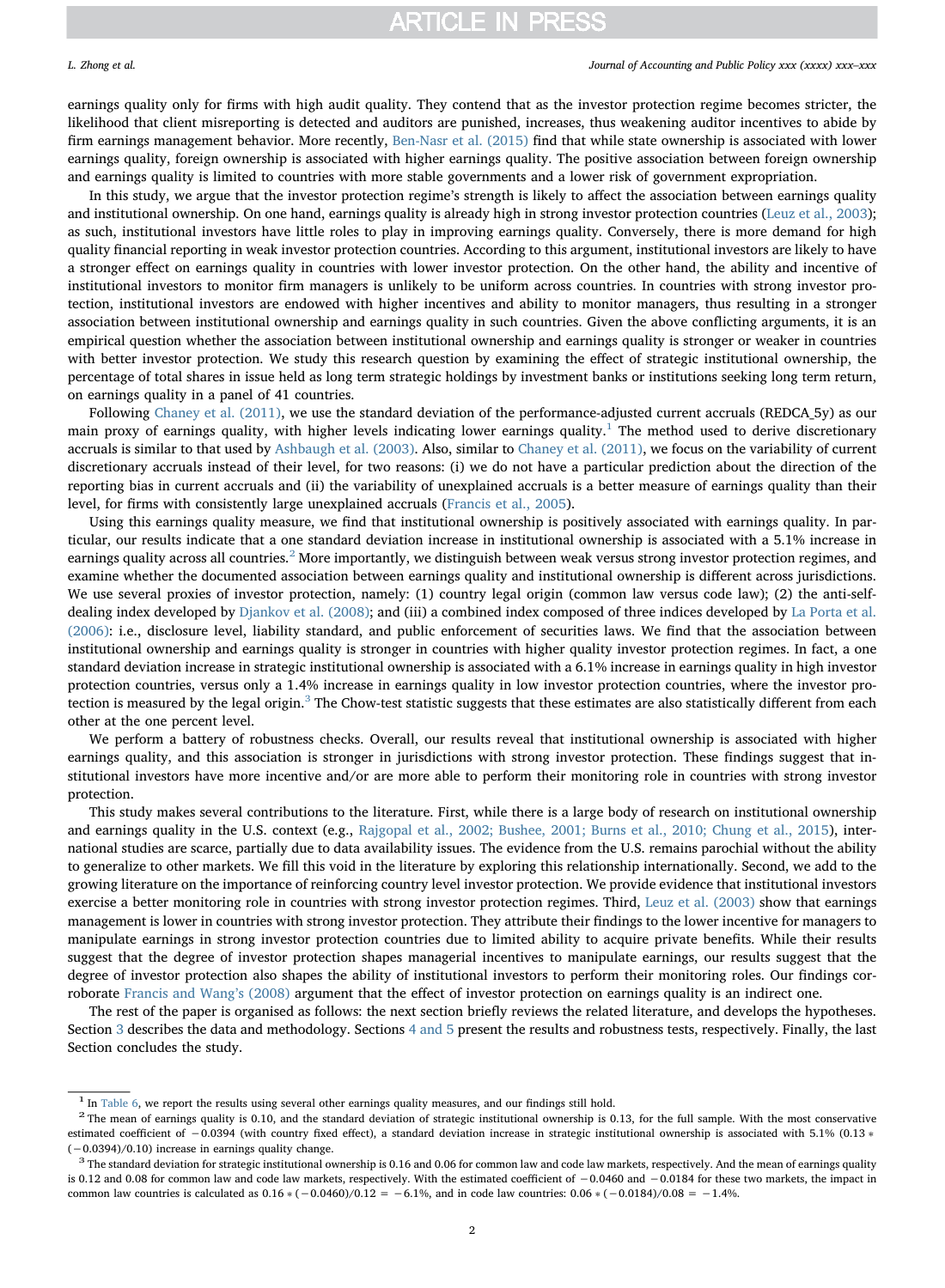### 2. Literature review and hypotheses development

### 2.1. Institutional ownership and accounting quality

The extant literature on accounting offers two contrasting views regarding the association between institutional ownership and earnings management.<sup>[4](#page-2-0)</sup> On one hand, a number of articles in the financial press and research literature suggest that institutional investors pressure managers to achieve short-term profit goals at the expense of long-term value (e.g., Coff[ee, 1991; Jacobs, 1991\)](#page-21-11), leading to more earnings management in firms with higher institutional ownership. [Guthrie and Sokolowsky \(2010\)](#page-21-12) find evidence that firms tend to manipulate their earnings around seasoned equity offering in the presence of large outside block holdings. On the other hand, institutional investors are often viewed as better informed than individual investors. They can look beyond current earnings, thus creating less incentive for firms to manipulate earnings. Also, due to their superior access to databases and analytical tools, it is less costly for institutions to engage in in-depth firm analysis ([Hope, 2013\)](#page-21-13). Moreover, because of their large stakes in the firm, institutional investors are likely to monitor managers.

There are two main channels through which large institutional investors can affect firm decisions: voice and exit (e.g., [McCahery](#page-21-14) [et al., 2016; Schmidt and Fahlenbrach, 2017\)](#page-21-14). Indeed, institutional investors can actively interact with management to voice their preferences (Voice) or leave the firm by selling shares (Exit). [McCahery et al. \(2016\)](#page-21-14) provide survey evidence that institutional investors use both and that these governance mechanisms are viewed as complementary devices, with intervention typically occurring prior to a potential exit.

Prior literature [\(Carleton et al. 1998; Becht et al. 2009; Dimson et al. 2015; McCahery et al., 2016](#page-21-15)) identifies several channels for voice engagements: behind the scenes channel (discussions with management and board of directors), voting against management and shareholders proposals. In a recent survey study by [McCahery et al. \(2016\)](#page-21-14), 63% of the respondents indicated that they had used the discussion management tool as an engagement channel and 45% had conducted discussions with members of the board in the absence of management. Moreover, 53% of the respondents used voting against management as an engagement channel and 16% submitted shareholders proposals. Building on prior literature, we argue that institutional investors can improve earnings quality mainly through two channels: private discussions with management and board of directors and voting against management.

Consistent with the monitoring role played by institutional investors, [Hartzell and Starks \(2003\)](#page-21-2), for instance, find that institutional ownership is negatively related to total executive compensation, and positively associated with pay-for-performance sensitivity. [Bricker and Markarian \(2015\)](#page-20-3) show that institutional owners limit the benefits of insider trading and [Chung et al. \(2015\)](#page-21-0) provide evidence that ownership by long-term and large institutions improve a firm's financial strength, whereas short-term institutions deteriorate it. More recently, [Crane et al. \(2016\)](#page-21-3) show that higher institutional ownership causes an increase in the distribution of dividends and [Boubaker et al. \(2017\)](#page-20-4) find that long term institutional ownership is positively associated with corporate social responsibility.

There is also evidence that the monitoring role played by institutional investors results in higher earnings quality. For example, [Rajgopal and Venkatachalam \(1997\)](#page-21-16) document a negative association between institutional ownership and discretionary accruals, and [Rajgopal et al. \(2002\)](#page-21-1) show that as institutional ownership increases, accrual quality increases. The latter study also documents that stock prices tend to reflect a greater portion of future earnings relative to current earnings, consistent with the view that institutions are better able to look beyond current earnings than individual investors, which creates fewer incentives for earnings management.

Several studies show that the association between earnings quality and institutional investors varies with institutional investors categories. [Collins et al. \(2003\)](#page-21-17) indicate that stock prices reflect the persistence of accruals more accurately in firms with a high level of institutional ownership and a minimum threshold level of active institutional traders, and [Burns et al. \(2010\)](#page-21-18) find that only shortterm oriented institutional investors are associated with more discretionary accruals management. Overall, there is evidence supporting the notion that, in the U.S. context, long-term institutional investors are associated with higher earnings quality.

In this study, we examine whether earnings quality is also positively associated with strategic (long-term) institutional ownership at the international level. Strategic institutional investors' ownership is defined by the Datastream database as, "the percentage of total shares in issue held as long term strategic holdings by investment banks or institutions seeking long term return". While some institutional investors can play a passive role, and decide to exit firms with low performance or governance issues, we argue that strategic institutional investors are likely to play an active role and monitor firm managers. This occurs for two reasons: (i) strategic institutional investors have a large stake in the firm (more than 5%), and (ii) they are long term focussed. The relatively high ownership stake held by such investors is likely to result in low market liquidity concerns, hence fewer incentives for these investors to exit the firm ([Brockman et al., 2009\)](#page-20-5). Moreover, strategic investors are long-term oriented and seek long-term returns; thus, they are likely to have incentive to monitor firm managers. While the relatively high ownership stake and long-term orientation of strategic institutional investors are likely to result into an active monitoring role, it is possible that such investors would not be involved in monitoring managers because of the high monitoring costs, for instance. Moreover, assuming that strategic institutional investors have the incentive and ability to monitor, it is possible that the monitoring role does not translate into higher earnings quality. They can monitor the firm through insider communication without requiring high quality reporting. [Ball et al. \(2003\)](#page-20-6), for

<span id="page-2-0"></span><sup>&</sup>lt;sup>4</sup> The accounting literature provides several motivations for earnings management, including meeting or beating earnings benchmarks [\(Burgstahler and Dichev,](#page-21-19) [1997; Brown and Caylor, 2005\)](#page-21-19), enhancing reputation with stakeholders [\(Bowen et al., 1995; Brown and Caylor, 2005](#page-20-7)), increasing bonus compensation, reducing the probability of violating debt covenants ([Watts and Zimmerman, 1990\)](#page-21-20) and smoothing earnings ([Strong and Meyer, 1987; Elliott and Shaw, 1988; Kinney and](#page-21-21) [Trezevant, 1997](#page-21-21)).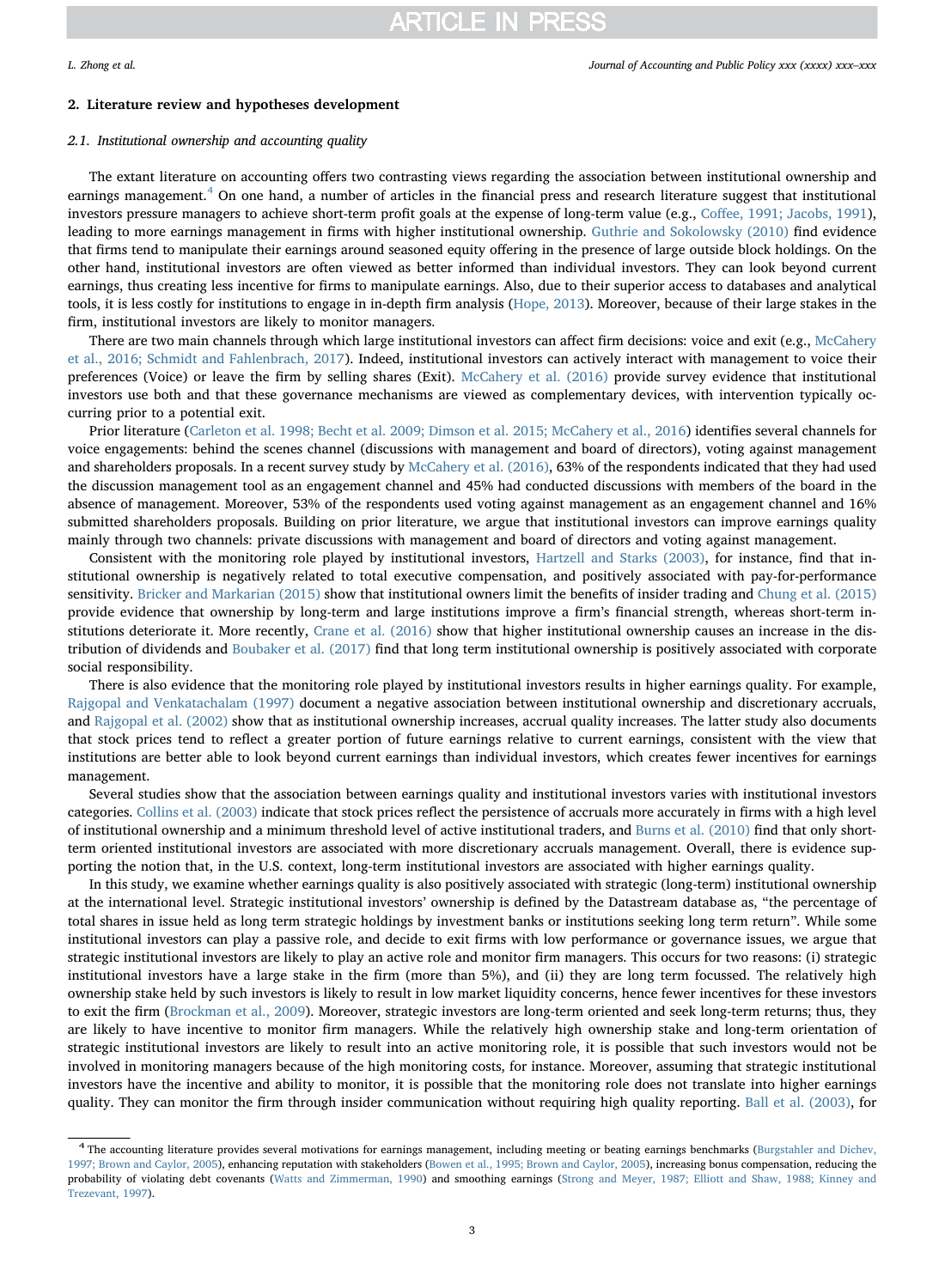#### L. Zhong et al. *Journal of Accounting and Public Policy xxx (xxxx) xxx–xxx*

instance, argue that in code law countries, information asymmetry is resolved through insider communication, resulting in lower demand for high earnings quality in such countries. Thus, our first hypothesis states that:

H1. Strategic institutional ownership is not associated with earnings quality.

### 2.2. Legal environment and earnings quality

Following the work by [Shleifer and Vishny \(1997\), La Porta et al. \(1998, 2000, 2006\)](#page-21-22), several studies examine the effect a country's institutional environment has on financial reporting quality. [Ball et al. \(2000\)](#page-20-0) find that earnings are significantly more timely in common law countries than in code law countries. They argue that information asymmetry in code law countries is likely to be resolved by closer relations with major stakeholders. [Ball et al. \(2003\)](#page-20-6) examine accounting practices in four East Asian countries, and conclude that, besides accounting standards, managers' and auditors' incentives – which are influenced by the underlying economic and political factors – play a key role in shaping the quality of financial statements. [Leuz et al. \(2003\)](#page-21-5) examine systematic differences in earnings management across countries; they document a negative association between earnings management and the degree of investor protection. [Haw et al. \(2004\)](#page-21-23) show that the divergence between control and cash flow rights produces lower quality accounting information in countries with weaker statutory protection of minority rights. [Francis and Wang \(2008\)](#page-21-6) document that the role of investor protection on earnings quality around the world is mediated by the incentives of high quality auditors to enforce better earnings quality as the investor protection regime becomes stricter. More recently, [Houque et al. \(2012\)](#page-21-24) examine the joint effect of IFRS adoption and investor protection on earnings quality in 46 countries, and find that earnings quality increases with mandatory IFRS adoption when a country's investor protection regime provides stronger protection.

In summary, several studies show that investor protection strength is central to firms' accounting quality. We argue that the investor protection regime modulates the relationship between institutional ownership and earnings quality. However, the direction this legal environment modulation takes (either strengthening or weakening monitoring) is not clear a priori. First, the degree of investor protection can affect the demand for high earnings quality. Previous findings in the literature show that earnings quality is higher in countries with strong investor protection, compared to those with weak investor protection. Thus, institutional investors have a lesser role to play in improving earnings quality in countries with strong investor protection. Conversely, institutional investors are likely to have a better value-added and assistance in improving earnings quality in countries with low investor protection, where earnings quality is low. This argument leads to a stronger positive association between earnings quality and institutional ownership in countries with weaker investor protection. Second, the degree of investor protection can affect the supply of high quality reporting, by affecting both the incentive and the ability of institutional investors to monitor firm managers. [Hartzell and](#page-21-2) [Starks \(2003\)](#page-21-2) argue that monitoring by outside shareholders, including institutional investors, is costly. For instance, there are potential liquidity costs (Coff[ee, 1991; Bhide, 1994; Kahn and Winton, 1998; Maug, 1998; Noe, 2002](#page-21-11)) and free rider problems arising from the private cost of monitoring ([Grossman and Hart, 1980\)](#page-21-25). The costs of gathering information about firms and managers are likely to be higher in low investor protection countries; in such countries, the information environment quality of the firm is low. For instance, [Brockman and Chung \(2003\)](#page-20-8) find wider bid-ask spreads and thinner depths in low investor protection regimes. Thus, in such countries, institutional investors have to spend more money and effort to monitor managers compared to firms located in countries with strong investor protection. Further, in weak investor protection countries, firm insiders have the ability to manipulate earnings without severe legal consequences, therefore reducing the disciplining role played by institutional investors, and lowering their incentive to monitor. Lastly, in low investor protection countries, institutional investors can resolve information asymmetry problems using insider communications, without requiring higher financial reporting quality. These arguments lead to a stronger positive association between earnings quality and institutional ownership in countries with higher quality investor protection. Given the above conflicting arguments, our second testable hypothesis stated in its null form is:

H2. There is no difference in the association between strategic institutional holdings and earnings quality across different investor protection regimes.

### <span id="page-3-0"></span>3. Data and methodology

### 3.1. Data sources

We gather our accounting data from WorldScope database, and stock return and institutional holding data from Datastream database. We include all companies covered by both databases, except financial firms (SIC 6000-6999). Moreover, to be included in the sample, a firm must have all required variables for data analysis. We further exclude from the analysis countries with less than 20 firms. Finally, we exclude countries in which no single firm has any strategic institutional ownership.[5](#page-3-1)

According to the Datastream manual, in May 2002, Thomson Reuters provided first class strategic holding information for over 45,000 issues, via the free float data types available in Datastream. The free float number of shares represents the total amount of shares available to ordinary investors, and is expressed as a percentage of the total number of shares. Thus, our time period starts in

<span id="page-3-1"></span><sup>5</sup> Among the countries with the necessary required variables for this study, three countries have no single firm with any strategic institutional ownership: Nigeria, Pakistan, and Sri Lanka. Adding these countries back to the sample does not change our results in a material way.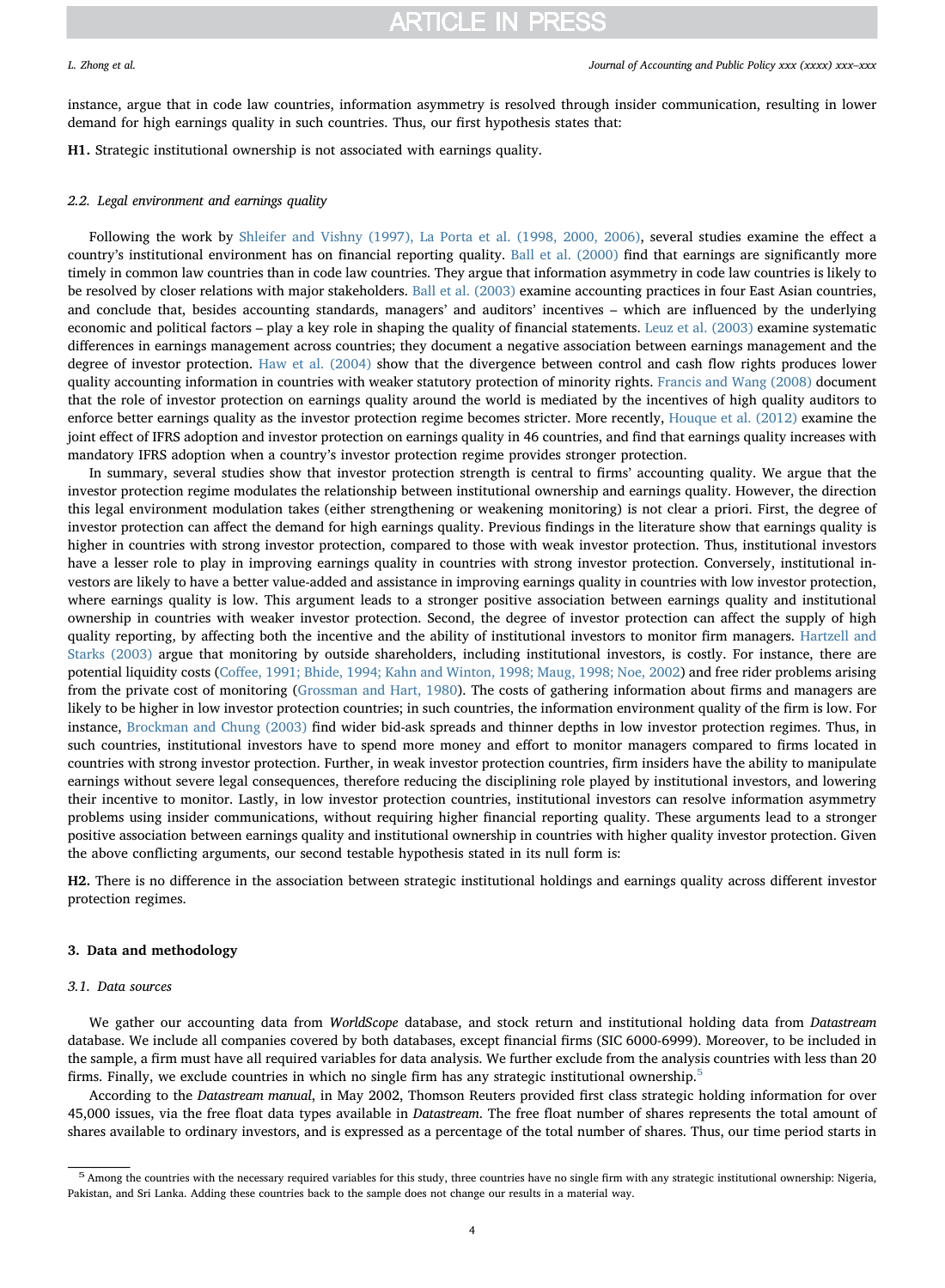### L. Zhong et al. *Journal of Accounting and Public Policy xxx (xxxx) xxx–xxx*

### Estimated Impact of IO on Earnings Management Across Different Countries

<span id="page-4-4"></span>

Fig. 1. Estimated relationship between Strategic IOs and Earnings Quality at the individual country level. This figure presents the OLS estimation of the impact of strategic institutional investors on a firm's earnings quality. The y-axis shows the estimated coefficients  $a_1$  of the following regression at the individual country level and the x-axis reports the corresponding standard errors:

$$
REDCASy_{i,t} = a_0 + a_1Strategyic IO_{i,t-1} + \sum_{j>1} a_j Firm\ Controls_{j,t-1} + \psi_i f_i + \varepsilon_{i,t}
$$

Firm controls are the same as in [Table 5.](#page-9-0) The definition of all the firm control variables can be found in [Appendix B](#page-19-0). All the regressions are conducted with year and industry fixed effects to control for macro-economic shocks, and industry level fixed effects. Standard errors are clustered at the firm dimension. To make it comparable across individual countries, all the variables are standardized across all the sample years within a country. The corresponding country code is presented in [Appendix A](#page-19-1).

2004 in order to allow a one-year lag to reduce endogeneity problems, and ends in 2013.<sup>[6](#page-4-0)</sup> Datastream database differentiates between several strategic holdings (larger than 5%) by investor type: government holding, cross-holding by other corporations, foreign in-stitutional holdings, employee holdings, and holdings by investment companies.<sup>[7](#page-4-1)</sup> This study's focus is on investment company holdings. Datastream defines investment companies' ownership as, "the percentage of total shares in issue held as long term strategic holdings by investment banks or institutions seeking long term return."

### 3.2. Earnings quality measurement

<span id="page-4-5"></span>Following [Chaney et al. \(2011\)](#page-21-7), we use the 5-year standard deviation of performance-adjusted current accruals (REDCA\_5y) as our main proxy of earnings quality. REDCA is computed as the difference between total current accruals<sup>[8](#page-4-2)</sup> (TCA) and expected performance (ROA) adjusted total current accruals (EPTCA):

$$
REDCA_{i,t} = TCA_{i,t} - EPTCA_{i,t} \tag{1}
$$

<span id="page-4-6"></span><span id="page-4-3"></span>where

$$
TCA_{i,t} = \Delta CA_{i,t} - \Delta CL_{i,t} - \Delta (Cash)_{i,t} + \Delta SDCPLD_{i,t}
$$
\n
$$
(2)
$$

$$
EPTCA_{i,t} = \hat{\beta}_1(1/TA_{i,t-1}) + \hat{\beta}_2(\Delta net sales_{i,t} - \Delta AR_{i,t})/TA_{i,t-1} + \hat{\beta}_3ROA_{i,t-1} + \hat{\beta}_4 Inflation_{i,t-1} + \hat{\beta}_5 GDPgrowth_{i,t-1}
$$
\n(3)

where  $\hat{\beta}_i$  are the estimated coefficients from the following regression:

$$
TCA_{i,t} = \beta_1(1)TA_{i,t-1} + \beta_2\Delta net sales_{i,t}/TA_{i,t-1} + \beta_3ROA_{i,t-1} + \beta_4 Inflation_{i,t-1} + \beta_5 GDPgrowth_{i,t-1} + \varepsilon_{i,t}
$$
\n
$$
\tag{4}
$$

CA: Current Assets (WC02201) are the sum of cash and equivalents, receivables, inventories, prepaid expenses and other current assets.

CL: Current Liabilities (WC03101) represent debt or other obligations that the company expects to satisfy within one year.

Cash: (WC02001) is the sum of cash and short-term investments.

SDCPLD: Short-term debt and current portion of long term debt (WC03051) is the portion of financial debt payable within one year,

<span id="page-4-0"></span> $6$  The endogeneity issue relates to the fact that the empirical finding of a positive association between earnings quality and strategic institutional ownership might stem from other sources, i.e., strategic institutional investors tilt their portfolios towards firms with higher earnings quality (selection bias). Taking a one-year lag does not solve this issues completely and we leave the details of addressing such issues in the robustness test section.<br><sup>7</sup> The data are derived from 11 primary sources, including SEC filings (such as schedule 13D and form 13F

<span id="page-4-1"></span>exchanges, official regulatory bodies, third party vendors, company websites, and approved news source and direct contact with company investor relations de-partments (Datastream Manual).<br><sup>8</sup> We use current accruals instead of total accruals because prior research suggests that management has more discretion over current accruals (e.g., [Becker et al.,](#page-20-9)

<span id="page-4-2"></span>[<sup>1998</sup>](#page-20-9)).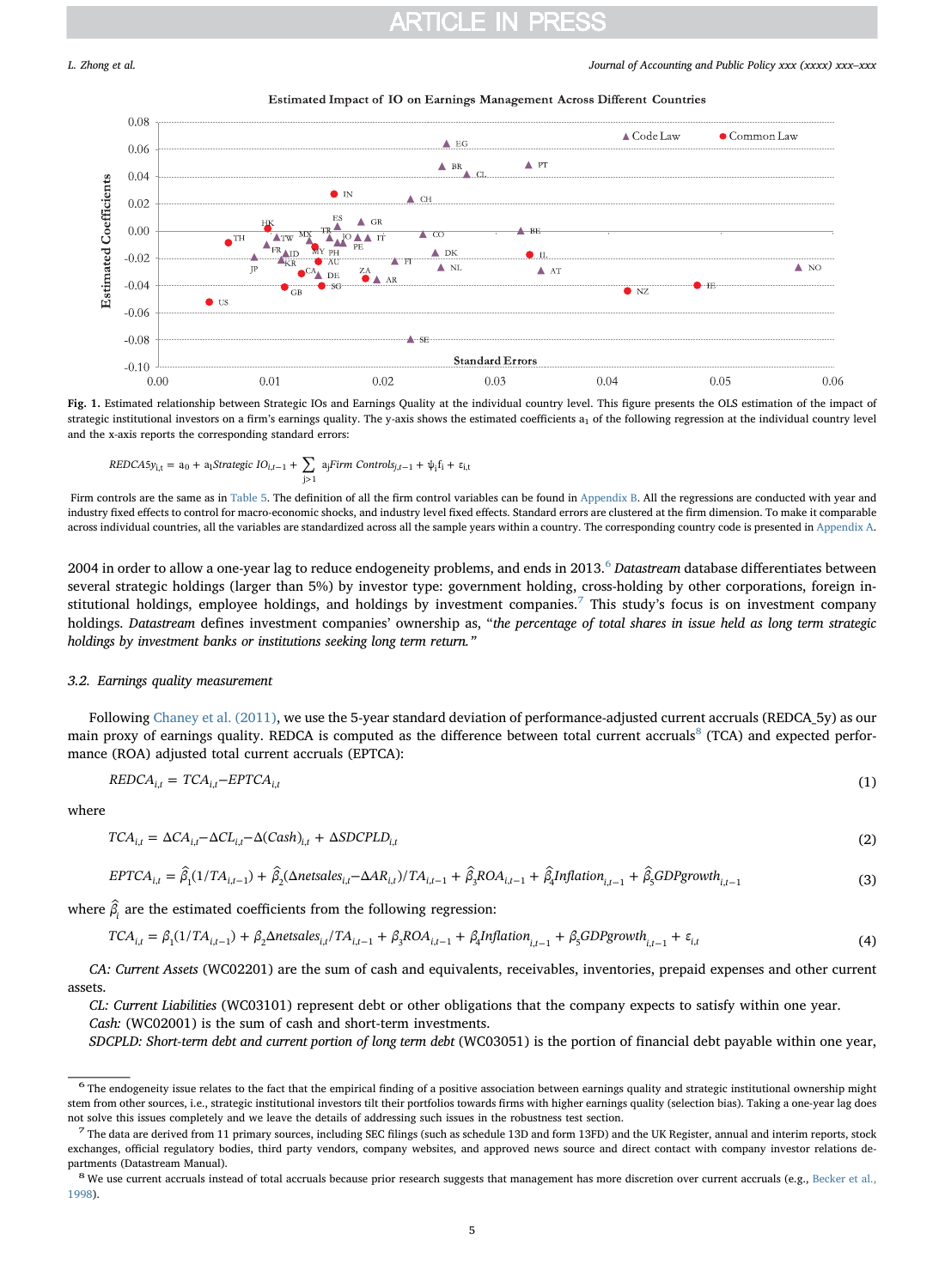### <span id="page-5-1"></span>Table 1

Country level descriptive statistics.

| Nation                | No. Firms | No. Insti-Holding | Ratio-of-Holding | Anti-dealing | DIS_REQ | LIT_STD | PUB_ENF | Combined |
|-----------------------|-----------|-------------------|------------------|--------------|---------|---------|---------|----------|
| Code law              |           |                   |                  |              |         |         |         |          |
| <b>ARGENTINA</b>      | 76        | 3                 | 0.04             | 0.34         | 0.50    | 0.22    | 0.58    | 0.00     |
| <b>AUSTRIA</b>        | 71        | $21\,$            | 0.30             | 0.21         | 0.25    | 0.11    | 0.17    | 0.00     |
| <b>BELGIUM</b>        | 139       | 50                | 0.36             | 0.54         | 0.42    | 0.44    | 0.15    | 0.00     |
| <b>BRAZIL</b>         | 358       | 107               | 0.30             | 0.27         | 0.25    | 0.33    | 0.58    | 0.00     |
| <b>CHILE</b>          | 160       | 80                | 0.50             | 0.63         | 0.58    | 0.33    | 0.60    | 0.00     |
| <b>COLOMBIA</b>       | 34        | 6                 | 0.18             | 0.57         | 0.42    | 0.11    | 0.58    | 0.00     |
| <b>DENMARK</b>        | 157       | 75                | 0.48             | 0.46         | 0.58    | 0.55    | 0.37    | 0.00     |
| <b>EGYPT</b>          | 68        | 3                 | 0.04             | 0.20         | 0.50    | 0.22    | 0.30    | 0.00     |
| <b>FINLAND</b>        | 144       | 104               | 0.72             | 0.46         | 0.50    | 0.66    | 0.32    | 1.00     |
| <b>FRANCE</b>         | 855       | 391               | 0.46             | 0.38         | 0.75    | 0.22    | 0.77    | 1.00     |
| <b>GERMANY</b>        | 817       | 249               | 0.30             | 0.28         | 0.42    | 0.00    | 0.22    | 0.00     |
| <b>GREECE</b>         | 315       | 29                | 0.09             | 0.22         | 0.33    | 0.50    | 0.32    | 0.00     |
| <b>INDONESIA</b>      | 330       | 3                 | 0.01             | 0.65         | 0.50    | 0.66    | 0.62    | 2.00     |
| <b>ITALY</b>          | 269       | 121               | 0.45             | 0.42         | 0.67    | 0.22    | 0.48    | 0.00     |
| <b>JAPAN</b>          | 4063      | 2537              | 0.62             | 0.50         | 0.75    | 0.66    | 0.00    | 1.00     |
| <b>JORDAN</b>         | 25        | $\,2$             | 0.08             | 0.16         | 0.67    | 0.22    | 0.60    | 0.00     |
| KOREA (SOUTH)         | 1247      | 375               | 0.30             | 0.47         | 0.75    | 0.66    | 0.25    | 1.00     |
| <b>MEXICO</b>         | 127       | 36                | 0.28             | 0.17         | 0.58    | 0.11    | 0.35    | 0.00     |
| <b>NETHERLANDS</b>    | 175       | 112               | 0.64             | 0.20         | 0.50    | 0.89    | 0.47    | 1.00     |
| <b>NORWAY</b>         | 247       | 136               | 0.55             | 0.42         | 0.58    | 0.39    | 0.32    | 0.00     |
| <b>PERU</b>           | 71        | $\,2$             | 0.03             | 0.45         | 0.33    | 0.66    | 0.78    | 2.00     |
| PHILIPPINES           | 161       | 11                | 0.07             | 0.22         | 0.83    | 1.00    | 0.83    | 3.00     |
| <b>PORTUGAL</b>       | 64        | 26                | 0.41             | 0.44         | 0.42    | 0.66    | 0.58    | 1.00     |
| <b>SPAIN</b>          | 137       | 57                | 0.42             | 0.37         | 0.50    | 0.66    | 0.33    | 1.00     |
| SWEDEN                | 474       | 226               | 0.48             | 0.33         | 0.58    | 0.28    | 0.50    | 0.00     |
| SWITZERLAND           | 223       | 111               | 0.50             | 0.27         | 0.67    | 0.44    | 0.33    | 0.00     |
| <b>TAIWAN</b>         | 1606      | 417               | 0.26             | 0.56         | 0.75    | 0.66    | 0.52    | 1.00     |
| <b>TURKEY</b>         | 204       | 8                 | 0.04             | 0.43         | 0.50    | 0.22    | 0.63    | 1.00     |
| Common law            |           |                   |                  |              |         |         |         |          |
| <b>AUSTRALIA</b>      | 1856      | 808               | 0.44             | 0.76         | 0.75    | 0.66    | 0.90    | 2.00     |
| <b>CANADA</b>         | 1698      | 704               | 0.41             | 0.64         | 0.92    | 1.00    | 0.80    | 3.00     |
| <b>HONG KONG</b>      | 877       | 260               | 0.30             | 0.96         | 0.92    | 0.66    | 0.87    | 3.00     |
| <b>INDIA</b>          | 2090      | 404               | 0.19             | 0.58         | 0.92    | 0.66    | 0.67    | 3.00     |
| <b>IRELAND</b>        | 71        | 45                | 0.63             | 0.79         | 0.67    | 0.44    | 0.37    | 0.00     |
| <b>ISRAEL</b>         | 158       | 90                | 0.57             | 0.73         | 0.67    | 0.66    | 0.63    | 2.00     |
| <b>MALAYSIA</b>       | 991       | 195               | 0.20             | 0.95         | 0.92    | 0.66    | 0.77    | 3.00     |
| <b>NEW ZEALAND</b>    | 135       | 33                | 0.24             | 0.95         | 0.67    | 0.44    | 0.33    | 0.00     |
| <b>SINGAPORE</b>      | 646       | 362               | 0.56             | 1.00         | 1.00    | 0.66    | 0.87    | 3.00     |
| SOUTH AFRICA          | 366       | 173               | 0.47             | 0.81         | 0.83    | 0.66    | 0.25    | 2.00     |
| <b>THAILAND</b>       | 456       | 20                | 0.04             | 0.81         | 0.92    | 0.22    | 0.72    | 2.00     |
| <b>UNITED KINGDOM</b> | 2172      | 1590              | 0.73             | 0.95         | 0.83    | 0.66    | 0.68    | 3.00     |
| <b>UNITED STATES</b>  | 8631      | 4650              | 0.54             | 0.65         | 1.00    | 1.00    | 0.90    | 3.00     |

This table displays descriptive statistics at the country level. The second column provides the number of firms in each country. The third and fourth columns report the number of firms and ratio of firms that have institutional ownership, respectively. Columns 5–9 present investor protection indices at the country level; in column 5, investor protection is proxied by the anti-self-dealing index (Anti-dealing), which is taken from [Djankov et al. \(2008\)](#page-21-9) ([http://post.economics.harvard.edu/faculty/](http://post.economics.harvard.edu/faculty/shleifer/dataset) [shleifer/dataset](http://post.economics.harvard.edu/faculty/shleifer/dataset)). In columns 6-8, we report the disclosure (DIS\_REQ), liability (LIT\_STD) and public enforcement (PUB\_ENF) indices, which are taken from [La Porta](#page-21-10) [et al. \(2006\)](#page-21-10). The last column reports a combined index of disclosure, litigation and public enforcement indices. The combined index takes the value of 0 if the three indices are all below the sample median, the value of 1 if only one index is larger than the sample median, the value of 2 if only 2 indices are greater than the sample medians, and the value of 3 if the 3 indices are all above the sample medians. The sample is segmented into code-law markets and common-law markets.

including current portion of long-term debt and sinking fund requirements of preferred stock or debentures.

TA: Total Assets (WC02999) are total assets.

netsales (WC01001) are defined as gross sales and other operation revenues less discounts, returns, and allowances.

ROA: Return on Asset (ROA) is computed as operating income after taxes (WC08326) scaled by total assets (TA).

Δ AR represents the change in accounts receivables (WC04825).

Following [Chaney et al. \(2011\)](#page-21-7), we use the inflation rate (*inflation*) and the growth in real per capita GDP (*GDPgrowth*)<sup>[9](#page-5-0)</sup> as controls for the business cycle in each country. The model is estimated for each of the 49 Fama-French industries ([Fama and French, 1997](#page-21-26)).

<span id="page-5-0"></span><sup>&</sup>lt;sup>9</sup> The GDP and Inflation data is retrieved from the International Monetary Fund's World Economic Outlook Database.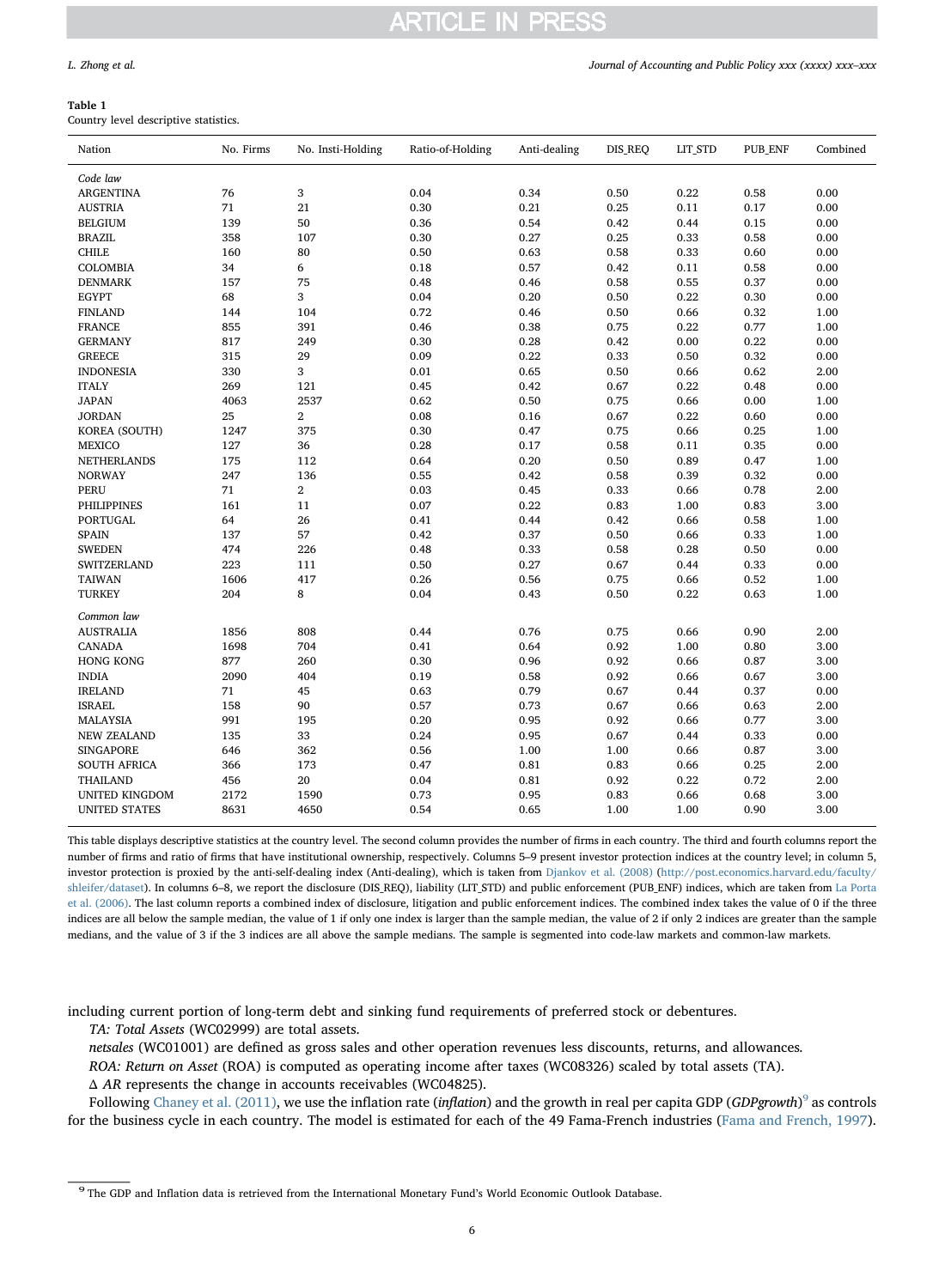#### <span id="page-6-1"></span>Table 2

Spearman correlation between country level factors and Institutional Ownership levels.

|                | Insti-Own | Common law | Anti-dealing | DIS REO  | LIT STD  | <b>PUB ENF</b> |
|----------------|-----------|------------|--------------|----------|----------|----------------|
| Common Law     | 0.29      |            |              |          |          |                |
|                | (0.05)    |            |              |          |          |                |
| Anti-dealing   | 0.27      | 0.72       |              |          |          |                |
|                | (0.08)    | ( < 0.01)  |              |          |          |                |
| DIS_REQ        | 0.23      | 0.50       | 0.61         |          |          |                |
|                | (0.13)    | ( < 0.01)  | (< 0.01)     |          |          |                |
| LIT STD        | 0.30      | 0.32       | 0.35         | 0.46     |          |                |
|                | (0.05)    | (0.04)     | (0.02)       | (< 0.01) |          |                |
| <b>PUB ENF</b> | 0.27      | 0.39       | 0.39         | 0.31     | 0.35     |                |
|                | (0.08)    | (< 0.01)   | (< 0.01)     | (0.04)   | (0.02)   |                |
| Combined       | 0.37      | 0.52       | 0.59         | 0.46     | 0.72     | 0.67           |
|                | (0.01)    | ( < 0.01)  | (< 0.01)     | (< 0.01) | (< 0.01) | (< 0.01)       |

This table presents the Spearman correlation matrix between different measures of country level institutional factors, as well as institutional ownership. Each country has only one observation to construct the correlation table (N = 41). Insti-Own is the median value of institutional ownership in a particular country. Common law is a dummy variable, which equals 1 for common law countries. Anti-dealing is the anti-self-dealing index developed by [Djankov et al. \(2008\).](#page-21-9) DIS\_REQ, LIT\_STD and PUB ENF are the disclosure, the liability, and the public enforcement indices developed by [La Porta et al. \(2006\).](#page-21-10) Combined is the combination of DIS REQ, LIT STD, and PUB ENF.

### 3.3. Regression model

<span id="page-6-2"></span>To test our first hypothesis, we regress earnings quality on strategic institutional holdings after controlling for a number of variables based on prior research. The regression model is as follows:

$$
REDCA5y_{i,t} = a_0 + a_1Strategyic IO_{i,t-1} + \sum_{j>1} a_j Firm Controls_{j,t-1} + \psi_i f_i + \varepsilon_{i,t}
$$
\n
$$
\tag{5}
$$

REDCA5 $y_i$ ,: the 5 year standard deviation of REDCA.

Strategic IO: the ownership by strategic institutional investors.

Firm controls are variables that have been shown to affect earnings quality.

 $f_i$  stands for year fixed, industry fixed, or country fixed effect, and their different combinations.

First, we control for firm size as prior research documents lower levels of accruals for larger firms ([Gaio, 2010](#page-21-27)). Firm size is proxied by the natural log of market capitalization (WC07210). Second, we control for the operating cycle because firms with longer operating cycles have larger accrual accounts, and a longer period for accruals to reverse, and hence have greater flexibility for accrual management ([Francis et al., 2004; Gaio, 2010\)](#page-21-28). The operating cycle is computed as the log of the sum of days in receivable (WC08131) and days in inventory (WC08126). Third, we control for leverage, as firms with more debt have more incentives to manage earnings to avoid violation of debt covenants. Leverage is defined as total debt to total assets (WC08236). Fourth, we control for growth opportunities because firms with more growth opportunities have more incentive to manage earnings (e.g., [Barth et al.,](#page-20-10) [1999; Skinner and Sloan, 2002\)](#page-20-10). Growth opportunities are proxied by market to book ratio, measured as the ratio of market capitalization (WC07210) to common shareholders' equity (WC03501). We also control for annual growth of sales. Finally, we control for volatility ([Hribar and Nichols, 2007; Gaio, 2010](#page-21-29)) using: (i) the volatility of cash flows to total assets over the past 5 years (*σ*( /) *CFO TA* ), and (ii) the volatility of sales to total assets over the last 5 years *σ*( / *Sale TA*). We measure CFO as follows:

$$
CFO_{i,t} = IBEI_{i,t} - TCA_{i,t} + DA_{i,t} \tag{6}
$$

where

IBEI: Income before extraordinary items is defined as income before extraordinary items and preferred common dividends, but after operating and non-operating income and expense, reserves, income taxes, minority interest, and equity in earnings (WC01551).

TCA: is calculated according to Eq. [\(2\)](#page-4-3).

DA: Depreciation and Amortization (WC01151) is the sum of depreciation, depletion, and amortization expenses.

As stated above, our primary measure of earnings quality is the 5-year standard deviation of REDCA. A higher value indicates a lower earnings quality.

We winsorize all the continuous variables at the 1% level, and add year, industry, and country-fixed effects to our regression model. Also, we cluster the standard errors at the country level in order to control for the common variance among observations within a particular country. $10$ 

To test our second hypothesis, we split our sample into strong versus weak investor protection jurisdictions, and test our regression model separately for each subsample. We examine the difference in the association between institutional ownership and

<span id="page-6-0"></span><sup>&</sup>lt;sup>10</sup> Clustering at the firm dimension does not change our results in a material way.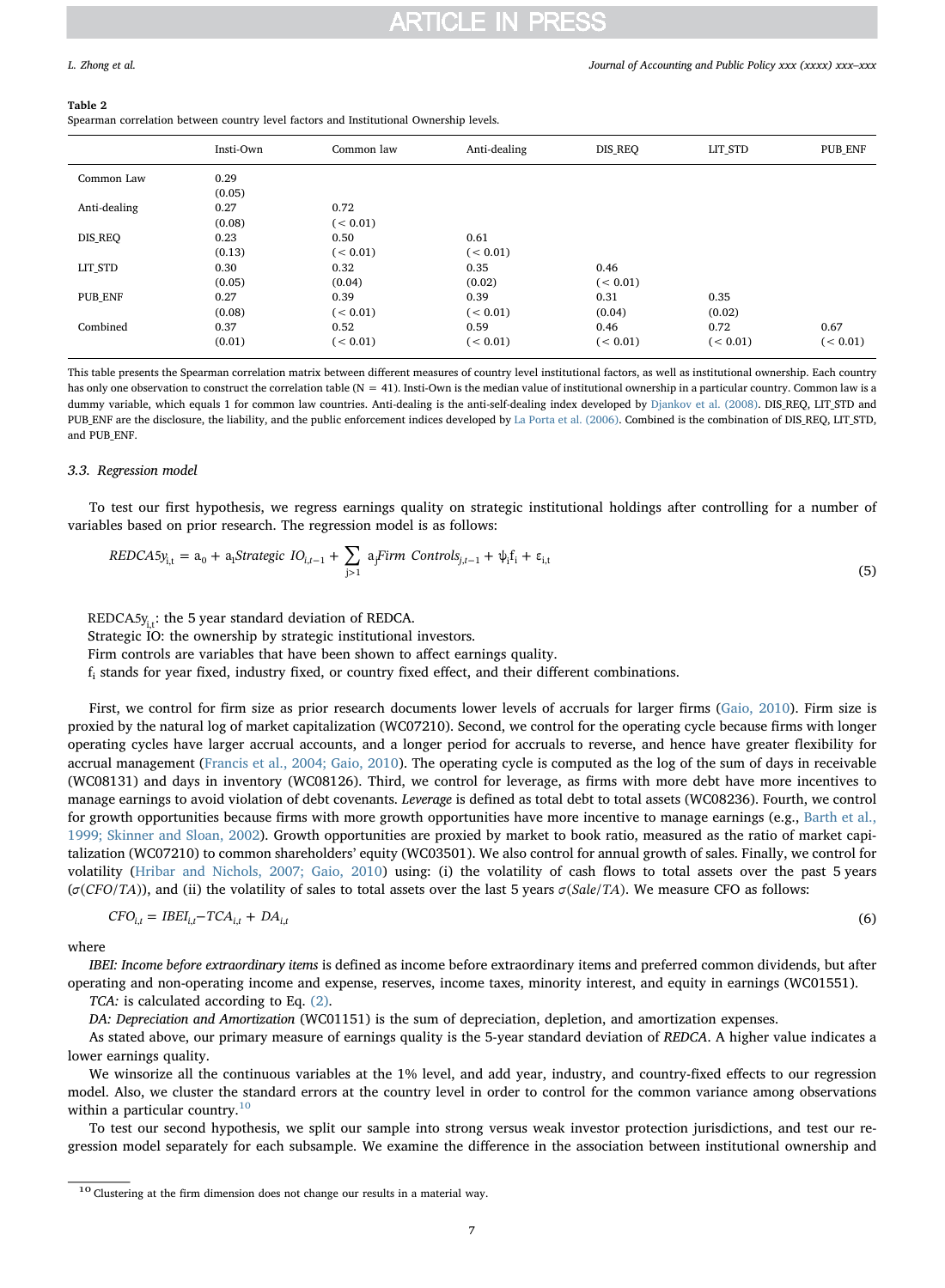### <span id="page-7-2"></span>Table 3

Summary statistics.

| Variables          | No. of Obs | Mean       | <b>SD</b>  | P <sub>10</sub> | <b>P50</b> | p90        |
|--------------------|------------|------------|------------|-----------------|------------|------------|
| Full sample        |            |            |            |                 |            |            |
| <b>REDCA 5y</b>    | 120,337    | 0.10       | 0.12       | 0.02            | 0.06       | 0.21       |
| Strategic IO       | 120,337    | 0.07       | 0.13       | 0.00            | 0.00       | 0.23       |
| Code law           |            |            |            |                 |            |            |
| <b>REDCA 5y</b>    | 58,313     | 0.08       | 0.09       | 0.02            | 0.05       | 0.16       |
| Strategic IO       | 58,313     | 0.02       | 0.06       | 0.00            | 0.00       | 0.08       |
| Market Cap (\$MM)  | 58,313     | 1155433.00 | 3467417.00 | 15799.01        | 131122.00  | 2381185.00 |
| Market/Book        | 58,313     | 1.75       | 2.79       | 0.44            | 1.17       | 3.48       |
| Leverage           | 58,313     | 1.90       | 2.03       | 0.00            | 1.44       | 4.55       |
| Operating Cycle    | 58,313     | 417.67     | 40542.40   | 56.00           | 140.00     | 275.00     |
| $\sigma$ (CFO/TA)  | 58,313     | 0.10       | 0.17       | 0.02            | 0.06       | 0.19       |
| $\sigma(Sales/TA)$ | 58,313     | 0.16       | 0.17       | 0.04            | 0.11       | 0.34       |
| Sales growth (%)   | 58,313     | 7.96       | 43.15      | $-17.36$        | 3.91       | 29.14      |
| <b>IFRS Dummy</b>  | 58,313     | 0.28       | 0.45       | 0.00            | 0.00       | 1.00       |
| Big 4 Dummy        | 58,313     | 0.71       | 0.45       | 0.00            | 1.00       | 1.00       |
| Common law         |            |            |            |                 |            |            |
| REDCA_5y           | 62,024     | 0.12       | 0.15       | 0.02            | 0.06       | 0.27       |
| Strategic IO       | 62,024     | 0.11       | 0.16       | 0.00            | 0.00       | 0.36       |
| Market Cap (\$MM)  | 62,024     | 1493654.00 | 4153004.00 | 7870.00         | 135017.10  | 3377966.00 |
| Market/Book        | 62,024     | 2.39       | 5.01       | 0.34            | 1.64       | 5.53       |
| Leverage           | 62,024     | 1.95       | 2.96       | 0.00            | 0.93       | 4.80       |
| Operating Cycle    | 62,024     | 1273.16    | 234610.40  | 44.00           | 120.00     | 298.00     |
| $\sigma$ (CFO/TA)  | 62,024     | 0.22       | 0.46       | 0.03            | 0.09       | 0.42       |
| $\sigma(Sales/TA)$ | 62,024     | 0.24       | 0.29       | 0.04            | 0.15       | 0.52       |
| Sales growth (%)   | 62,024     | 20.38      | 80.90      | $-22.28$        | 7.58       | 51.07      |
| <b>IFRS Dummy</b>  | 62,024     | 0.64       | 0.48       | 0.00            | 1.00       | 1.00       |
| Big 4 Dummy        | 62,024     | 0.62       | 0.49       | 0.00            | 1.00       | 1.00       |

This table presents summary statistics of the primary dependent and independent variables used in the regression analysis by legal origin. REDCA\_5y is the 5-year standard deviation of current discretionary accruals. Strategic IO is the percentage of strategic institutional ownership. Market Cap is the market capitalization in Millions of U.S. Dollars. Market/Book is the ratio of Market capitalization to Book value of Equity. Leverage is total debt as a percentage of total assets. Operating Cycle is the log of the sum of days in receivable, and days in inventory. σ(CFO/TA) is the 5-year standard deviation of CFO over total assets, where  $CFO_{i,t} = IBEI_{i,t} - TCA_{i,t} + DA_{i,t}$  σ(Sales/TA) is the 5-year standard deviation of Sales over total assets. Sales growth is the annual growth of sales. IFRS Dummy is a dummy variable, which equals 1 if a firm uses IFRS accounting standards, and zero otherwise. Big 4 Dummy is a dummy variable, which equals 1 if the firm is audited by one of the Big Four auditors and zero otherwise.

earnings quality between the two subsamples using the Chow test [\(Chow, 1960\)](#page-21-30). We use different proxies to distinguish between strong and weak investor protection. First, we use the country legal origin: common versus code law. Investor protection is greater in common law countries compared to code law countries [\(La Porta et al., 1998](#page-21-31)). Second, we use the anti-self-dealing index developed by Djankov et al.  $(2008)^{11}$  $(2008)^{11}$  $(2008)^{11}$  The index ranges between 0 and 1, with 1 reflecting stronger investor protection. Third, we use a combined measure of three indices developed by [La Porta et al. \(2006\)](#page-21-10): the disclosure index, the liability index, and the public enforcement index. The three individual indices range between 0 and 1, with larger values reflecting stronger investor protection. The combined index takes the value of 0 if the three indices are all below their respective sample medians, the value of 1 if only one index is larger than its sample median, the value of 2 if 2 indices are greater than their respective sample medians, and the value of 3 if the 3 indices are all above their respective sample medians.

### <span id="page-7-0"></span>4. Empirical results and discussions

### 4.1. Sample characteristics

[Table 1](#page-5-1) presents summary statistics at the country level. We include all nations that have at least one firm having strategic institutional investors. The sample includes 28 code law countries and 13 common law countries. Code law countries have dramatically fewer observations than common law countries. There are also large variations in the sample across all the country level measures tabulated. For example, Argentina, Egypt, Indonesia, Jordan, and Peru have less than four firms with non-zero institutional ownership. On the other hand, there are countries where institutional investors have large stakes in companies, such as Finland, Ireland, Japan, Netherlands, and the U.K. In an un-tabulated result, a t-test of the difference in mean in institutional ownership shows that common law countries have significantly higher institutional investor holdings (11.0%) than code law countries (2.0%). This result suggests that, in better investor protection markets, institutional investors are more attracted by equities.

[Table 2](#page-6-1) provides correlations between institutional ownership and our proxies for investor protection. It confirms that

<span id="page-7-1"></span><sup>&</sup>lt;sup>11</sup> The index measures the strength of minority shareholder protection against self-dealing by the controlling shareholder.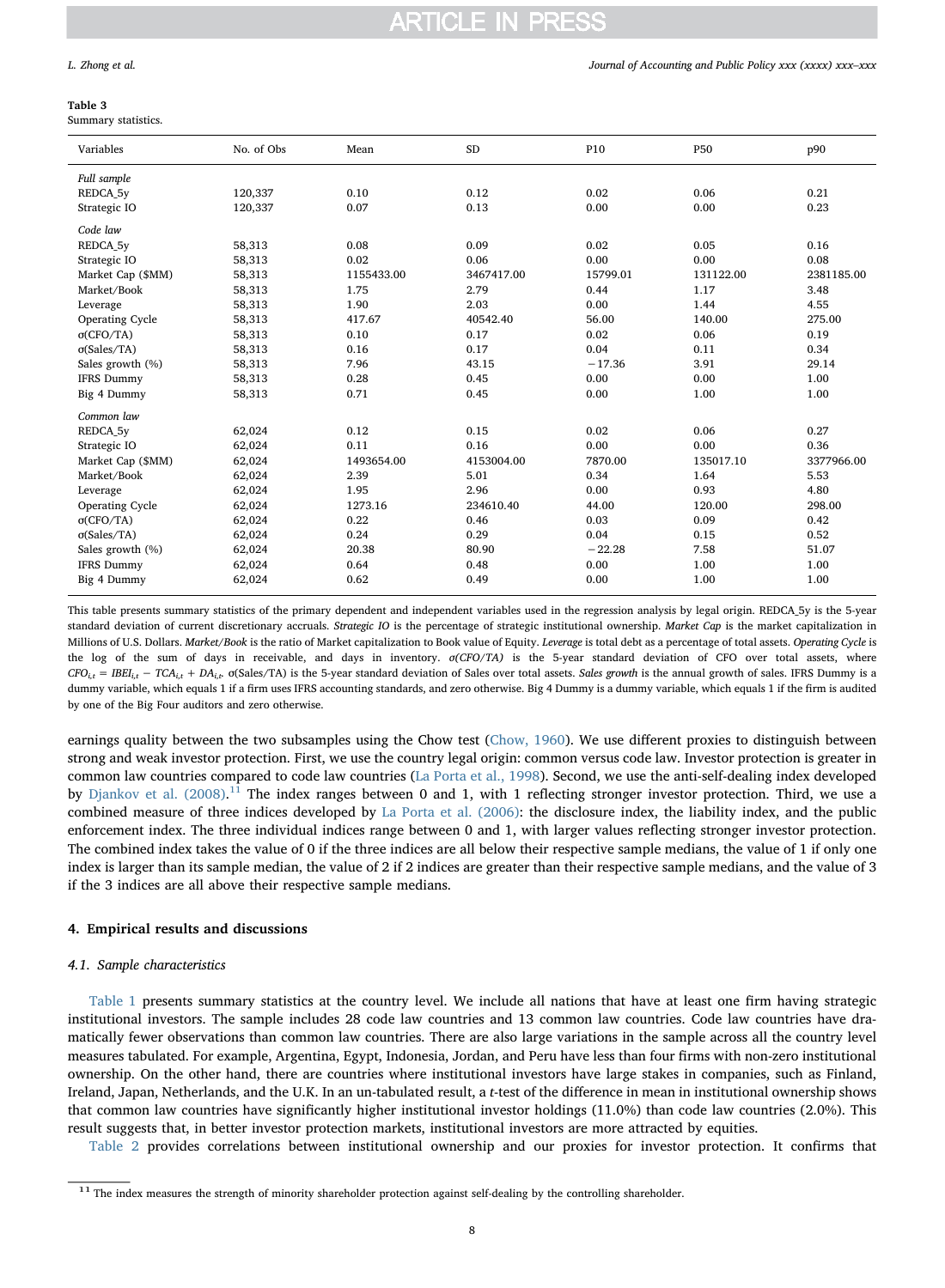#### <span id="page-8-0"></span>Table 4

Regression results of the association between earnings quality and institutional ownership.

| Variables          | REDCA_5y                          | REDCA_5y                | <b>REDCA 5y</b>         | REDCA_5y                | <b>REDCA 5v</b>                   |
|--------------------|-----------------------------------|-------------------------|-------------------------|-------------------------|-----------------------------------|
| Constant           | 0.0203                            | 0.0136                  | 0.0160                  | 0.0129                  | 0.0213                            |
|                    | (1.56)                            | (0.95)                  | (0.97)                  | (0.87)                  | (1.67)                            |
| Strategic IO       | $-0.0312^{***}\,$                 | $- \, 0.0414^{***}$     | $-0.0328^{***}\,$       | $-0.0389^{***}\,$       | $-0.0394***$                      |
|                    | $(-4.29)$                         | $(-10.02)$              | $(-5.76)$               | $(-8.05)$               | $(-6.78)$                         |
| Log (Mktcap)       | $-0.0056^{\ast\ast\ast}$          | $-0.0054***$            | $-0.0055^{***}\,$       | $-0.0054$ ***           | $- \, 0.0053^{***}$               |
|                    | $(-9.64)$                         | $(-7.89)$               | $(-8.70)$               | $(-8.36)$               | $(-6.66)$                         |
| Market/Book        | $0.0008^{\ast\ast\ast}$           | $0.0008^{\ast\ast\ast}$ | $0.0008^{\ast\ast\ast}$ | $0.0008^{***}\,$        | $0.0007^{\ast\ast\ast}$           |
|                    | (2.75)                            | (2.75)                  | (2.76)                  | (2.72)                  | (2.84)                            |
| Leverage           | $0.0024^{***}\,$                  | $0.0024^{***}\,$        | $0.0024^{\ast\ast\ast}$ | $0.0024^{\ast\ast\ast}$ | $0.0024^{***}\,$                  |
|                    | (2.92)                            | (2.98)                  | (2.95)                  | (2.96)                  | (2.86)                            |
| Operating Cycle    | $0.0145***$                       | $0.0145^{\ast\ast\ast}$ | $0.0144\sp{^{***}}$     | $0.0146***$             | $0.0133^\ast{}^{\ast}{}^{\ast}{}$ |
|                    | (9.21)                            | (10.16)                 | (9.47)                  | (9.76)                  | (12.15)                           |
| $\sigma(CFO/TA)$   | $0.1955^\ast{}^{\ast}{}^{\ast}{}$ | $0.1943^\ast{}^*{}^*$   | $0.1953^{\ast\ast\ast}$ | $0.1947^{\ast\ast\ast}$ | $0.1945^{\ast\ast\ast}$           |
|                    | (21.02)                           | (21.26)                 | (21.09)                 | (21.01)                 | (21.12)                           |
| $\sigma(Sales/TA)$ |                                   | $0.1090^{\ast\ast\ast}$ | $0.1102^{\ast\ast\ast}$ | $0.1097^{\ast\ast\ast}$ | $0.1052^{\ast\ast\ast}$           |
|                    | (39.22)                           | (44.19)                 | (40.21)                 | (42.31)                 | (41.66)                           |
| Sales growth       | $0.0001^{\ast\ast\ast}$           | $0.0001^{\ast\ast\ast}$ | $0.0001^{\ast\ast\ast}$ | $0.0001^{***}$          | $0.0001^{\ast\ast\ast}$           |
|                    | (10.92)                           | (10.99)                 | (11.16)                 | (11.13)                 | (10.37)                           |
| Common Law         |                                   | 0.0073<br>(1.55)        |                         |                         |                                   |
| Anti-dealing       |                                   |                         | 0.0052<br>(0.57)        |                         |                                   |
| Combined           |                                   |                         |                         | 0.0024<br>(1.32)        |                                   |
| Observations       | 120,337                           | 120,337                 | 120,337                 | 120,337                 | 120,337                           |
| $R^2$              | 0.596                             | 0.596                   | 0.596                   | 0.596                   | 0.601                             |
| Year fixed         | Yes                               | Yes                     | Yes                     | Yes                     | Yes                               |
| Industry fixed     | Yes                               | Yes                     | Yes                     | Yes                     | Yes                               |
| Country fixed      | No                                | No                      | No                      | No                      | Yes                               |

This table presents the pooled multivariate regression results of the following model:

$$
REDCA5y_{i,t} = a_0 + a_1Strategyic IO_{i,t-1} + \sum_{j>1} a_j Firm Controls_{j,t-1} + \psi_i f_i + \varepsilon_{i,t}
$$

The definition of all the variables can be found in [Appendix B](#page-19-0). Columns (2)–(4) include country level institutional features while column (5) reports results with country fixed effects in a pooled regression. All the regressions are conducted with year and industry fixed effects to control for macro-economic shocks, and industry level fixed effects. The numbers in brackets are the t-statistics after controlling for the heteroskedasticity, and clustering the standard errors by country. \*\*\*, denotes significance at the 1%, 5%, and 10% level, respectively.

institutional investors have more ownership stakes in countries with stronger investor protection. It also shows that common law markets: (i) have a higher anti-self-dealing rights index, (ii) have a higher disclosure requirements index, (iii) are more stringent on liability index, and (iv) have stronger public enforcement index. All the correlations among investor protection variables are significant at the 5% level, or lower.

[Table 3](#page-7-2) provides summary statistics of the main dependent and independent variables by legal origin. In total, there are 120,337 firm-year observations with non-missing key variables to test hypotheses 1 and 2, while 58,313 observations in code law markets and 62,024 observations in common law markets. The median (mean) of the main independent variable, strategic institutional ownership, is 0% (2.0%) in code law markets, and 0% (11%) in common law markets. This indicates that more than 50% of sample firms do not have strategic institutional investors in both types of markets. On average, there are less (more) than 50% of firm years for which IFRS accounting standards are applied in code law markets (common law markets), and more than 50% of the firms are audited by one of the Big Four auditors in both markets. When comparing the earnings quality, common law markets seem to have lower average earnings quality than code law markets. However, we argue that this might stem from other firm characteristics which can materially impact a firm's earnings quality on top of legal origin. For example, based on the summary statistics, common law firms have higher growth rate, much longer operating cycle, higher sales growth rate, and higher cash flow volatility and sales volatility. All of these factors can increase the incentives of manipulating earnings figures. Without a proper control of these firm level characteristics, it is premature to conclude that in general, common law markets have lower or higher earnings quality than code law markets.

### 4.2. Multivariate regression results

[Table 4](#page-8-0) reports the results of our first hypothesis testing: the association between earnings quality and institutional holdings across all countries using different model specifications as suggested in Eq. [\(5\).](#page-6-2) In all models, we use year and industry fixed effects to control for macro-economic shocks. Model 1 is the base model. In models [\(2\)](#page-4-3)–(5), we add country level control variables. Across all models, we find a consistent negative and statistically significant coefficient on our main independent variable, suggesting that earnings quality is positively associated with strategic institutional ownership. For example, the results presented in the last column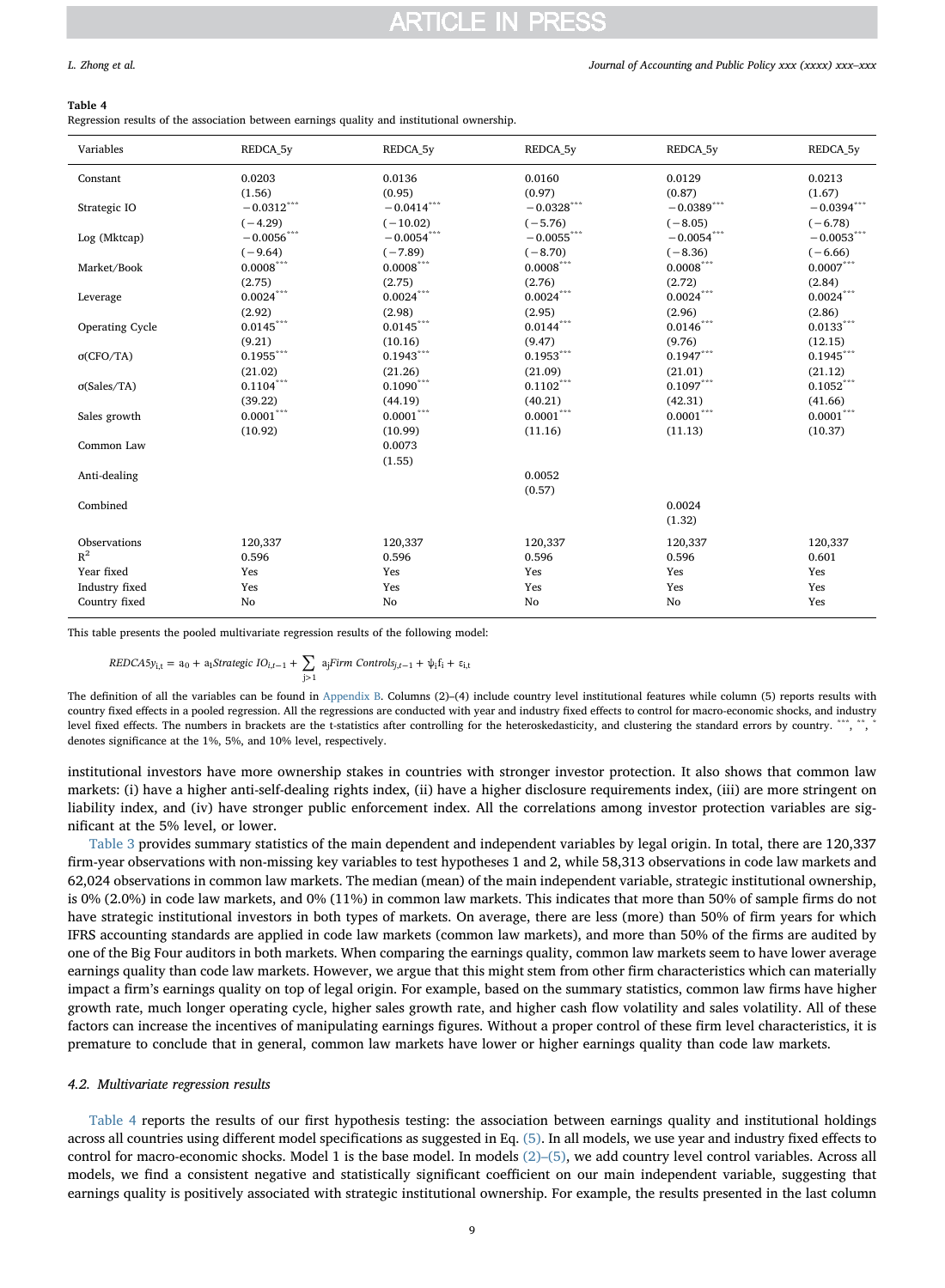#### <span id="page-9-0"></span>Table 5

Comparison of the association between institutional ownership and earnings quality in strong versus weak investor protection regimes.

| Variables             | Common law               | Code law                 | High anti-dealing index  | Low anti-dealing index                 | High combined index               | Low combined index                |
|-----------------------|--------------------------|--------------------------|--------------------------|----------------------------------------|-----------------------------------|-----------------------------------|
| Constant              | $0.0600^{\ast\ast\ast}$  | $0.0502^{\ast\ast}$      | 0.0124                   | $0.0706^{\ast\ast\ast}$                | $0.0543^{\ast\ast\ast}$           | 0.0528                            |
|                       | (4.46)                   | (2.70)                   | (0.82)                   | (4.12)                                 | (4.35)                            | (1.13)                            |
| Strategic IO          | $-0.0460$ <sup>***</sup> | $-0.0184$ <sup>**</sup>  | $-0.0451^{\ast\ast\ast}$ | $-0.0212^{^{\ast\ast}}$                | $-0.0429$ ***                     | $-0.0175$                         |
|                       | $(-11.91)$               | $(-2.66)$                | $(-11.26)$               | $(-2.22)$                              | $(-8.65)$                         | $(-1.21)$                         |
| Log (Mktcap)          | $-0.0062^{***}\,$        | $-0.0041^{\ast\ast\ast}$ | $-0.0050^{***}\,$        | $-0.0059***$                           | $-0.0051^{\ast\ast\ast}$          | $-0.0055^{***}\,$                 |
|                       | $(-10.87)$               | $(-5.64)$                | $(-5.01)$                | $(-9.34)$                              | $(-5.43)$                         | $(-7.62)$                         |
| Market/Book           | $0.0005***$              | $0.0014***$              | $0.0007***$              | $0.0007^{\ast\ast}$                    | $0.0007^{\ast\ast}$               | 0.0005                            |
|                       | (2.70)                   | (4.31)                   | (2.47)                   | (2.83)                                 | (2.54)                            | (2.01)                            |
| Leverage              | $0.0034***$              | 0.0002                   | $0.0028***$              | 0.0001                                 | $0.0027^{\ast\ast\ast}$           | $-0.0000$                         |
|                       | (5.79)                   | (0.60)                   | (3.44)                   | (0.21)                                 | (3.37)                            | $(-0.06)$                         |
| Operating cycle       | $0.0135^{\ast\ast\ast}$  | $0.0116^\mathrm{***}$    | $0.0137^{\ast\ast\ast}$  | $0.0106\sp{^\ast\sp{^\ast\sp{^\ast}}}$ | $0.0135^\ast{}^{\ast}{}^{\ast}{}$ | $0.0112^\mathrm{***}$             |
|                       | (8.22)                   | (11.55)                  | (10.20)                  | (7.13)                                 | (10.42)                           | (8.54)                            |
| $\sigma(CFO/TA)$      | $0.1797***$              | $0.2826^\mathrm{***}$    | $0.1881***$              | $0.2689$ ***                           | $0.1910***$                       | $0.2391^\ast{}^{\ast}{}^{\ast}{}$ |
|                       | (39.83)                  | (17.43)                  | (25.56)                  | (13.77)                                | (22.26)                           | (11.37)                           |
| $\sigma(Sales/TA)$    | $0.1057^{\ast\ast\ast}$  | $0.0909^{\ast\ast\ast}$  | $0.1061^{\ast\ast\ast}$  | $0.0947^{\ast\ast\ast}$                | $0.1057^{\ast\ast\ast}$           | $0.0961^{\ast\ast\ast}$           |
|                       | (43.82)                  | (10.64)                  | (47.33)                  | (9.13)                                 | (45.10)                           | (8.96)                            |
| Sales growth          | $0.0001^{\ast\ast\ast}$  | $0.0001^\mathrm{***}$    | $0.0001^{\ast\ast\ast}$  | $0.0001^\mathrm{***}$                  | $0.0001^{\ast\ast\ast}$           | $0.0001^\mathrm{***}$             |
|                       | (8.83)                   | (7.09)                   | (8.96)                   | (7.61)                                 | (9.03)                            | (7.67)                            |
| Observations          | 62,024                   | 58,313                   | 99,117                   | 21,220                                 | 101,497                           | 18,840                            |
| $R^2$                 | 0.610                    | 0.570                    | 0.613                    | 0.549                                  | 0.611                             | 0.529                             |
| Year Fixed            | Yes                      | Yes                      | Yes                      | Yes                                    | Yes                               | Yes                               |
| <b>Industry Fixed</b> | Yes                      | Yes                      | Yes                      | Yes                                    | Yes                               | Yes                               |
| Country Fixed         | Yes                      | Yes                      | Yes                      | Yes                                    | Yes                               | Yes                               |
| Chow Test (p-value)   | (< 0.01)                 |                          | (< 0.01)                 |                                        |                                   | (< 0.01)                          |

This table presents regression results for the sub-sample of strong and weak investor protection regimes of the following model:

$$
\text{REDCA5y}_{i,t} = a_0 + a_1 \text{Strategic IO}_{i,t-1} + \sum_{j>1} a_j \text{Firm Controls}_{j,t-1} + \psi_i f_i + \epsilon_{i,t}
$$

The sample is separated into: (i) common-law versus code-law markets, (ii) high versus low anti-dealing index, and (iii) high versus low combined index. High antidealing nations are those with an anti-self-dealing index above the median (0.46), and low anti-self-dealing nations are those with anti-self-dealing index below or equal to the median. High combined nations are those nations with combined index equal to 3 (the median value), and low combined nations are those nations with combined index below 3. The definition of the other variables can be found in [Appendix B.](#page-19-0) All the regressions include year, industry and country fixed effects. The numbers in brackets are the t-statistics after controlling for heteroskedasticity, and clustering the standard errors at the country level. \*\*\*, \*, \* denotes significance at the 1%, 5%, and 10% level, respectively. The p-values of the Chow test on the difference in the Strategic IO coefficient between strong and weak investor protection countries are reported in the last row.

of [Table 4](#page-8-0) show that a one standard deviation increase in strategic institutional ownership level is associated with about 5.1% increase in accrual quality.<sup>[12](#page-9-1)</sup> Such impact is not only statistically significant, but also economically meaningful. In addition, and consistent with the extant literature, we find that firm size is positively associated with earnings quality, while market to book ratio, leverage, operating cycle, and cash flow volatilities, sales volatilities, and sales growth are all negatively associated with earnings quality. Similar to the findings of [Francis and Wang \(2008\) and Gaio \(2010\),](#page-21-6) the investor protection proxy is not significant.<sup>[13](#page-9-2)</sup> The results from [Table 4](#page-8-0) suggest that on average strategic institutional ownership is positively associated with earnings quality across our international markets sample.

Our second hypothesis states that the association between strategic institutional ownership and earnings quality is not the same in strong versus weak investor protection jurisdictions. To investigate how the impact varies through different jurisdictions, we first estimate our model for each country separately and plot the point estimates of the impact coefficient (OLS coefficient  $a_1$  in Eq. [\(5\)](#page-6-2)) and their standard errors in [Fig. 1](#page-4-4). To make the coefficient comparable across countries, we standardize all the continuous variables within each country across the sample years. Consequently, each coefficient represents the number of standard deviation changes associated with a corresponding one standard deviation change of strategic institutional ownership within that country. For all the estimates, we run OLS Eq. [\(5\)](#page-6-2) with both industry and year fixed effects, and cluster the standard errors at the firm dimension. Three empirical facts can be derived from [Fig. 1:](#page-4-4) first, for most of the countries, the impact of strategic ownership on earnings quality is largely positive (as shown by negative coefficients for the majority of the countries); second, the estimated coefficient is larger in magnitude in common law countries compared to code law countries, suggesting that the association between institutional ownership and earnings quality is stronger when the investor protection is higher. In untabulated results, we run a regression with the estimated coefficients as the dependent variable and a common law dummy variable as the independent variable, we obtain an estimated coefficient of  $-0.0191$  and a t statistic of  $-2.32$  for common law dummy.<sup>[14](#page-9-3)</sup> This suggests that the impact of strategic ownership on

<span id="page-9-1"></span> $12$  The percentage effect of strategic institutional ownership can be calculated as the standard deviation of strategic ownership (0.13)  $\times$  the OLS coefficient  $(-0.0394)/$ Mean of REDCA\_5y (0.10) = 5.1%.<br><sup>13</sup> Gaio (2010) proxies investor protection by the product of 'anti-director rights' and the 'rule of law'.

<span id="page-9-2"></span>

<span id="page-9-3"></span><sup>&</sup>lt;sup>14</sup> With 41 countries, we have 41 observations for this estimation. The t-statistic indicates that the estimated coefficient is significant at 5% level.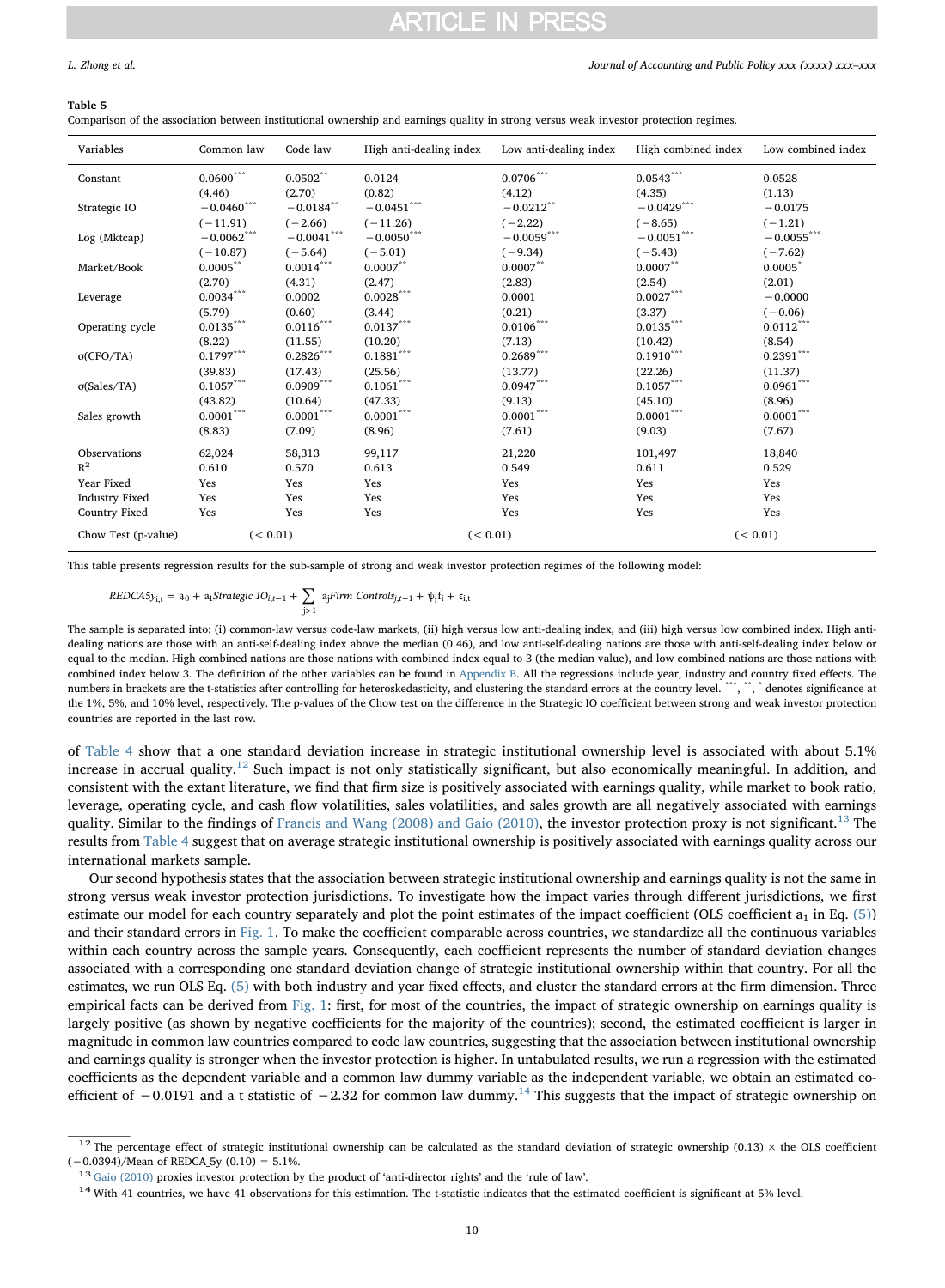### <span id="page-10-0"></span>Table 6

Regression results using different measures for earnings quality.

| Variables                                         | Common law    | Code law     | High anti-dealing index | Low anti-dealing index | High combined index | Low combined index |
|---------------------------------------------------|---------------|--------------|-------------------------|------------------------|---------------------|--------------------|
| Panel A: PADCA_5y measure                         |               |              |                         |                        |                     |                    |
| Strategic IO                                      | $-0.0421***$  | $-0.0166$ ** | $-0.0451***$            | $-0.0212**$            | $-0.0429***$        | $-0.0175$          |
|                                                   | $(-9.99)$     | $(-2.49)$    | $(-11.26)$              | $(-2.22)$              | $(-8.65)$           | $(-1.21)$          |
| Observations                                      | 62,219        | 58,378       | 99,117                  | 21,220                 | 101,497             | 18,840             |
| $R^2$                                             | 0.598         | 0.555        | 0.613                   | 0.549                  | 0.611               | 0.529              |
| Firm controls                                     | Yes           | Yes          | Yes                     | Yes                    | Yes                 | Yes                |
| Year fixed                                        | Yes           | Yes          | Yes                     | Yes                    | Yes                 | Yes                |
| Industry fixed                                    | Yes           | Yes          | Yes                     | Yes                    | Yes                 | Yes                |
| Country fixed                                     | Yes           | Yes          | Yes                     | Yes                    | Yes                 | Yes                |
| Chow test (p-value)                               | (< 0.01)      |              |                         | (< 0.01)               |                     | (< 0.01)           |
| Panel B: Jones (1991) measure                     |               |              |                         |                        |                     |                    |
| Strategic IO                                      | $-0.0388$ *** | $-0.0171***$ | $-0.0453***$            | $-0.0199^*$            | $-0.0431***$        | $-0.0178$          |
|                                                   | $(-12.29)$    | $(-2.78)$    | $(-11.68)$              | $(-2.03)$              | $(-8.82)$           | $(-1.24)$          |
| Observations                                      | 68,930        | 62,056       | 107,086                 | 22,118                 | 109,536             | 19,668             |
| $\mathbb{R}^2$                                    | 0.544         | 0.514        | 0.612                   | 0.549                  | 0.611               | 0.529              |
| Firm controls                                     | Yes           | Yes          | Yes                     | Yes                    | Yes                 | Yes                |
| Year fixed                                        | Yes           | Yes          | Yes                     | Yes                    | Yes                 | Yes                |
| Industry fixed                                    | Yes           | Yes          | Yes                     | Yes                    | Yes                 | Yes                |
| Country fixed                                     | Yes           | Yes          | Yes                     | Yes                    | Yes                 | Yes                |
|                                                   |               |              |                         |                        |                     |                    |
| Chow test (p-value)                               | (< 0.01)      |              |                         | (< 0.01)               |                     | (< 0.01)           |
| Panel C: McNichols (2002) measure                 |               |              |                         |                        |                     |                    |
| Strategic IO                                      | $-0.0287$ *** | $-0.0137$ ** | $-0.0344$ ***           | $-0.0166$              | $-0.0326$ ***       | $-0.0118$          |
|                                                   | $(-9.86)$     | $(-2.28)$    | $(-12.51)$              | $(-1.70)$              | $(-9.40)$           | $(-0.83)$          |
| Observations                                      | 47,730        | 44,966       | 75,836                  | 16,284                 | 77,648              | 14,472             |
| $R^2$                                             | 0.521         | 0.512        | 0.603                   | 0.546                  | 0.602               | 0.522              |
| Firm controls                                     | Yes           | Yes          | Yes                     | Yes                    | Yes                 | Yes                |
| Year fixed                                        | Yes           | Yes          | Yes                     | Yes                    | Yes                 | Yes                |
| Industry fixed                                    | Yes           | Yes          | Yes                     | Yes                    | Yes                 | Yes                |
| Country fixed                                     | Yes           | Yes          | Yes                     | Yes                    | Yes                 | Yes                |
| Chow test (p-value)                               | (< 0.01)      |              |                         | (< 0.01)               |                     | (< 0.01)           |
| Panel D: Absolute value of discretionary accruals |               |              |                         |                        |                     |                    |
| Strategic IO                                      | $-0.0311$ *** | $-0.0128$    | $-0.0316***$            | $-0.0037$              | $-0.0307***$        | 0.0014             |
|                                                   | $(-9.53)$     | $(-1.35)$    | $(-6.74)$               | $(-0.33)$              | $(-6.85)$           | (0.09)             |
| Observations                                      | 97,615        | 77,277       | 121,175                 | 24,573                 | 123,743             | 22,005             |
| $R^2$                                             | 0.382         | 0.258        | 0.332                   | 0.220                  | 0.332               | 0.212              |
| Firm controls                                     | Yes           | Yes          | Yes                     | Yes                    | Yes                 | Yes                |
| Year fixed                                        | Yes           | Yes          | Yes                     | Yes                    | Yes                 | Yes                |
| Industry fixed                                    | Yes           | Yes          | Yes                     | Yes                    | Yes                 | Yes                |
| Country fixed                                     | Yes           | Yes          | Yes                     | Yes                    | Yes                 | Yes                |
| Chow test (p-value)                               | (< 0.01)      |              |                         | (< 0.01)               |                     | (< 0.01)           |

This table presents sub-sample comparisons between strong and weak investor protection regimes using different measures of earnings quality. The dependent variable in Panel A is the 5-year standard deviation of the portfolio performance adjusted measure of discretionary accruals (PADCA\_5y). In Panel B, we use the 5-year standard deviation of discretionary accruals estimated from the [Jones \(1991\)](#page-21-32) model. In panel C, we use the 5-year standard deviation of discretionary accruals estimated based on [McNichols \(2002\)](#page-21-33). In panel D, we use the absolute value of the portfolio performance adjusted measure of discretionary accruals. The sample is separated into: (i) common-law versus code-law markets, (ii) high anti-self-dealing versus low anti-self-dealing markets, and (iii) high combined index countries versus low combined index countries. High anti-self-dealing nations are those with anti-self-dealing index above the median (0.46), and low anti-self-dealing nations are those nations with anti-self-dealing index below or equal the median. High combined nations are those nations with a combined index equal to 3 (the median value), and low combined nations are those nations with combined index below 3. In all the regressions, we control for firm level characteristics, as in [Table 5](#page-9-0), without being reported. The numbers in brackets are the t-statistics after controlling for heteroskedasticity, and clustering the standard errors at the country level. \*\*\*, \*\*, \* denotes significance at the 1%, 5%, and 10% level, respectively. The p-values of the Chow test on the difference in the Strategic IO coefficient between strong and weak investor protection countries are reported in the last row. All the regressions include year, industry, and country fixed effects.

earnings quality is significantly different between code law and common law countries. In common law countries, the impact is 0.0191 higher than in code law countries.<sup>[15](#page-10-1)</sup> [Fig. 1](#page-4-4) also suggests that the positive association between strategic ownership and earnings quality is not solely driven by firms located in the United States (US). Among the common law markets, there is a statistically significant association between strategic ownership and earnings quality in the following countries: Canada (CA), Singapore (SG),

<span id="page-10-1"></span><sup>15</sup> Specifically, the mean impact across common law countries is <sup>−</sup>0.0244, while the mean impact across code law countries is <sup>−</sup>0.0053.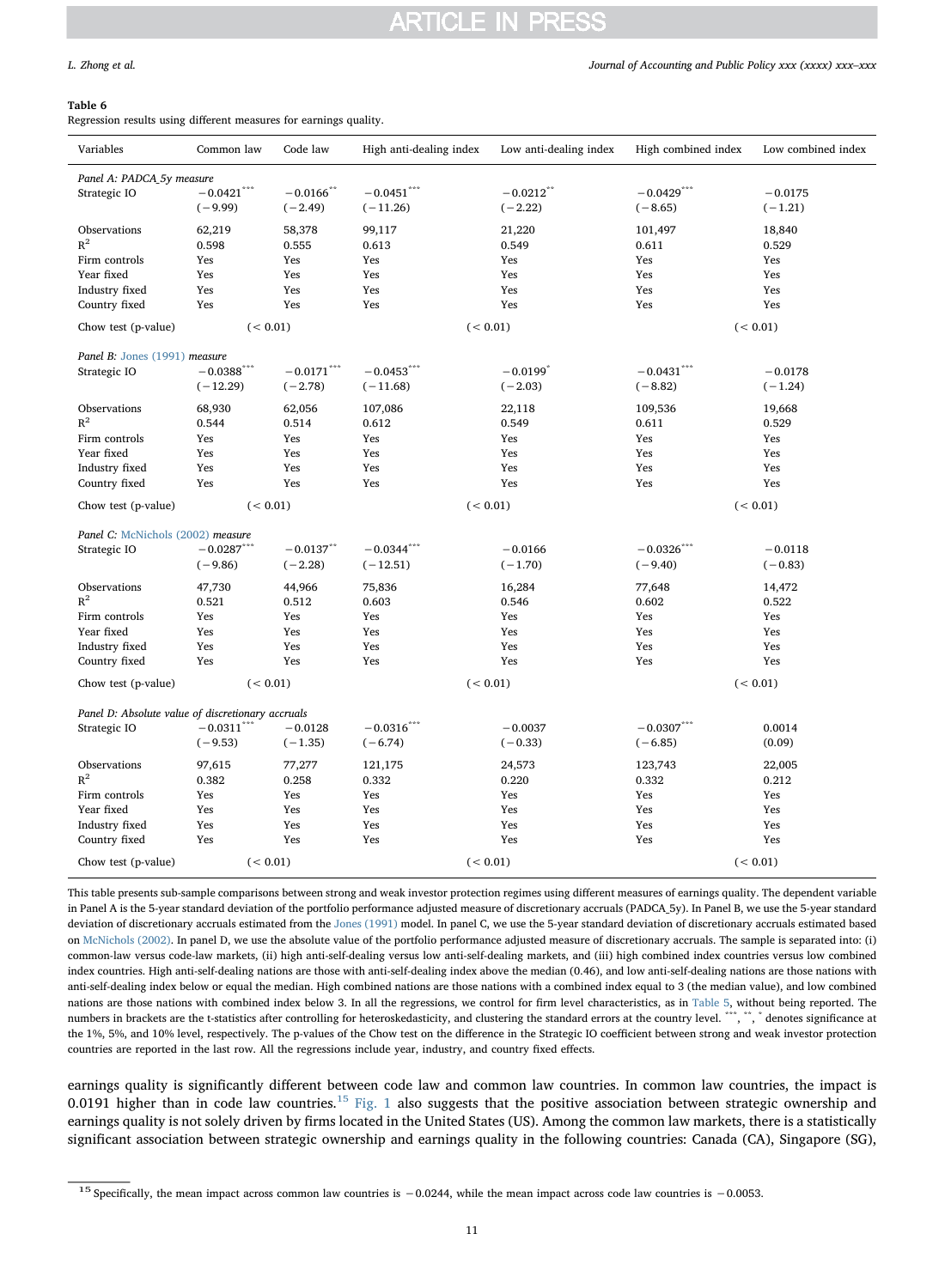#### <span id="page-11-2"></span>Table 7

Regression results using the different components of the Combined Index.

| Variables           | High disclosure<br>index | Low disclosure<br>index |                          | High liability index Low liability index | High pub-<br>enforcement          | Low pub-enforcement     |
|---------------------|--------------------------|-------------------------|--------------------------|------------------------------------------|-----------------------------------|-------------------------|
| Constant            | 0.0257                   | $0.0797***$             | 0.0220                   | $0.0597^{\ast\ast\ast}$                  | $0.0292^{\ast\ast}$               | $0.0545^{\ast\ast\ast}$ |
|                     | (2.05)                   | (5.87)                  | (1.69)                   | (2.99)                                   | (2.44)                            | (2.81)                  |
| Strategic IO        | $-0.0439***$             | $-0.0165$               | $-0.0445^{\ast\ast\ast}$ | $-0.0183$                                | $-0.0423***$                      | $-0.0227$ **            |
|                     | $(-9.26)$                | $(-1.23)$               | $(-10.65)$               | $(-1.60)$                                | $(-7.45)$                         | $(-2.70)$               |
| Log (Mktcap)        | $-0.0051^{\ast\ast\ast}$ | $-0.0055^{***}\,$       | $-0.0050^{\ast\ast\ast}$ | $- \, 0.0055^{***}$                      | $- \, 0.0061^{***}$               | $-0.0042$ ***           |
|                     | $(-5.23)$                | $(-8.19)$               | $(-5.17)$                | $(-7.70)$                                | $(-10.54)$                        | $(-4.98)$               |
| Market/Book         | $0.0007^{\ast\ast}$      | $0.0007***$             | $0.0007^{\ast\ast}$      | $0.0007***$                              | $0.0006^{\ast\ast}$               | $0.0015^{\ast\ast\ast}$ |
|                     | (2.52)                   | (2.32)                  | (2.49)                   | (3.10)                                   | (2.83)                            | (3.82)                  |
| Leverage            | $0.0028^\mathrm{***}$    | 0.0003                  | $0.0028^{\ast\ast\ast}$  | 0.0005                                   | $0.0032^\mathrm{***}$             | 0.0000                  |
|                     | (3.34)                   | (0.54)                  | (3.36)                   | (0.86)                                   | (5.41)                            | (0.10)                  |
| Operating cycle     | $0.0136***$              | $0.0114***$             | $0.0135^\mathrm{***}$    | $0.0119^\ast{}^{\ast}{}^{\ast}{}^{\ast}$ | $0.0132^\ast{}^{\ast}{}^{\ast}{}$ | $0.0125***$             |
|                     | (10.18)                  | (9.38)                  | (10.28)                  | (8.32)                                   | (8.81)                            | (11.07)                 |
| $\sigma$ (CFO/TA)   | $0.1905^{\ast\ast\ast}$  | $0.2419***$             | $0.1893^{\ast\ast\ast}$  | $0.2545***$                              | $0.1851^{\ast\ast\ast}$           | $0.2478^{\ast\ast\ast}$ |
|                     | (22.41)                  | (12.22)                 | (24.42)                  | (11.03)                                  | (30.63)                           | (12.47)                 |
| $\sigma(Sales/TA)$  | $0.1052***$              | $0.1005^{***}$          | $0.1046^{\ast\ast\ast}$  | $0.1064***$                              | $0.1064***$                       | $0.0909***$             |
|                     | (44.51)                  | (10.08)                 | (42.58)                  | (13.34)                                  | (44.55)                           | (11.57)                 |
| Sales growth        | $0.0001***$              | $0.0001***$             | $0.0001***$              | $0.0001^\mathrm{***}$                    | $0.0001^{\ast\ast\ast}$           | $0.0001^{\ast\ast\ast}$ |
|                     | (8.74)                   | (8.94)                  | (8.93)                   | (7.26)                                   | (9.13)                            | (5.92)                  |
| Observations        | 99,314                   | 21,023                  | 98,475                   | 21,862                                   | 67,593                            | 52,744                  |
| $R^2$               | 0.614                    | 0.522                   | 0.613                    | 0.544                                    | 0.606                             | 0.555                   |
| Year fixed          | Yes                      | Yes                     | Yes                      | Yes                                      | Yes                               | Yes                     |
| Industry fixed      | Yes                      | Yes                     | Yes                      | Yes                                      | Yes                               | Yes                     |
| Country fixed       | Yes                      | Yes                     | Yes                      | Yes                                      | Yes                               | Yes                     |
| Chow test (p-value) |                          | (< 0.01)                | (< 0.01)                 |                                          |                                   | (< 0.01)                |

This table presents regression results for the sub-samples of strong and weak investor protection regimes. The regression model is as follows:

 $REDCASy_{i,t} = a_0 + a_1StrategycIO_{i,t-1} + \sum_{j>1} a_j Firm Controls_{j,t-1} + \psi_i f_i + \varepsilon_{i,t}$ 

We measure investor protection strength using the components of the combined index, namely: (i) the disclosure index, (ii) the liability index, and (iii) the public enforcement index. The definition of the other variables can be found in [Appendix B](#page-19-0). The numbers in brackets are the t-statistics after controlling for the heteroskedasticity, and clustering the standard errors at the country level. \*\*\*, \*\*, \* denotes significance at the 1%, 5%, and 10% level, respectively. The p-values of the Chow test of the difference in the Strategic IO coefficient between strong and weak investor protection countries are reported in the last row. All regressions include year, industry, and country fixed effects.

South Africa (ZA), and United Kingdom (GB); while among the code law markets, Argentina (AR), Germany (DE), Japan (JP), South Korea (KR), and Sweden (SE) show a positive association between strategic ownership and earnings quality.<sup>[16](#page-11-0)</sup>

To summarize, the estimation results by country reveal that there is strong evidence of a positive association between strategic institutional ownership and earnings quality and such association is shaped by the country level investor protection. However, with only 41 observations, the above method suffers from the small sample bias and lack of power. Hence, we also perform a formal regression analysis to test our hypothesis. We first split the sample into high versus low investor protection sub-samples and run our regression model separately for each subsample. We run the Chow test to examine whether the difference is statistically significant.<sup>[17](#page-11-1)</sup> The sample is separated into: (i) common-law versus code-law markets, (ii) high versus low anti-self-dealing markets, and (iii) high versus low combined index countries. High anti-self-dealing countries are those with an anti-self-dealing index above the median (0.46), and low anti-self-dealing countries are those with an anti-self-dealing index below or equal to the median. High combined index nations are those with a combined index equal to 3 (the median value), and low combined index nations are those with combined index below 3. The results reported in [Table 5](#page-9-0) show that the association between institutional ownership and earnings quality is stronger for firms located in: (i) common law countries, (ii) countries with high anti-self-dealing scores, and (iii) countries with a high combined index. These findings suggest that the association between strategic institutional ownership and earnings quality is stronger in better investor protection regions. Specifically, the coefficient of strategic institutional ownership is around −0.05 in countries with strong investor protection, while it is around −0.02 only for firms located in countries with weak investor protection. The results of the Chow test indicate that the difference between these two coefficients is statistically significant at the 1% level. The difference is not only statistically significant, but also economically significant. Using a similar calculation as in [Table 4,](#page-8-0) our results portrayed in [Table 5](#page-9-0) indicate that in common law countries, a one standard deviation increase in strategic institutional ownership is associated with a 6.1% decrease in REDCA\_5y. However, in code law countries, a one standard deviation increase in

<span id="page-11-1"></span><span id="page-11-0"></span><sup>&</sup>lt;sup>16</sup> Details of the coefficients among different countries are available from the authors upon request.<br><sup>17</sup> We have also performed a different test by adding an interaction term between high investor protection dummy with controlling for other level effects. Our results are the same. Results are available from the authors upon request. However, in this study, we focus on the sub-sample analysis for two reasons: first, we want to explore the pervasiveness/limits of strategic institutional investor's monitoring effect across the nations on top of the impact of investor protection strength on such monitoring role; second, adding interaction terms may result in multicolinearity problems.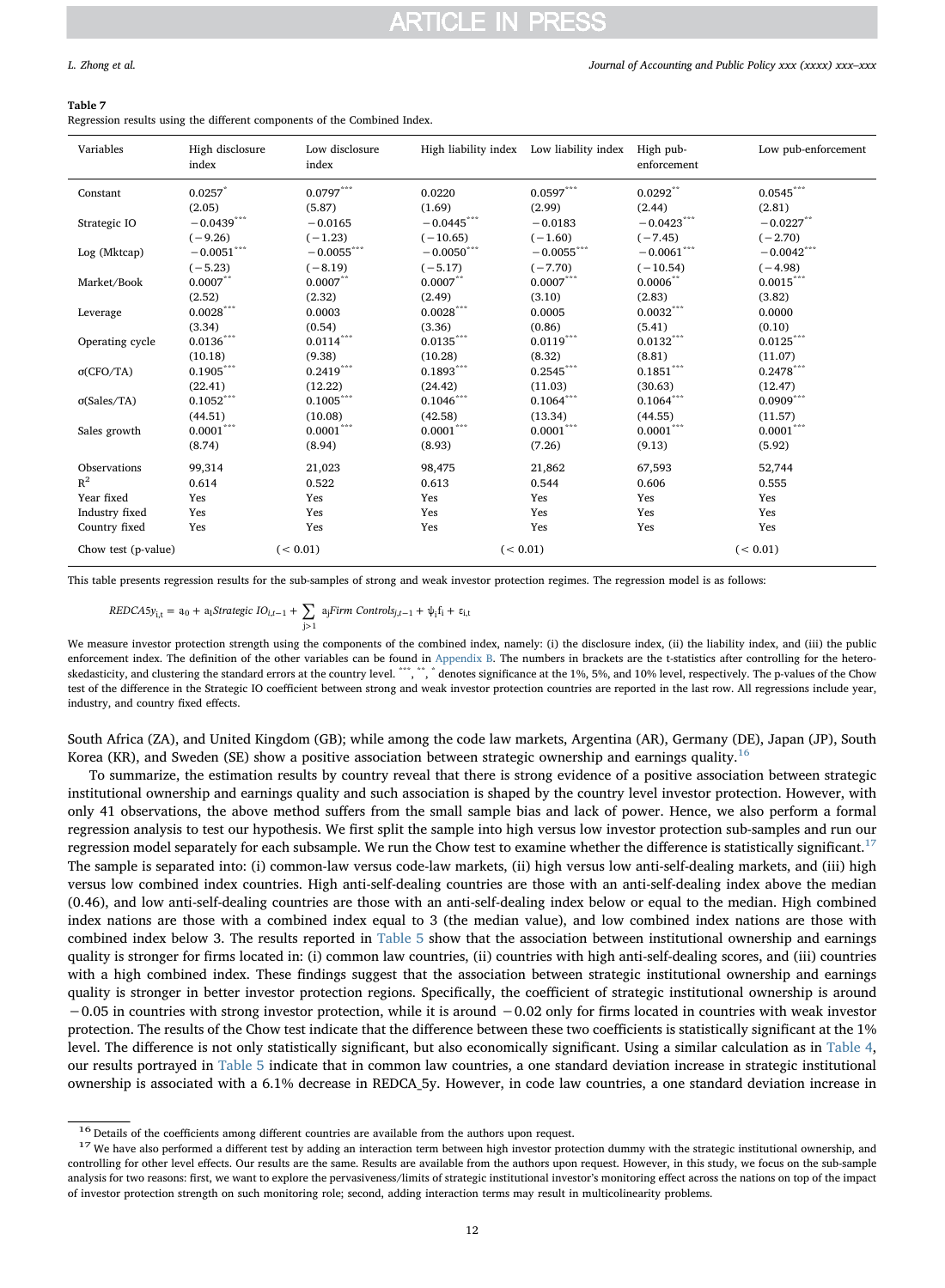### <span id="page-12-0"></span>Table 8

Additional robustness tests.

|                              | Common law                       | Code law                | Common law              | Code law         | Common law              | Code law      |
|------------------------------|----------------------------------|-------------------------|-------------------------|------------------|-------------------------|---------------|
| Variables                    | (1)                              | (2)                     | (3)                     | (4)              | (5)                     | (6)           |
| Panel A: Additional controls |                                  |                         |                         |                  |                         |               |
| Constant                     | $0.0529***$                      | $0.0509**$              | $0.0447***$             | $0.0497**$       | $0.0437***$             | 0.0455        |
|                              | (4.17)                           | (2.49)                  | (3.13)                  | (2.46)           | (4.20)                  | (1.74)        |
| Strategic IO                 | $-0.0443***$                     | $-0.0176$ <sup>**</sup> | $-0.0408***$            | $-0.0147$        | $-0.0407***$            | $-0.0165$     |
|                              | $(-12.16)$                       | $(-2.24)$               | $(-10.75)$              | $(-1.95)$        | $(-10.08)$              | $(-2.05)$     |
| Government Own               | 0.0914                           | $-0.0199$               | 0.0846                  | $-0.0195$        | 0.0822                  | $-0.0377$     |
|                              | (1.96)                           | $(-0.50)$               | (1.68)                  | $(-0.57)$        | (1.54)                  | $(-0.80)$     |
| Foreign_Own                  | 0.0114                           | $-0.0068$               | 0.0109                  | $-0.0067$        | 0.0114                  | $-0.0001$     |
|                              | (1.09)                           | $(-1.59)$               | (1.15)                  | $(-1.60)$        | (1.14)                  | $(-0.02)$     |
| Employee Own                 | $0.0163$ **                      | $-0.0020$               | $0.0154$ **             | $-0.0015$        | 0.0156                  | 0.0019        |
|                              | (2.43)                           | $(-0.35)$               | (2.33)                  | $(-0.28)$        | (2.18)                  | (0.31)        |
| Corp_Own                     | 0.0040                           | 0.0001                  | 0.0045                  | 0.0009           | 0.0044                  | $-0.0003$     |
|                              | (0.99)                           | (0.06)                  | (1.15)                  | (0.40)           | (0.99)                  | $(-0.09)$     |
| Log (Mktcap)                 | $-0.0060$ ***                    | $-0.0041***$            | $-0.0049***$            | $-0.0036***$     | $-0.0046***$            | $-0.0042$ *** |
|                              | $(-12.00)$                       | $(-5.16)$               | $(-11.32)$              | $(-4.67)$        | $(-6.32)$               | $(-3.25)$     |
| Market/Book                  | $0.0005$ **                      | $0.0014***$             | 0.0005                  | $0.0013***$      | 0.0005                  | $0.0010^{**}$ |
|                              | (2.59)                           | (4.37)                  | (2.42)                  | (4.26)           | (2.37)                  | (2.42)        |
| Leverage                     | $0.0034***$                      | 0.0002                  | $0.0034***$             | 0.0002           | $0.0036***$             | $-0.0000$     |
|                              | (5.87)                           | (0.60)                  | (5.67)                  | (0.62)           | (6.65)                  | $(-0.04)$     |
| Operating cycle              | $0.0136***$                      | $0.0115***$             | $0.0132^{\ast\ast\ast}$ | $0.0114^{***}\,$ | $0.0131^{\ast\ast\ast}$ | $0.0111***$   |
|                              | (8.22)                           | (11.51)                 | (8.42)                  | (11.77)          | (8.39)                  | (9.97)        |
| $\sigma$ (CFO/TA)            | $0.1797***$                      | $0.2826***$             | $0.1791***$             | $0.2820***$      | $0.1778***$             | $0.2762$ ***  |
|                              | (40.33)                          | (17.31)                 | (40.20)                 | (17.26)          | (39.68)                 | (15.42)       |
| $\sigma(Sales/TA)$           | $0.1055***$                      | $0.0909***$             | $0.1047***$             | $0.0908***$      | $0.1040***$             | $0.0872$ ***  |
|                              | (43.47)                          | (10.55)                 | (42.88)                 | (10.44)          | (45.56)                 | (7.25)        |
| Sales growth                 | $0.0001$ $\hspace{-1.5mm}^{***}$ | $0.0001***$             | $0.0001***$             | $0.0001***$      | $0.0001***$             | $0.0001***$   |
|                              | (8.90)                           | (7.09)                  | (9.09)                  | (7.06)           | (8.99)                  | (9.17)        |
| <b>IFRS</b>                  |                                  |                         | $0.0074^{*}$            | $-0.0066$ ***    | $0.0070^{*}$            | $-0.0056$     |
|                              |                                  |                         | (2.11)                  | $(-2.81)$        | (2.04)                  | $(-1.73)$     |
| Big 4                        |                                  |                         | $-0.0104***$            | $-0.0043$ ***    | $-0.0113***$            | $-0.0039$ *** |
|                              |                                  |                         | $(-3.79)$               | $(-3.18)$        | $(-4.08)$               | $(-3.86)$     |
| <b>ADR</b>                   |                                  |                         |                         |                  | 0.0031                  | 0.0008        |
|                              |                                  |                         |                         |                  | (1.10)                  | (0.60)        |
| Log(Analysts)                |                                  |                         |                         |                  | $-0.0010$               | 0.0011        |
|                              |                                  |                         |                         |                  | $(-0.64)$               | (0.83)        |
| Log(DailyCirc)               |                                  |                         |                         |                  | 0.0015                  | 0.0014        |
|                              |                                  |                         |                         |                  | (2.17)                  | (0.96)        |
| <b>Creditor Rights</b>       |                                  |                         |                         |                  | 0.0004                  | 0.0012        |
|                              |                                  |                         |                         |                  | (0.65)                  | (1.52)        |
| Observations                 | 62,024                           | 58,313                  | 62,024                  | 58,313           | 59,251                  | 42,274        |
| $R^2$                        | 0.611                            | 0.570                   | 0.612                   | 0.570            | 0.613                   | 0.593         |
| Year fixed                   | Yes                              | Yes                     | Yes                     | Yes              | Yes                     | Yes           |
| Industry fixed               | Yes                              | Yes                     | Yes                     | Yes              | Yes                     | Yes           |
| Country fixed                | Yes                              | Yes                     | Yes                     | Yes              | Yes                     | Yes           |
| Chow test (p-value)          |                                  | (< 0.01)                | (< 0.01)                |                  |                         | (< 0.01)      |
|                              |                                  |                         |                         |                  |                         |               |
|                              |                                  | Ex-US                   | $Ex-GB$                 | Ex-AU            |                         | Ex-CA         |
| Variables                    |                                  | (1)                     | (2)                     | (3)              |                         | (4)           |

| Panel B: Excluding countries with large number of observations. |              |               |               |                          |
|-----------------------------------------------------------------|--------------|---------------|---------------|--------------------------|
| Constant                                                        | 0.0033       | 0.0121        | 0.0108        | 0.0137                   |
|                                                                 | (0.15)       | (1.05)        | (0.87)        | (1.16)                   |
| Strategic IO                                                    | $-0.0315***$ | $-0.0471***$  | $-0.0446$ *** | $-0.0462$ ***            |
|                                                                 | $(-7.96)$    | $(-14.88)$    | $(-10.82)$    | $(-11.21)$               |
| Log (Mktcap)                                                    | $-0.0053***$ | $-0.0062$ *** | $-0.0062$ *** | $-0.0062$ ***            |
|                                                                 | $(-7.22)$    | $(-9.11)$     | $(-9.60)$     | $(-10.30)$               |
| Market/Book                                                     | $0.0010***$  | $0.0005$ **   | $0.0005$ **   | $0.0006***$              |
|                                                                 | (3.42)       | (2.65)        | (2.84)        | (2.59)                   |
| Leverage                                                        | $0.0018$ **  | $0.0036***$   | $0.0032***$   | $0.0036***$              |
|                                                                 | (2.64)       | (7.20)        | (4.82)        | (6.86)                   |
| Operating Cycle                                                 | $0.0147***$  | $0.0141***$   | $0.0143***$   | $0.0139***$              |
|                                                                 | (5.67)       | (7.55)        | (7.94)        | (7.94)                   |
| $\sigma$ (CFO/TA)                                               | $0.1753***$  | $0.1803***$   | $0.1835***$   | $0.1794***$              |
|                                                                 | (16.23)      | (37.42)       | (48.60)       | (37.15)                  |
| $\sigma(Sales/TA)$                                              | $0.1041***$  | $0.1064***$   | $0.1072***$   | $0.1058***$              |
|                                                                 |              |               |               | (continued on next page) |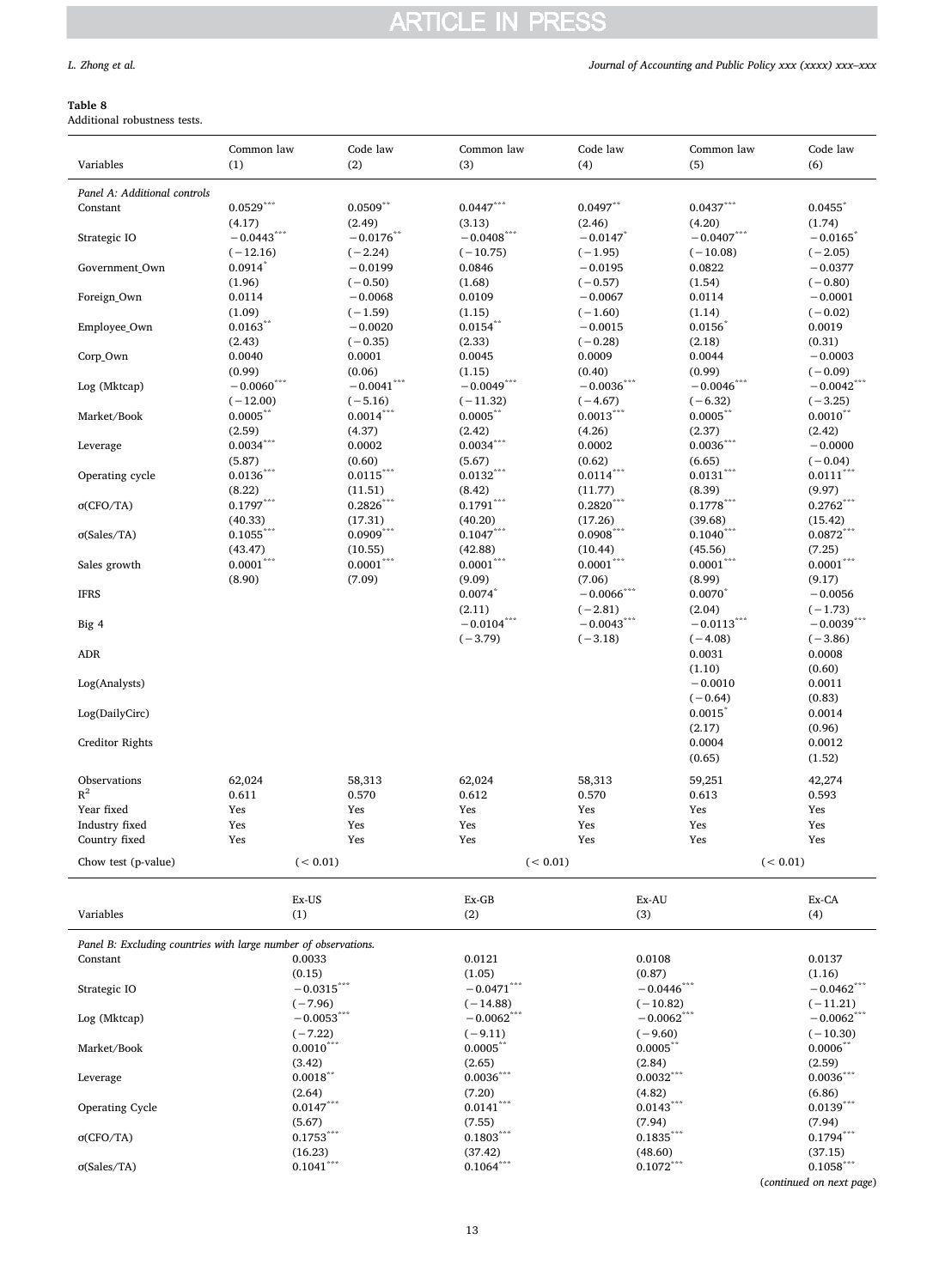#### Table 8 (continued)

| Sales growth        | (24.99)<br>$0.0001***$<br>(6.36) | (39.65)<br>$0.0001***$<br>(7.92) | (43.23)<br>$0.0001***$<br>(18.21) | (42.49)<br>$0.0001***$<br>(8.61) |
|---------------------|----------------------------------|----------------------------------|-----------------------------------|----------------------------------|
| Observations        | 33,336                           | 55,206                           | 58,021                            | 58,298                           |
| $R^2$               | 0.523                            | 0.620                            | 0.623                             | 0.614                            |
| Year fixed          | Yes                              | Yes                              | Yes                               | Yes                              |
| Industry fixed      | Yes                              | Yes                              | Yes                               | Yes                              |
| Country fixed       | Yes                              | Yes                              | Yes                               | Yes                              |
| Chow Test (p-value) | (0.04)                           | (< 0.01)                         | (< 0.01)                          | (< 0.01)                         |

Panel A presents sub-sample comparisons between common and code law nations, with additional controls. The regression model is as follows:

$$
\text{REDCA5y}_{i,t} = a_0 + a_1 \text{Strategyic IO}_{i,t-1} + \sum_{j>1} a_j \text{Firm Controls}_{j,t-1} + \psi_i f_i + \epsilon_{i,t}
$$

In columns (1) and (2), we add government ownership (Government Own), foreign ownership (Foreign Own), employee ownership (Employee Own) and corporation ownership (Corp\_Own) as control variables. In columns (3) and (4), we control for reporting standards (the dummy variable IFRS) and audit quality (the dummy variable Big 4). In Columns (5) and (6), we further control for cross-listing (ADR), analyst following (Log (Analysts)), media coverage (Log (DialyCirc)), ad creditor rights. The definition of the variables can be found in [Appendix B](#page-19-0). All regressions include year, industry and country fixed effects. The numbers in brackets are the tstatistics after controlling for heteroskedasticity, and clustering the standard errors at the country level. \*\*\*, \*\*, \* denotes significance at the 1%, 5%, and 10% level, respectively. The p-values of the Chow test of the difference in the Strategic IO coefficient between strong and weak investor protection countries are reported in the last row.

Panel B presents sub-sample analysis after excluding countries that have large number of observations in Common Law regions. The regression model is as follows:

$$
REDCASy_{i,t} = a_0 + a_1Strategyic IO_{i,t-1} + \sum_{j>1} a_j Firm\:Controls_{j,t-1} + \psi_i f_i + \varepsilon_{i,t}
$$

The definition of the variables can be found in [Appendix B](#page-19-0). Column (1) presents the results after excluding U.S. firms, Column (2) presents the results after excluding U.K. firms, Column (3) presents the results after excluding firms in Australia, and Column (4) presents the results after excluding firms in Canada. The numbers in brackets are the t-statistics after controlling for heteroskedasticity, and clustering the standard errors at the country level. \*\*\*, \*\*, \* denotes significance at the 1%, 5%, and 10% level, respectively. The p-values of the Chow test of the difference in the Strategic IO coefficient between the subsample of Common Law regions and Code Law regions are reported in the last row. All regressions include year, industry, and country fixed effects.

strategic institutional ownership is associated with only 1.4% increase in earnings quality. This result suggests that institutional investors in countries with strong investor protection have more incentives and/or are better able to perform their monitoring role, thereby improving earnings quality. The control variables are largely consistent between higher versus lower investor protection countries, with the exception of leverage. We find that leverage is positively associated with REDCA\_5y in strong investor protection countries but no such relationship exists in weaker investor protection regions. Such difference might stem from the different legal enforcement of high versus low investor protection regions. A higher leverage has been found to be associated with closeness to debt covenant violation ([Press and Weintrop, 1990\)](#page-21-34). In strong investor protection regions, a debt covenant violation has severe legal consequences, while in weak investor protection regions, the legal consequence of a debt covenant violation might not be as serious. Consequently, to avoid a possible debt covenant violation and the subsequent legal course, corporate managers in better investor protection regions are more likely to manipulate their earnings. Despite such difference, we document a positive association between strategic institutional ownership and earnings quality, and the association is shaped by the level of investor protection, consistent with the monitoring hypothesis we propose.

#### 4.3. Robustness tests

We conduct a battery of tests to check the validity and robustness of our results. First, we use alternative proxies for earnings quality. The results are reported in [Table 6.](#page-10-0) In Panel A, we use the 5-year standard deviation of the portfolio-adjusted measure of discretionary accruals (PADCA). PADCA is estimated from Eqs. [\(1\)](#page-4-5)–(4), after excluding ROA terms in Eqs. [\(3\) and \(4\),](#page-4-6) and subtracting the industry median discretionary accruals based on ROA decile ranks for each industry from the previous year. In Panel B, discretionary accruals are estimated using the [Jones \(1991\)](#page-21-32) model. In Panel C, we estimate discretionary accruals using the modified [Dechow and Dichev \(2002\)](#page-21-35) model ([McNichols, 2002\)](#page-21-33) by supplementing the basic Jones model with the lead, concurrent, and lagged cash from operating activities. The 5-year standard deviation of discretionary accruals is used to measure earnings quality in Panels B and C. Finally, in Panel D, we use the absolute value of the portfolio-adjusted measure of discretionary accruals (PADCA) to measure earnings quality, instead of the standard deviation. The results reported in [Table 6](#page-10-0) show that our findings remain the same: higher institutional ownership is associated with better earnings quality, and the association is weaker in weak investor protection regimes. The Chow test of the difference in the coefficient of institutional ownership between the two subsamples is significant at the 1% level.

Second, the combined index proxy is a combination of three indices: disclosure index, liability index, and the public enforcement index. In [Table 7](#page-11-2), we run 3 separate sets of regressions to check whether the difference between high investor protection regions and low investor protection regions is driven solely by one particular dimension. [Table 7](#page-11-2) results show that all three different components of the combined index yield the same conclusion: in stronger investor protection regions, as shown by higher index values, institutional investors have a stronger effect on earnings quality than in weak investor protection regions. The difference is statistically significant at the 1% level.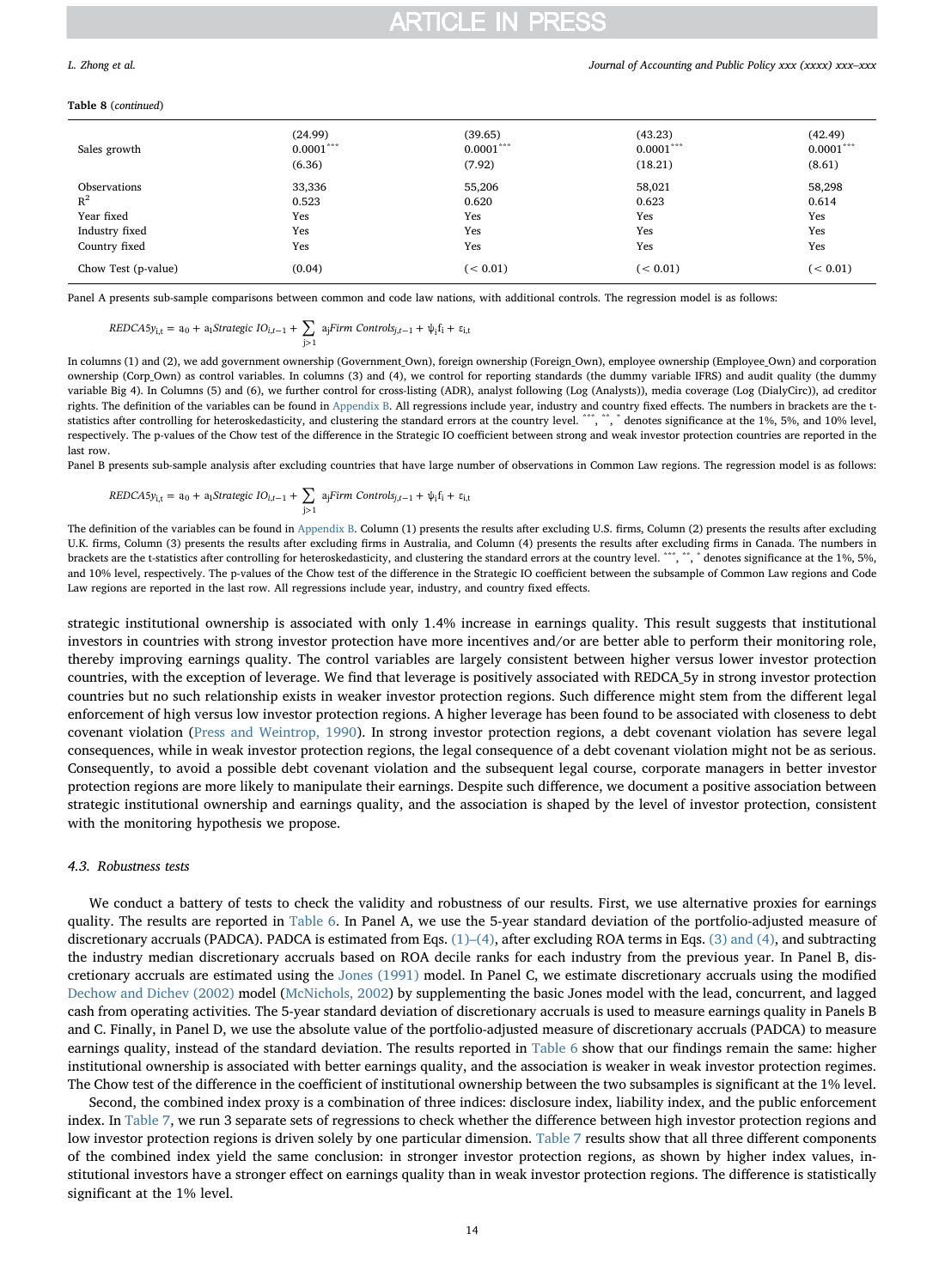### <span id="page-14-0"></span>Table 9

Endogeneity issues.

| Variables                                                    | Common Law<br>(1)      | Code Law<br>(2)         | High Anti-dealing Index<br>(3) | Low Anti-dealing Index<br>(4) | High Combined Index<br>(5) | Low Combined Index<br>(6)  |
|--------------------------------------------------------------|------------------------|-------------------------|--------------------------------|-------------------------------|----------------------------|----------------------------|
| Panel A: Change regression                                   |                        |                         |                                |                               |                            |                            |
| Constant                                                     | $-0.0036***$           | $-0.0008$               | $-0.0035$ ***                  | $-0.0011$ <sup>**</sup>       | $-0.0035$ ***              | $-0.0012$                  |
|                                                              | $(-9.97)$              | $(-2.10)$               | $(-8.42)$                      | $(-2.15)$                     | $(-8.13)$                  | $(-2.26)$                  |
| Chg (Strategic IO)                                           | $-0.0096$ **           | $-0.0008$               | $-0.0103***$                   | $-0.0003$                     | $-0.0109***$               | 0.0019                     |
|                                                              | $(-2.95)$              | $(-0.30)$               | $(-3.54)$                      | $(-0.15)$                     | $(-4.35)$                  | (0.62)                     |
| Chg (Log(Mktcap)                                             | 0.0027                 | 0.0002                  | $0.0027***$                    | 0.0005                        | 0.0026                     | 0.0007                     |
|                                                              | (4.11)                 | (0.25)                  | (3.71)                         | (0.74)                        | (3.65)                     | (1.05)                     |
| Chg (Market/Book)                                            | $-0.0001$              | $0.0002$ **             | $-0.0000$                      | 0.0001                        | $-0.0001$ <sup>*</sup>     | $0.0002$ **                |
|                                                              | $(-1.40)$              | (2.47)                  | $(-0.70)$                      | (1.01)                        | $(-1.93)$                  | (2.27)                     |
| Chg (Leverage)                                               | $0.0012***$            | 0.0001                  | $0.0012***$                    | 0.0003                        | $0.0012***$                | 0.0003                     |
|                                                              | (11.26)                | (0.61)                  | (10.96)                        | (1.30)                        | (10.56)                    | (1.34)                     |
| Chg (Operating cycle)                                        | $0.0057***$            | $0.0103***$             | $0.0059***$                    | $0.0096$ ***                  | $0.0066***$                | $0.0080$ ***               |
|                                                              | (4.29)                 | (11.45)                 | (3.95)                         | (12.48)                       | (3.66)                     | (4.82)                     |
| Chg $(\sigma(CFO/TA))$                                       | $0.0909***$            | $0.2157***$             | $0.0895***$                    | $0.1874***$                   | $0.0930***$                | $0.1517***$                |
| Chg $(\sigma(Sales/TA))$                                     | (8.59)<br>$0.0221$ *** | (11.59)<br>$0.0228$ *** | (8.48)<br>$0.0207***$          | (7.17)<br>0.0282              | (7.07)<br>$0.0193***$      | (4.70)<br>0.0276           |
|                                                              | (4.53)                 | (3.81)                  | (4.52)                         | (4.59)                        | (4.74)                     | (5.12)                     |
| Chg (Sales growth)                                           | $0.0000***$            | $0.0001^{\ast\ast\ast}$ | $0.0000^{***}$                 | $0.0001***$                   | $0.0000***$                | $0.0001***$                |
|                                                              | (10.76)                | (7.93)                  | (10.07)                        | (8.98)                        | (12.53)                    | (4.99)                     |
|                                                              |                        |                         |                                |                               |                            |                            |
| Observations                                                 | 48,791                 | 47,321                  | 44,930                         | 51,182                        | 42,547                     | 53,565                     |
| $R^2$                                                        | 0.115                  | 0.246                   | 0.112                          | 0.222                         | 0.117                      | 0.179                      |
| Chow Test (p-value)                                          | (0.03)                 |                         |                                | (< 0.01)                      |                            | (< 0.01)                   |
|                                                              |                        | Common law              |                                | Code law                      |                            | Interaction                |
| Variables                                                    |                        | 1st Stage               | 2nd Stage                      | 1st Stage                     | 2nd Stage                  | 2SLS                       |
| Panel B: Two stage least squares with instrumental variables |                        |                         |                                |                               |                            |                            |
| Constant                                                     |                        | $-0.0507$               | $0.0439***$                    | $-0.0182$                     | 0.0325                     | $0.0691***$                |
|                                                              |                        | $(-1.45)$               | (3.34)                         | $(-1.04)$                     | (1.30)                     | (12.16)                    |
| Illiquidity                                                  |                        | $-0.0482$ ***           |                                | $-0.0064$ ***                 |                            |                            |
|                                                              |                        | $(-8.88)$               |                                | $(-2.62)$                     |                            |                            |
| Strategic IO (predicted)                                     |                        |                         | $-0.4624***$                   |                               | $-1.6210$                  |                            |
|                                                              |                        |                         | $(-3.97)$                      |                               | $(-1.49)$                  |                            |
| Commlaw * IO (Predicted)                                     |                        |                         |                                |                               |                            | $-0.9566$ ***              |
|                                                              |                        |                         |                                |                               |                            | $(-4.97)$                  |
| Strategic IO                                                 |                        |                         |                                |                               |                            | 0.8054                     |
|                                                              |                        |                         |                                |                               |                            | (4.90)                     |
| Common Law                                                   |                        |                         |                                |                               |                            | $-0.0031$                  |
|                                                              |                        | $0.0050***$             | $-0.0010$                      | $0.0009***$                   | $-0.0010$                  | $(-0.41)$                  |
| Log (Mktcap)                                                 |                        | (9.47)                  | $(-1.29)$                      | (3.81)                        | $(-0.83)$                  | $-0.0031***$<br>$(-18.39)$ |
| Market/Book                                                  |                        | $-0.0001$               | 0.0004                         | $-0.0001$                     | 0.0007                     | $0.0006$ ***               |
|                                                              |                        | $(-0.63)$               | (2.23)                         | $(-0.94)$                     | (1.66)                     | (7.12)                     |
| Leverage                                                     |                        | $-0.0014***$            | $-0.0010$                      | 0.0017                        | 0.0028                     | $-0.0009$ ***              |
|                                                              |                        | $(-2.94)$               | $(-1.44)$                      | (8.17)                        | (1.40)                     | $(-3.98)$                  |
| Operating cycle                                              |                        | $0.0040***$             | $0.0074***$                    | $0.0009$ <sup>*</sup>         | $0.0067***$                | $0.0058***$                |
|                                                              |                        | (4.47)                  | (4.53)                         | (1.74)                        | (4.17)                     | (17.26)                    |
| $\sigma(CFO/TA)$                                             |                        | $-0.0237***$            | $0.2087***$                    | $-0.0086$ ***                 | $0.3525***$                | $0.2523***$                |
|                                                              |                        | $(-5.45)$               | (13.12)                        | $(-2.64)$                     | (8.72)                     | (137.53)                   |
| $\sigma(Sales/TA)$                                           |                        | $-0.0004$               | $0.0671***$                    | $-0.0070***$                  | $0.0525***$                | $0.0718***$                |
|                                                              |                        | $(-0.10)$               | (8.83)                         | $(-2.90)$                     | (3.77)                     | (42.73)                    |
| Sales growth                                                 |                        | 0.0000                  | $0.0001^{\ast\ast\ast}$        | $0.0000^{\degree}$            | $0.0001***$                | $0.0001***$                |
|                                                              |                        | (0.09)                  | (4.27)                         | (1.78)                        | (4.27)                     | (11.21)                    |
| Observations                                                 |                        | 30,810                  | 30,810                         | 32,898                        | 32,898                     | 63,708                     |
| R-squared                                                    |                        | 0.443                   | 0.477                          | 0.073                         | 0.579                      | 0.245                      |
| Year Fixed                                                   |                        | Yes                     | Yes                            | Yes                           | Yes                        | Yes                        |
| <b>Industry Fixed</b>                                        |                        | Yes                     | Yes                            | Yes                           | Yes                        | Yes                        |
| Country Fixed                                                |                        | Yes                     | Yes                            | Yes                           | Yes                        | Yes                        |
|                                                              |                        |                         |                                |                               |                            | 74.0                       |
| Cragg-Donald Wald F statistic                                |                        |                         |                                |                               |                            |                            |
| Chow Test (p-value)                                          |                        |                         |                                | (0.03)                        |                            | N/A                        |

Panel A presents change regression results for the sub-sample of strong and weak investor protection regimes of the following model: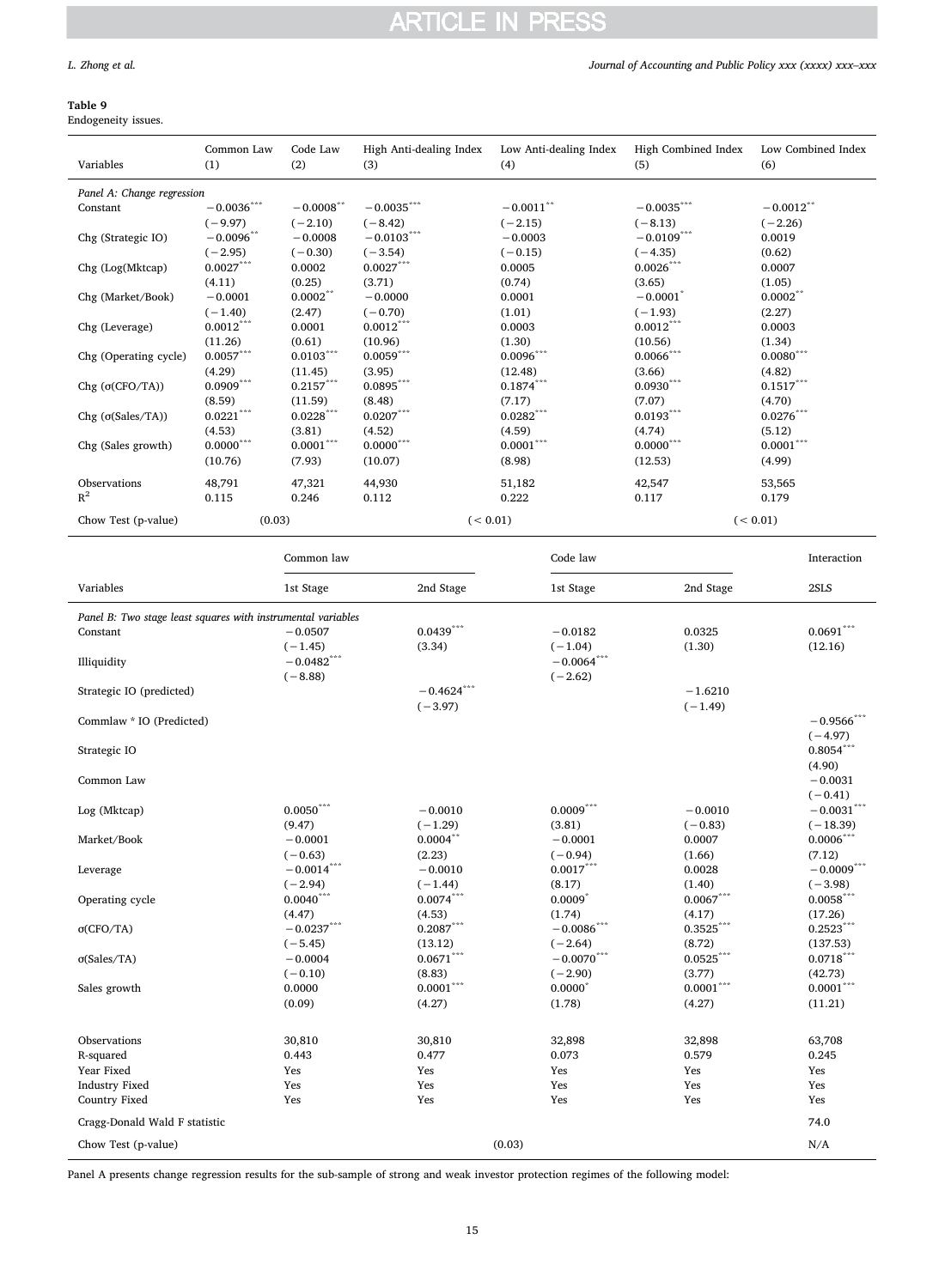$$
\mathit{Chg}\left(\mathit{REDCA}_{5y}\right)_{i,t}=a_0+a_1\mathit{Chg}\left(\mathit{Strategic~IO}\right)_{i,t-1}+\sum_{j>1}a_j\mathit{Chg}\left(\mathit{Firm~Controls}\right)_{j,t-1}+\epsilon_{i,t}
$$

The sample is separated into: (i) common-law versus code-law markets, (ii) high versus low anti-dealing index, and (iii) high versus low combined index. High antidealing nations are those with an anti-self-dealing index above the median (0.46), and low anti-self-dealing nations are those with anti-self-dealing index below or equal to the median. High combined nations are those nations with combined index equal to 3 (the median value), and low combined nations are those nations with combined index below 3. The definition of other variables can be found in [Appendix B](#page-19-0). The numbers in brackets are the t-statistics after controlling for heteroskedasticity, and clustering the standard errors at the country level. \*\*\*, \*\*, \* denotes significance at the 1%, 5%, and 10% level, respectively. The p-values of the Chow test on the difference in the Strategic IO coefficient between strong and weak investor protection countries are reported in the last row.

Panel B presents the two stage least square regression results for the sub-sample of common law and code law markets of the following model in columns (1)–(4):

$$
REDCA5y_{i,t} = a_0 + a_1Strategyic IO_{i,t-1} + \sum_{j>1} a_j Firm Controls_{j,t-1} + \psi_i f_i + \varepsilon_{i,t}
$$

Illiquidity is the instrumental variable in the first stage and it is measured as a firm's percentage of zero return days in the total trading days for a year. The definition of the other variables can be found in [Appendix B](#page-19-0). The numbers in brackets are the t-statistics after controlling for heteroskedasticity, and clustering the standard errors at the country level. Column (5) presents the results using the interaction term approach & the two step efficient generalized methods of moment (GMM) estimator using the following model:

$$
REDCA_{5y_{\hat{i},\hat{t}}}=a_0+a_{\hat{t}}CommLaw*StrategycIO_{\hat{i},\hat{t}-1}+a_2StrategycIO_{\hat{i},\hat{t}-1}+a_3CommLaw+\sum_{j>3} a_{\hat{i}}Firm\:Controls_{\hat{j},\hat{t}-1}+\psi_{\hat{i}}f_{\hat{i}}+\epsilon_{\hat{i},\hat{t}}+\epsilon_{\hat{i},\hat{t}}+\epsilon_{\hat{i},\hat{t}}+\epsilon_{\hat{i},\hat{t}}+\epsilon_{\hat{i},\hat{t}}+\epsilon_{\hat{i},\hat{t}}+\epsilon_{\hat{i},\hat{t}}+\epsilon_{\hat{i},\hat{t}}+\epsilon_{\hat{i},\hat{t}}+\epsilon_{\hat{i},\hat{t}}+\epsilon_{\hat{i},\hat{t}}+\epsilon_{\hat{i},\hat{t}}+\epsilon_{\hat{i},\hat{t}}+\epsilon_{\hat{i},\hat{t}}+\epsilon_{\hat{i},\hat{t}}+\epsilon_{\hat{i},\hat{t}}+\epsilon_{\hat{i},\hat{t}}+\epsilon_{\hat{i},\hat{t}}+\epsilon_{\hat{i},\hat{t}}+\epsilon_{\hat{i},\hat{t}}+\epsilon_{\hat{i},\hat{t}}+\epsilon_{\hat{i},\hat{t}}+\epsilon_{\hat{i},\hat{t}}+\epsilon_{\hat{i},\hat{t}}+\epsilon_{\hat{i},\hat{t}}+\epsilon_{\hat{i},\hat{t}}+\epsilon_{\hat{i},\hat{t}}+\epsilon_{\hat{i},\hat{t}}+\epsilon_{\hat{i},\hat{t}}+\epsilon_{\hat{i},\hat{t}}+\epsilon_{\hat{i},\hat{t}}+\epsilon_{\hat{i},\hat{t}}+\epsilon_{\hat{i},\hat{t}}+\epsilon_{\hat{i},\hat{t}}+\epsilon_{\hat{i},\hat{t}}+\epsilon_{\hat{i},\hat{t}}+\epsilon_{\hat{i},\hat{t}}+\epsilon_{\hat{i},\hat{t}}+\epsilon_{\hat{i},\hat{t}}+\epsilon_{\hat{i},\hat{t}}+\epsilon_{\hat{i},\hat{t}}+\epsilon_{\hat{i},\hat{t}}+\epsilon_{\hat{i},\hat{t}}+\epsilon_{\hat{i},\hat{t}}+\epsilon_{\hat{i},\hat{t}}+\epsilon_{\hat{i},\hat{t}}+\epsilon_{\hat{i},\hat{t}}+\epsilon_{\hat{i},\hat{t}}+\epsilon_{\hat{i},\hat{t}}+\epsilon_{\hat{i},\hat{t}}+\epsilon_{\hat{i},\hat{t}}+\epsilon_{\hat{i},\hat{t}}+\epsilon_{\hat{i},\hat{t}}+\epsilon_{\hat{i},\hat
$$

All the regressions include year, industry and country fixed effects. \*\*\*, \*\*, \* denotes significance at the 1%, 5%, and 10% level, respectively. The p-values of the Chow test on the difference in the Strategic IO coefficient between strong and weak investor protection countries are reported in the last row (difference between columns 2 and 4).

Third, empirical evidence suggests that IFRS adoption and higher audit quality result in higher earnings quality. In addition, prior studies show that other types of shareholders, such as foreigners [\(Ben-Nasr et al. 2015\)](#page-20-1) are active monitors of manager's actions that may limit the ability of manager's earnings manipulation. Thus, we add a host of other control variables, that include different types of ownership (government, foreign, employee, other corporations), IFRS adoption, BIG4/non BIG4 dichotomous variables, analyst following, cross-listing, country level media coverage, and creditor rights to examine whether our main findings hold. The results reported in Panel A of [Table 8](#page-12-0) show that strategic institutional ownership is associated with higher earnings quality, and the association is much stronger in better investor protection regimes.

Fourth, our sample is composed of a large number of observations from some particular countries especially in better investor protection markets, such as US, GB, AU, and CA. In order to rule out the potential that our results are solely driven by one particular large country, we exclude each of the above mentioned countries one at a time, and rerun our regressions. The results in Panel B of [Table 8](#page-12-0) show that our findings continue to hold.

Fifth, we examine whether endogeneity concerns are biasing our results. In our case, endogeneity can arise because strategic investors might self-select to firms with better earnings quality ex-ante, resulting in a positive association ex-post (hence selection bias). Such association has been documented by [Stulz \(1999\), Lang et al. \(2003a, 2003b\), and Leuz et al. \(2010\).](#page-21-36) To address this issue, we perform two types of analysis: a change regression and a two stage least square regression (2SLS). In the change regression analysis, we examine whether changes in strategic IO are positively associated with changes in earnings quality. We report our results in Panel A of [Table 9](#page-14-0). We find that changes in strategic institutional ownership are all positively associated with next period changes in earnings quality, and such impact is much stronger in high investor protection regimes.

Further, we use a two-stage least square regression to deal with the self-selection concern. The key issue in this approach is to identify an instrumental variable which can strongly affect strategic institutional investor's portfolio selection, but does not impact a firm's earnings quality. We argue that stock liquidity is a proper instrument for this purpose for the following economic reasoning: as large shareholders, strategic institutional investors are especially concerned about the selling costs when situations of a company become undesirable ([Maug, 1998\)](#page-21-37). For a highly liquid stock, such selling costs are much lower. Hence, strategic investors are likely to hold more shares in highly liquid stocks. On the other hand, there is no clear economic causal link from market liquidity to a firm's future earnings quality.<sup>[18](#page-15-0)</sup> Thus, we run a two stage least square regression using liquidity as an instrumental variable to strategic institutional ownership. To measure liquidity in the international market, we follow [Lesmond et al. \(1999\), Bekaert et al. \(2007\), and](#page-21-38) [Lee \(2011\)](#page-21-38) by using the proportion of zero daily firm returns in a year for a firm. [Lesmond et al. \(1999\)](#page-21-38) argue that if the value of an information signal is insufficient to outweigh the costs associated with a transaction, then market participants will elect not to trade, which will result in an observed zero return. Based on this definition, the higher the percentage of zero return days, the higher the illiquidity.<sup>[19](#page-15-1)</sup> Panel B of [Table 9](#page-14-0) reports the regression results. Columns (1) and (3) report the first stage regression results with strategic institutional ownership as the key dependent variable, and illiquidity with one year lag as the instrumental variable. The

<span id="page-15-0"></span><sup>&</sup>lt;sup>18</sup> However, this does not mean that there is no statistical significant association between earnings quality and future/concurrent stock liquidity, as earnings quality can impact a firm's information environment, which will affect a firm's concurrent liquidity. But such causal direction is likely from earnings quality to liquidity, not the other way around. Hence, liquidity as an instrumental variable in our setting satisfies the exclusion requirement.<br><sup>19</sup> There are also other measures for liquidity. However, as [Bekaert et al. \(2007\)](#page-20-11) argue the data in

<span id="page-15-1"></span>detailed transaction data (bid-ask spread, for example) are not widely available, and volume data are plagued by trends and outliers. These problems are likely intensified in emerging markets. Because both [Amihud \(2002\)](#page-20-12)'s ratio and the [Pástor and Stambaugh \(2003\)](#page-21-39)'s Gamma measure require positive volume during the sampling interval, it might be problematic for some emerging markets where non-trading problems are particularly severe. Therefore, zero-return-days measure is an attractive empirical alternative to traditional liquidity measures in our context.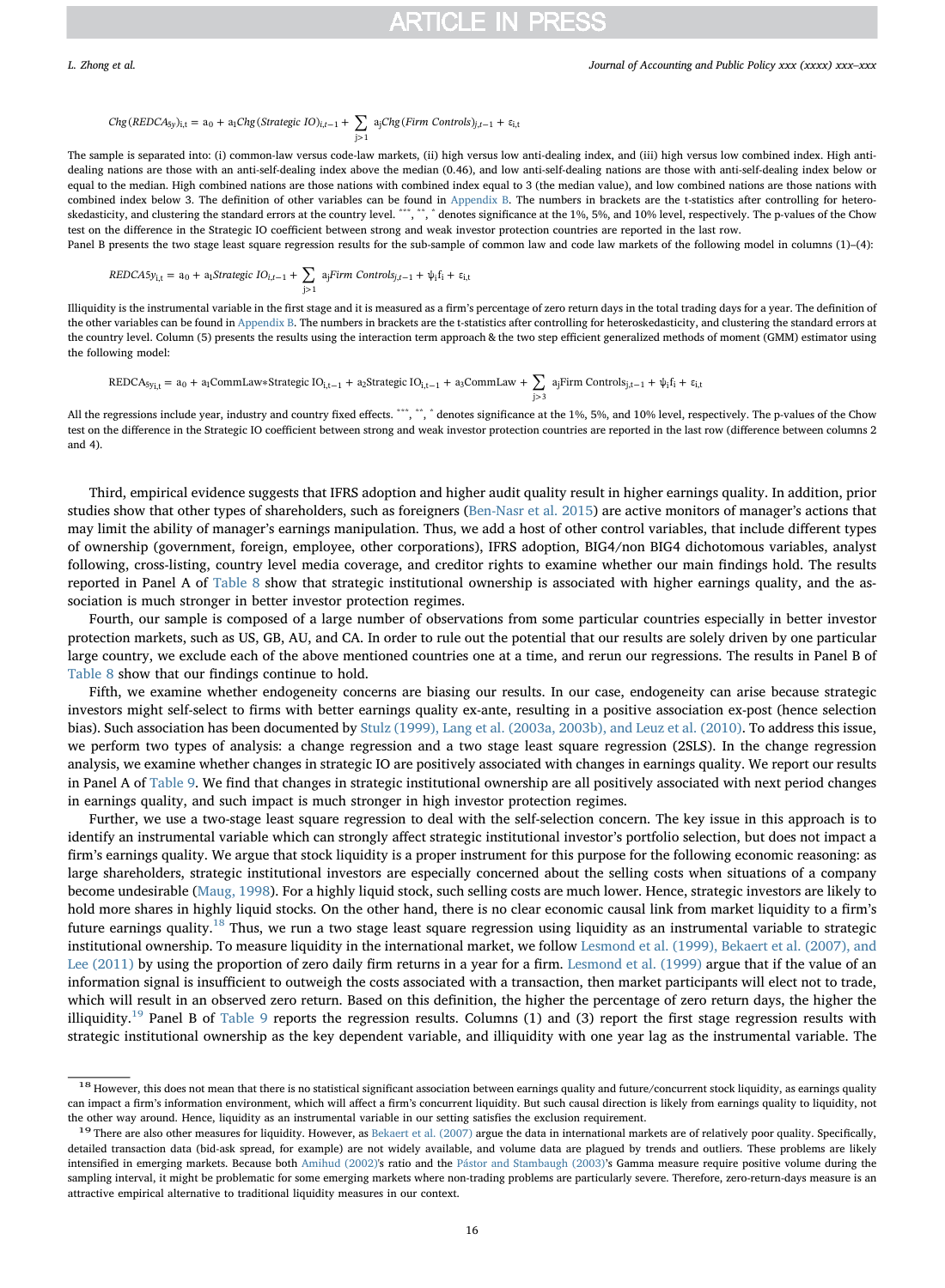#### <span id="page-16-0"></span>Table 10

Different Estimation Methods: Country-Year Fixed and Industry-Year Fixed Effect.

| Variables             | Full-sample                       | Common law Code law     |                         | High anti-dealing<br>index | Low anti-dealing<br>index | High combined<br>index  | Low combined<br>index             |
|-----------------------|-----------------------------------|-------------------------|-------------------------|----------------------------|---------------------------|-------------------------|-----------------------------------|
| Strategic IO          | $-0.0448$ ***                     | $-0.0520***$            | $-0.0194***$            | $-0.0518^{\ast\ast\ast}$   | $-0.0249**$               | $-0.0487***$            | $-0.0241$                         |
|                       | $(-5.91)$                         | $(-15.36)$              | $(-2.53)$               | $(-10.57)$                 | $(-2.34)$                 | $(-7.58)$               | $(-1.55)$                         |
| Log (Mktcap)          | $-0.0054^{***}\,$                 | $-0.0062$ ***           | $-0.0042$ ***           | $-0.0050$ ***              | $-0.0060$ ***             | $-0.0052***$            | $-0.0056^{\ast\ast\ast}$          |
|                       | $(-7.04)$                         | $(-11.31)$              | $(-5.52)$               | $(-5.29)$                  | $(-9.51)$                 | $(-5.73)$               | $(-7.77)$                         |
| Market/Book           | $0.0007***$                       | $0.0005$ **             | $0.0014***$             | $0.0007***$                | $0.0006***$               | $0.0007$ **             | $0.0005^{*}$                      |
|                       | (2.70)                            | (2.61)                  | (4.19)                  | (2.34)                     | (2.86)                    | (2.42)                  | (1.91)                            |
| Leverage              | $0.0024^{\ast\ast\ast}$           | $0.0035^{***}\,$        | 0.0002                  | $0.0029***$                | 0.0002                    | $0.0028^{\ast\ast\ast}$ | $-0.0000$                         |
|                       | (2.88)                            | (5.98)                  | (0.57)                  | (3.44)                     | (0.28)                    | (3.40)                  | $(-0.00)$                         |
| Operating cycle       | $0.0132^\ast{}^{\ast}{}^{\ast}{}$ | $0.0134^{***}\,$        | $0.0114***$             | $0.0136\sp{^{***}}$        | $0.0104^{***}\,$          | $0.0134^{***}\,$        | $0.0111^{\ast\ast\ast}$           |
|                       | (12.17)                           | (8.10)                  | (11.61)                 | (10.21)                    | (7.19)                    | (10.42)                 | (8.85)                            |
| $\sigma$ (CFO/TA)     | $0.1932^\ast{}^{\ast}{}^{\ast}{}$ | $0.1787^{\ast\ast\ast}$ | $0.2810***$             | $0.1868^{\ast\ast\ast}$    | $0.2678^{\ast\ast\ast}$   | $0.1897^{\ast\ast\ast}$ | $0.2382^\ast{}^{\ast}{}^{\ast}{}$ |
|                       | (21.13)                           | (39.60)                 | (17.12)                 | (25.74)                    | (13.50)                   | (22.36)                 | (11.33)                           |
| $\sigma(Sales/TA)$    | $0.1052^{\ast\ast\ast}$           | $0.1056^{\ast\ast\ast}$ | $0.0916^{\ast\ast\ast}$ | $0.1060^{\ast\ast\ast}$    | $0.0943^{\ast\ast\ast}$   | $0.1056^{\ast\ast\ast}$ | $0.0963^{\ast\ast\ast}$           |
|                       | (44.67)                           | (46.61)                 | (10.65)                 | (50.93)                    | (8.87)                    | (48.38)                 | (8.73)                            |
| Sales growth          | $0.0001^{\ast\ast\ast}$           | $0.0001***$             | $0.0001^{\ast\ast\ast}$ | $0.0001^{\ast\ast\ast}$    | $0.0001^{\ast\ast\ast}$   | $0.0001^{\ast\ast\ast}$ | $0.0001^{\ast\ast\ast}$           |
|                       | (10.46)                           | (8.72)                  | (7.13)                  | (9.01)                     | (7.34)                    | (9.15)                  | (7.27)                            |
| Observations          | 120,337                           | 62,024                  | 58,313                  | 99,117                     | 21,220                    | 101,497                 | 18,840                            |
| $R^2$                 | 0.604                             | 0.614                   | 0.574                   | 0.616                      | 0.557                     | 0.614                   | 0.539                             |
| Country * Year fixed  | Yes                               | Yes                     | Yes                     | Yes                        | Yes                       | Yes                     | Yes                               |
| Industry * Year fixed | Yes                               | Yes                     | Yes                     | Yes                        | Yes                       | Yes                     | Yes                               |
| Chow test (p-value)   |                                   | (< 0.01)                |                         |                            | (< 0.01)                  |                         | (< 0.01)                          |

This table presents regression results with different estimation methods of the following model:

$$
\textit{REDCA5y}_{i,t} = a_0 + a_1 \textit{Strategyic IO}_{i,t-1} + \sum_{j>1} a_j \textit{Firm Controls}_{j,t-1} + \psi_i f_i + \epsilon_{i,t}
$$

The sample is separated into: (i) common-law versus code-law markets, (ii) high versus low anti-self-dealing index, and (iii) high versus low combined index. High anti-self-dealing nations are those with an anti-self-dealing index above the median (0.46), and low anti-self-dealing nations are those with anti-self-dealing index below or equal to the median. High combined nations are those nations with combined index equal to 3 (the median value), and low combined nations are those nations with combined index below 3. The definition of other variables can be found in [Appendix B.](#page-19-0) The numbers in brackets are the t-statistics after controlling for heteroskedasticity, and clustering the standard errors at the country level. All the regressions include country-year fixed effects and industry-year fixed effects. \* denotes significance at the 1%, 5%, and 10% level, respectively. The p-values of the Chow test on the difference in the Strategic IO coefficient between strong and weak investor protection countries are reported in the last row.

results indicate that the higher the illiquidity, the lower the ownership level of strategic institutional investors, and such association is significant at the 1% level for both types of markets. The second stage regression results, reported in columns 2 and 4 of [Table 9,](#page-14-0) show that the impact of strategic investors' ownership on earnings quality is significant only in common law countries. The Chow test confirms that such difference is statistically significant at the 5% level. To provide further robustness checks, we also run another regression model using an interaction approach. The results reported in Column 5 of [Table 9,](#page-14-0) Panel B show that the interaction approach yields similar results, i.e., strategic investors have stronger impact on earnings quality in common law countries. Unreported results show similar findings when anti-self-dealing and combined index are used to distinguish between countries with high versus low investor protection. Thus, our findings are unlikely to be driven by strategic institutional investors self-selecting to better earnings quality firms.

Sixth, we address the concern that our results are driven by an unobservable omitted variable. In our main regressions, we control for country, year and industry fixed effects. Thus, any country level, industry level, and year level fixed unobservable variables cannot drive our results. However, there might be concerns that some time-varying country level and industry level variables can be the underlying driving force. To deal with this concern, we re-run our regression with country times year fixed effects, and industry times year fixed effects. By creating a dummy variable for each country at each year, and each industry at each year, we control for the time-varying shocks at both country and industry levels. The results reported in [Table 10](#page-16-0) indicate that our inferences remain unchanged. On average across the full sample, there is a positive association between strategic ownership and earnings quality, and such association is stronger in better governed countries.

Finally, we run our model with firm and year fixed effects. By adding these fixed effects, we exclude all the cross-sectional variation and purely investigate how the change in strategic institutional ownership impacts the change in earnings quality through time. We report the results in [Table 11.](#page-17-0) First, most of the estimated coefficients drop in magnitude due to the exclusion of cross-sectional variations.<sup>[20](#page-16-1)</sup> Market to book ratio even loses its statistical significance, suggesting that the previously documented association is mainly stemming from cross-sectional variation for this variable. Second, our key variable, the strategic ownership level, is still significant for the overall sample, moreover, it is more significant in strong investor protection regions than in weak investor

<span id="page-16-1"></span> $^{20}$  To compare the coefficient with the previous tables, the benchmark for the full sample (Column 1) is the last column of [Table 4;](#page-8-0) the benchmark for the subsample (Columns 2–7) is [Table 5.](#page-9-0) Except for the variable sales growth, all the estimated coefficients drop in magnitude due to the exclusion of cross-sectional variations.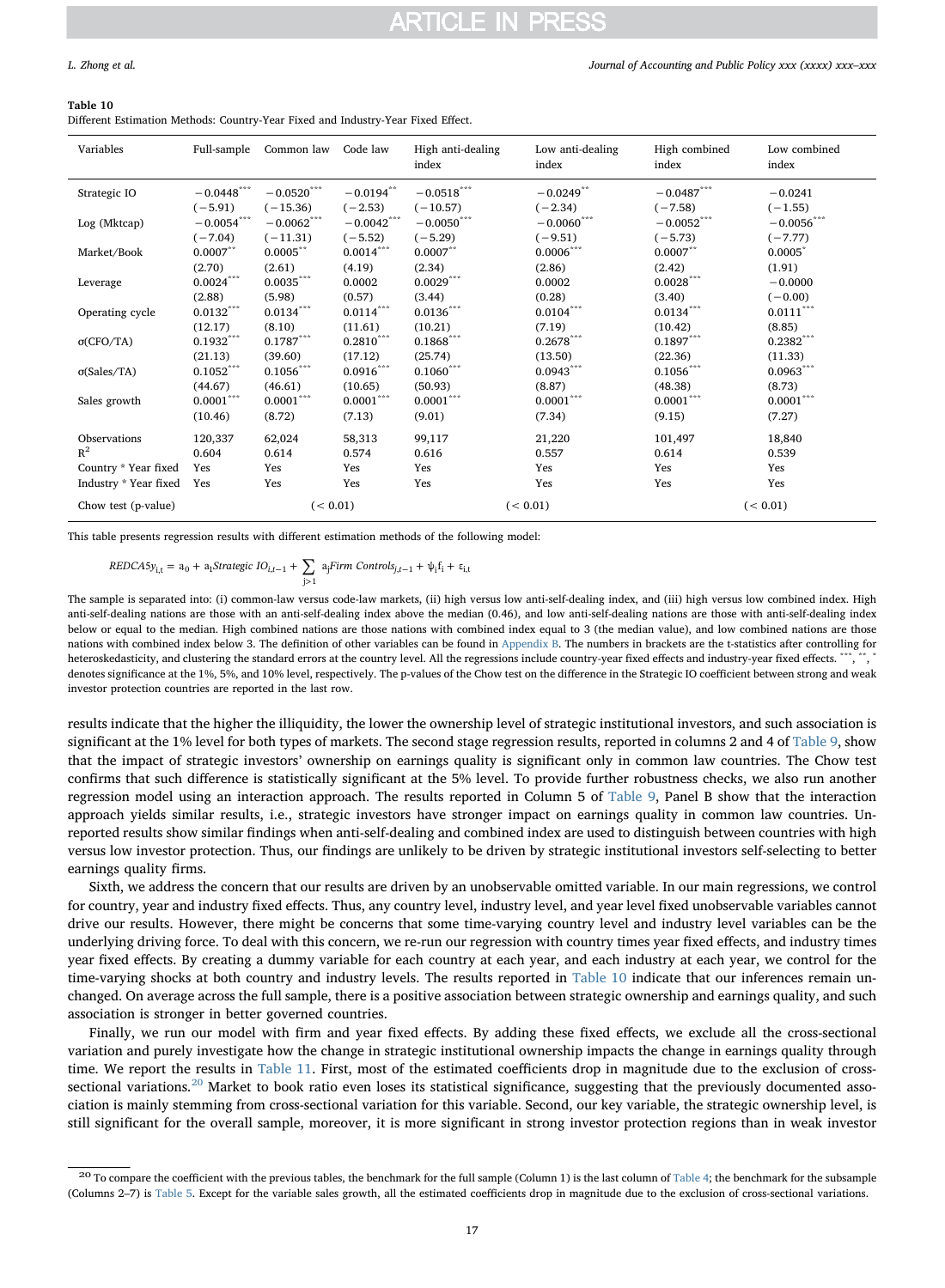<span id="page-17-0"></span>

| Table 11            |  |
|---------------------|--|
| Firm fixed effects. |  |

| Variables           | Full-sample             | Common law                        | Code law                | High anti-dealing<br>index | Low anti-dealing<br>index | High combined<br>index   | Low combined<br>index                     |
|---------------------|-------------------------|-----------------------------------|-------------------------|----------------------------|---------------------------|--------------------------|-------------------------------------------|
| Constant            | $-0.0374***$            | $-0.0358^{\ast\ast\ast}$          | $-0.0373***$            | $-0.0392^{***}\,$          | $-0.0247$                 | $-0.0398$ ***            | $-0.0122$                                 |
|                     | $(-4.03)$               | $(-2.92)$                         | $(-2.94)$               | $(-3.79)$                  | $(-1.29)$                 | $(-3.88)$                | $(-0.63)$                                 |
| Strategic IO        | $-0.0135^{***}\,$       | $-0.0208^{***}\,$                 | $-0.0057$               | $-0.0143^{***}\,$          | $-0.0055$                 | $-0.0151^{\ast\ast\ast}$ | $-0.0022$                                 |
|                     | $(-5.55)$               | $(-6.61)$                         | $(-1.24)$               | $(-5.24)$                  | $(-1.05)$                 | $(-5.64)$                | $(-0.37)$                                 |
| Log (Mktcap)        | $0.0040***$             | $0.0047^\ast{}^{\ast}{}^{\ast}{}$ | $0.0030^\mathrm{***}$   | $0.0042***$                | $0.0026^{\ast\ast}$       | $0.0042^\mathrm{***}$    | $0.0027^{\ast\ast}$                       |
|                     | (6.89)                  | (6.08)                            | (4.30)                  | (6.61)                     | (2.30)                    | (6.59)                   | (2.36)                                    |
| Market/Book         | $-0.0001$               | $-0.0001$                         | $-0.0000$               | $-0.0001$                  | $-0.0001$                 | $-0.0001$                | $-0.0002$                                 |
|                     | $(-1.05)$               | $(-1.14)$                         | $(-0.04)$               | $(-0.88)$                  | $(-0.43)$                 | $(-0.91)$                | $(-0.68)$                                 |
| Leverage            | 0.0006                  | $0.0009$ **                       | 0.0000                  | $0.0008$ **                | $-0.0005$                 | $0.0007***$              | $-0.0006$                                 |
|                     | (1.73)                  | (2.14)                            | (0.08)                  | (2.15)                     | $(-0.77)$                 | (2.09)                   | $(-0.95)$                                 |
| Operating cycle     | $0.0085***$             | $0.0080^\mathrm{***}$             | $0.0081^{\ast\ast\ast}$ | $0.0084***$                | $0.0071^{\ast\ast\ast}$   | $0.0087^\mathrm{***}$    | $0.0057^{\ast\ast}$                       |
|                     | (7.20)                  | (5.60)                            | (4.21)                  | (6.50)                     | (2.66)                    | (6.70)                   | (2.11)                                    |
| $\sigma(CFO/TA)$    | $0.1439***$             | $0.1259^{\ast\ast\ast}$           | $0.2468^{\ast\ast\ast}$ | $0.1355^{\ast\ast\ast}$    | $0.2298***$               | $0.1387^{\ast\ast\ast}$  | $0.2055^{\ast\ast\ast}$                   |
|                     | (31.54)                 | (26.64)                           | (15.69)                 | (29.19)                    | (11.64)                   | (29.99)                  | (9.45)                                    |
| $\sigma(Sales/TA)$  | $0.0505^{\ast\ast\ast}$ | $0.0499***$                       | $0.0450^\mathrm{***}$   | $0.0494***$                | $0.0546^{\ast\ast\ast}$   | $0.0489***$              | $0.0571***$                               |
|                     | (12.43)                 | (9.70)                            | (8.13)                  | (11.14)                    | (5.65)                    | (11.05)                  | (6.20)                                    |
| Sales growth        | $0.0001^{\ast\ast\ast}$ | $0.0001^{\ast\ast\ast}$           | $0.0001^{\ast\ast\ast}$ | $0.0001^{\ast\ast\ast}$    | $0.0001^{\ast\ast\ast}$   | $0.0001^\mathrm{***}$    | $0.0001$ $\hspace{-1.5mm}^{\ast\ast\ast}$ |
|                     | (8.63)                  | (6.71)                            | (5.06)                  | (7.56)                     | (3.73)                    | (7.55)                   | (4.23)                                    |
| Observations        | 120,337                 | 62,024                            | 58,313                  | 99,117                     | 21,220                    | 101,497                  | 18,840                                    |
| $R^2$               | 0.233                   | 0.221                             | 0.326                   | 0.225                      | 0.321                     | 0.229                    | 0.290                                     |
| Firm Fixed          | Yes                     | Yes                               | Yes                     | Yes                        | Yes                       | Yes                      | Yes                                       |
| Year Fixed          | Yes                     | Yes                               | Yes                     | Yes                        | Yes                       | Yes                      | Yes                                       |
| Chow Test (p-value) |                         | (< 0.01)                          |                         |                            | (< 0.01)                  |                          | (< 0.01)                                  |

This table presents regression results with different estimation methods of the following model:

 $REDCASy_{i,t} = a_0 + a_1StrategycIO_{i,t-1} + \sum_{j>1} a_j Firm Controls_{j,t-1} + \psi_i f_i + \varepsilon_{i,t}$ 

The sample is separated into: (i) common-law versus code-law markets, (ii) high versus low anti-self-dealing index, and (iii) high versus low combined index. High anti-self-dealing nations are those with an anti-self-dealing index above the median (0.46), and low anti-self-dealing nations are those with anti-self-dealing index below or equal to the median. High combined nations are those nations with combined index equal to 3 (the median value), and low combined nations are those nations with combined index below 3. The definition of the other variables can be found in [Appendix B.](#page-19-0) The numbers in brackets are the t-statistics after controlling for heteroskedasticity, and clustering the standard errors at the firm level. All the regressions include firm fixed effects and year fixed effects. \*\*\*, \*\*, \* denotes significance at the 1%, 5%, and 10% level, respectively. The p-values of the Chow test on the difference in the Strategic IO coefficient between strong and weak investor protection countries are reported in the last row.

protection regions. For example, for a given firm in the common law region, a one standard deviation increase in strategic ownership, is associated with 2.7% increase in earnings quality in the subsequent year for that firm. But such relationship diminishes in code law markets. These results are consistent with a monitoring role of strategic investors modulated by country level investor protection.

### 4.4. Additional analysis

Our sample period covers the 2008–2009 financial crisis. Thus, we investigate how the identified relationship between earnings quality and investor protection is affected by the 2008–2009 financial crisis.<sup>[21](#page-17-1)</sup> To do so, we create a dummy variable (*FinCris*) that equals 1 for the years 2008 and 2009, and 0 otherwise. In addition, we create an interaction term between FinCris and Strategic IO to examine the incremental impact of institutional investors on earnings quality during the financial crisis period. We present our results in [Table 12](#page-18-0) for different investor protection regimes. First, we find that during the financial crisis period, earnings quality is significantly lower than during other years (Columns (1) and (3)), regardless of the quality of the investor protection regime. This suggests that across all countries, firms manipulate earnings figures to a larger extent during economic downturns. Second, the interaction term is significant and negative only in better investor protection regimes (Column (2)), suggesting that institutional investors were able to curb managers' opportunistic behavior during the crisis period only when the investor protection regime is strong. This analysis further corroborates the importance of institutional investors in better investor protection markets.<sup>[22](#page-17-2)</sup>

<span id="page-17-2"></span><span id="page-17-1"></span> $^{21}$  We would like to thank an anonymous referee for suggesting to examine the effect of the financial crisis.<br> $^{22}$  In untabulated analysis, we stratify the sample into high vs low investor protection regimes accordin are very similar. The results are available upon requests.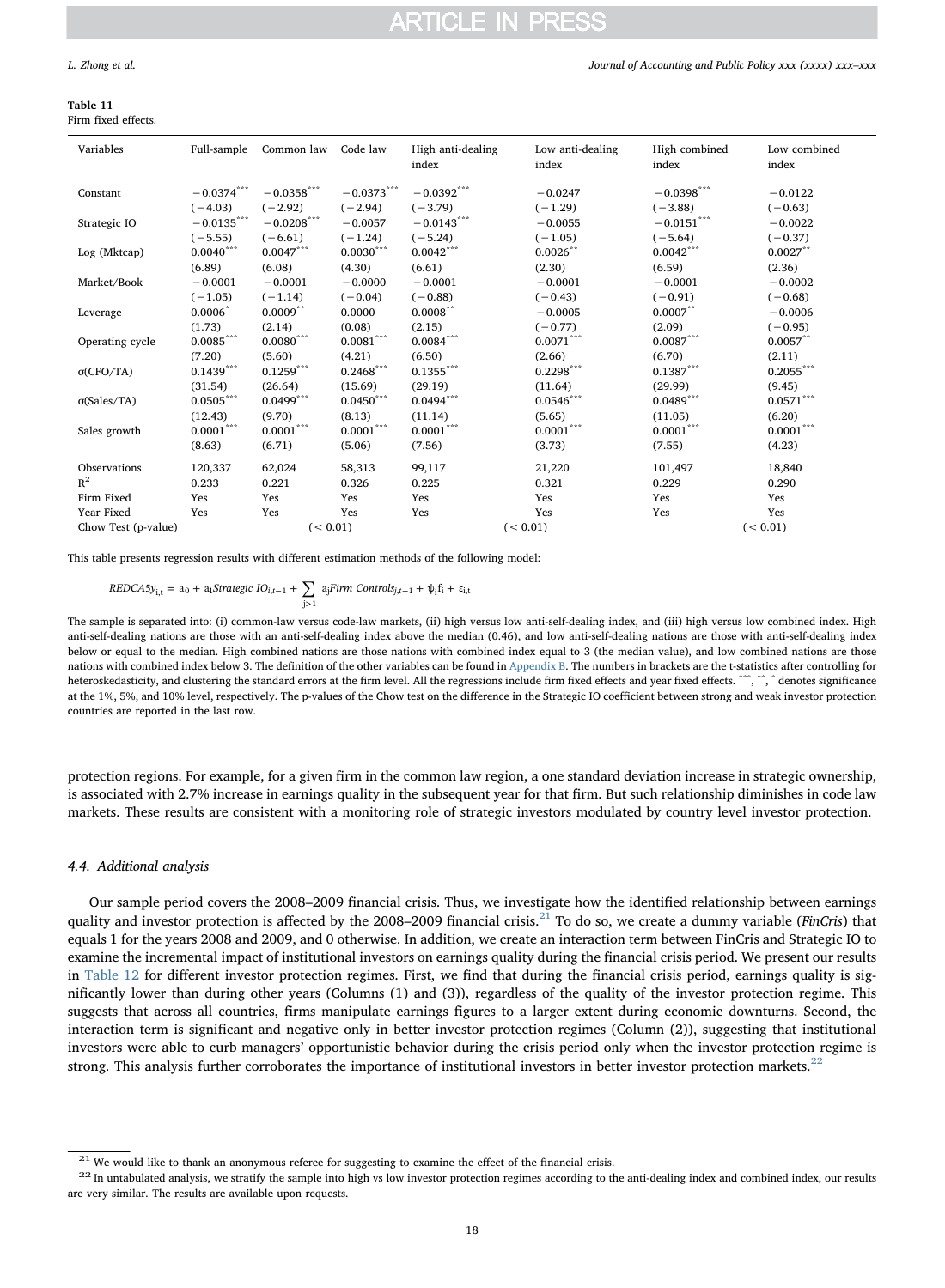#### <span id="page-18-0"></span>Table 12

The impact of the 2008–2009 crisis.

|                        | Common law              |                               | Code law                 |                          |
|------------------------|-------------------------|-------------------------------|--------------------------|--------------------------|
| Variables              | (1)                     | (2)                           | (3)                      | (4)                      |
| Constant               | $0.0600^{\ast\ast\ast}$ | $0.0600^{\ast\ast\ast}$       | $0.0502^{\ast\ast}$      | $0.0503^{\ast\ast}$      |
|                        | (4.46)                  | (4.51)                        | (2.70)                   | (2.71)                   |
| FinCris * Strategic IO |                         | $-0.0413^{**}\,$<br>$(-2.92)$ |                          | 0.0061<br>(0.66)         |
| FinCris                | $0.0197***$             | $0.0227***$                   | $0.0136^{\ast\ast\ast}$  | $0.0135^{\ast\ast\ast}$  |
|                        | (6.64)                  | (9.22)                        | (3.30)                   | (3.18)                   |
| Strategic IO           | $-0.0460^{***}\,$       | $- \, 0.0395^{***}$           | $-0.0184$ **             | $-0.0205^{***}\,$        |
|                        | $(-11.91)$              | $(-12.93)$                    | $(-2.66)$                | $(-3.20)$                |
| Log (Mktcap)           | $-0.0062^{***}\,$       | $-0.0062$ ***                 | $-0.0041^{\ast\ast\ast}$ | $-0.0041^{\ast\ast\ast}$ |
|                        | $(-10.87)$              | $(-10.72)$                    | $(-5.64)$                | $(-5.64)$                |
| Market/Book            | $0.0005***$             | $0.0005***$                   | $0.0014^{***}\,$         | $0.0014^{***}\,$         |
|                        | (2.70)                  | (2.71)                        | (4.31)                   | (4.30)                   |
| Leverage               | $0.0034^{***}\,$        | $0.0034^{\ast\ast\ast}$       | 0.0002                   | 0.0002                   |
|                        | (5.79)                  | (5.77)                        | (0.60)                   | (0.61)                   |
| Operating Cycle        | $0.0135***$             | $0.0135^{\ast\ast\ast}$       | $0.0116^{\ast\ast\ast}$  | $0.0116\sp{^{***}}$      |
|                        | (8.22)                  | (8.22)                        | (11.55)                  | (11.54)                  |
| $\sigma$ (CFO/TA)      | $0.1797^{\ast\ast\ast}$ | $0.1796***$                   | $0.2826\sp{***}$         | $0.2826***$              |
|                        | (39.83)                 | (39.87)                       | (17.43)                  | (17.44)                  |
| $\sigma(Sales/TA)$     | $0.1057^{\ast\ast\ast}$ | $0.1057^{\ast\ast\ast}$       | $0.0909***$              | $0.0909^{\ast\ast\ast}$  |
|                        | (43.82)                 | (43.88)                       | (10.64)                  | (10.64)                  |
| Sales growth           | $0.0001***$             | $0.0001***$                   | $0.0001^{\ast\ast\ast}$  | $0.0001^{\ast\ast\ast}$  |
|                        | (8.83)                  | (8.86)                        | (7.09)                   | (7.09)                   |
| Observations           | 62,024                  | 62,024                        | 58,313                   | 58,313                   |
| $R^2$                  | 0.610                   | 0.611                         | 0.570                    | 0.570                    |
| Year Fixed             | Yes                     | Yes                           | Yes                      | Yes                      |
| <b>Industry Fixed</b>  | Yes                     | Yes                           | Yes                      | Yes                      |
| Country Fixed          | Yes                     | Yes                           | Yes                      | Yes                      |

This table presents regression results to examine the impact of the 2008–2009 crisis on the association between institutional ownership and earnings quality using the following model:

 $REDCASy_{i,t} = a_0 + a_1Strategy$  *IO*<sub>*i*,t−1</sub> +  $a_2$ FinCris +  $a_3$ FinCris\*Strategic IO<sub>*i*,t−1</sub> +  $\sum a_j$ Firm Controls<sub>j,t−1</sub> +  $\psi_i$ ,f<sub>i</sub> +  $\varepsilon_{i,t}$ >  $j > 3$ 

The sample is separated into common-law versus code-law markets. The definition of the other variables can be found in [Appendix B.](#page-19-0) The numbers in brackets are the t-statistics after controlling for heteroskedasticity, and clustering the standard errors at the country level. All the regressions include industry, nation and year fixed effects. \*\*\*, \*\*, \* denotes significance at the 1%, 5%, and 10% level, respectively.

### 5. Conclusion

Prior literature indicates that higher institutional ownership is associated with better earnings quality, and evidence is mostly confined to the U.S. In this paper, we explore this relationship in a broader sample. We document a positive association between strategic institutional ownership and earnings quality across 41 countries. More importantly, we find that this association is stronger in countries with strong investor protection. Our results indicate that a one standard deviation increase in institutional ownership is associated with a 6.1% increase in earnings quality in countries with high investor protection, while a similar increase in institutional ownership is associated with only 1.4% increase in earnings quality in countries with low investor protection. We conclude that institutional investors have more incentives and/or are better able to exercise their monitoring role in countries with strong investor protection, thereby improving earnings quality. Future research can try to disentangle between these two explanations. Another possible avenue of future research would be to examine whether and how other country level variables, such as national culture, shape the relationship between strategic institutional ownership and earnings quality.

Our results have some policy implications. They suggest that in countries with low investor protection, regulatory changes that provide greater latitude to investors to monitor managers have to take place. In such countries, policymakers should prioritize the improvement of the legal and regulatory environment to reduce agency problems. Regulators of countries with high investor protection are encouraged to maintain a high level of investor protection as it helps in governing firms and disciplining managers.

### Acknowledgements

We thank Talal Al-Hayale, Yunbi An, Alfred Davis, Erdal Gunay, Lewis Johnson, Eksa Kilfoyle, George Lan, Yuanzhi (Lily) Li (FMA Discussant), Gurupdesh Pandher, Lynnette Purda, Alan Richardson, Samir Saadi, Jang Singh, Nancy Ursel, conference participants at the Asian Finance Association 2015 Annual Meeting, the 2015 Financial Management Association (FMA) Annual Meeting, and seminar participants at Queen's University and University of Windsor for their helpful comments and suggestions. All remaining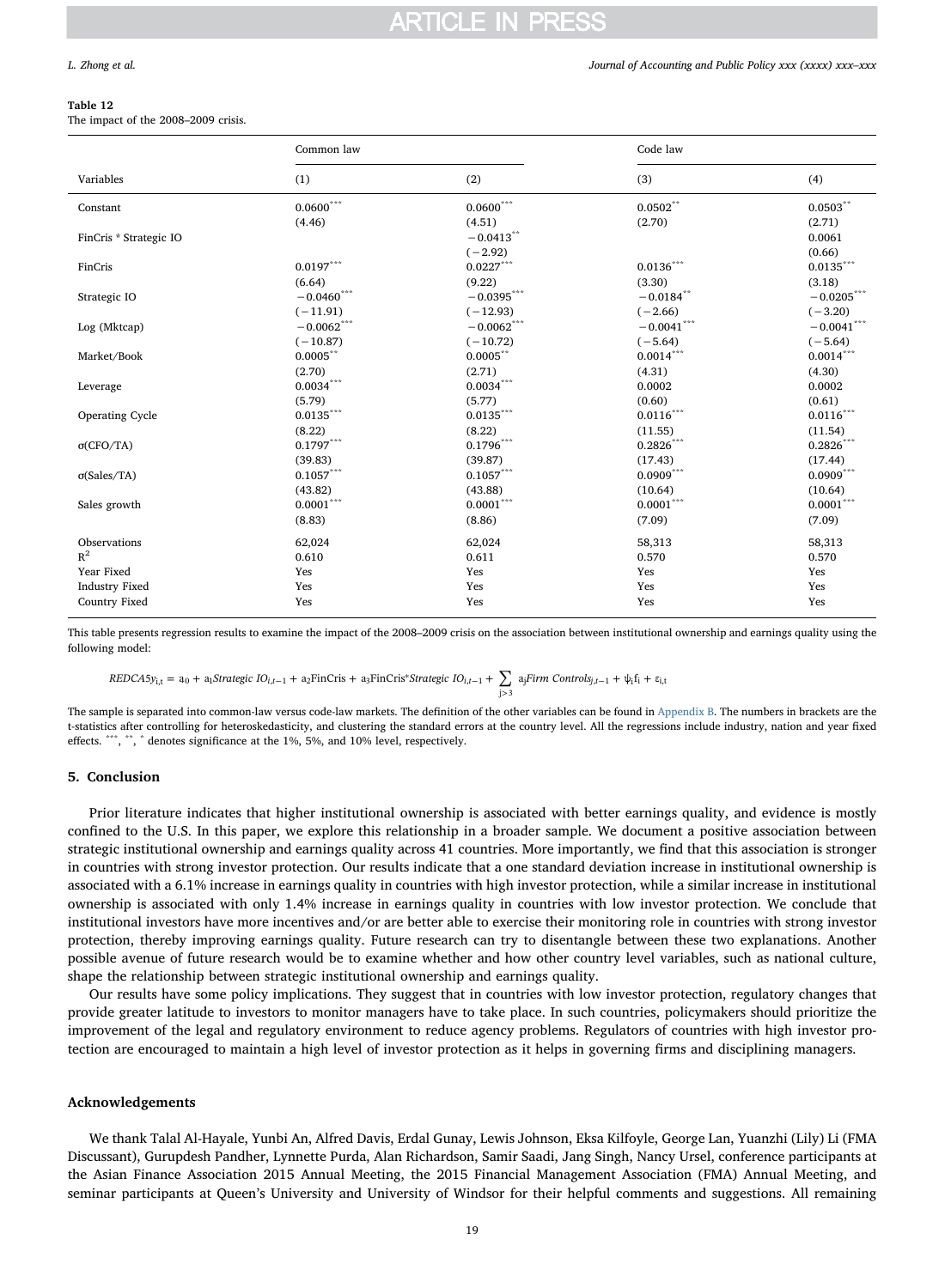errors are our own.

### <span id="page-19-1"></span>Appendix A. Country code and the corresponding country full name

| Code law     |                    | Common law   |                      |
|--------------|--------------------|--------------|----------------------|
| Country code | Country name       | Country code | Country name         |
| AR           | <b>ARGENTINA</b>   | AU           | <b>AUSTRALIA</b>     |
| AT           | <b>AUSTRIA</b>     | CA           | <b>CANADA</b>        |
| BE           | <b>BELGIUM</b>     | HK           | <b>HONG KONG</b>     |
| <b>BR</b>    | <b>BRAZIL</b>      | IN           | <b>INDIA</b>         |
| CL           | <b>CHILE</b>       | IE           | <b>IRELAND</b>       |
| CO           | <b>COLOMBIA</b>    | IL.          | <b>ISRAEL</b>        |
| DK           | <b>DENMARK</b>     | MY           | <b>MALAYSIA</b>      |
| $EG$         | <b>EGYPT</b>       | NZ           | <b>NEW ZEALAND</b>   |
| FI           | <b>FINLAND</b>     | SG           | <b>SINGAPORE</b>     |
| <b>FR</b>    | <b>FRANCE</b>      | ZA           | <b>SOUTH AFRICA</b>  |
| DE           | <b>GERMANY</b>     | <b>TH</b>    | <b>THAILAND</b>      |
| GR           | <b>GREECE</b>      | <b>GB</b>    | UNITED KINGDOM       |
| ID           | <b>INDONESIA</b>   | <b>US</b>    | <b>UNITED STATES</b> |
| IT           | <b>ITALY</b>       |              |                      |
| <b>JP</b>    | <b>JAPAN</b>       |              |                      |
| <b>JO</b>    | <b>JORDAN</b>      |              |                      |
| <b>KR</b>    | KOREA (SOUTH)      |              |                      |
| MX           | <b>MEXICO</b>      |              |                      |
| NL           | <b>NETHERLANDS</b> |              |                      |
| NO           | <b>NORWAY</b>      |              |                      |
| PE           | PERU               |              |                      |
| PH           | <b>PHILIPPINES</b> |              |                      |
| PT           | <b>PORTUGAL</b>    |              |                      |
| <b>ES</b>    | <b>SPAIN</b>       |              |                      |
| <b>SE</b>    | <b>SWEDEN</b>      |              |                      |
| CH           | SWITZERLAND        |              |                      |
| TW           | <b>TAIWAN</b>      |              |                      |
| TR           | <b>TURKEY</b>      |              |                      |

### <span id="page-19-0"></span>Appendix B. Variable definitions

| Variables | Definition | Sources |
|-----------|------------|---------|
|           |            | .       |
|           |            |         |

Panel A: Earnings Quality Measure (Measured at the firm-year level) and the corresponding variables required for the construction of such measure

| REDCA 5y        | 5-year standard deviation of performance-adjusted current accruals                                 | Authors calculation       |
|-----------------|----------------------------------------------------------------------------------------------------|---------------------------|
| CA              | Current Assets: the sum of cash and equivalents, receivables, inventories, prepaid                 | Worldscope                |
|                 | expenses and other current assets (WC02201).                                                       |                           |
| CL              | Current Liability: debt or other obligations that the company expects to satisfy within Worldscope |                           |
|                 | one year (WC03101)                                                                                 |                           |
| Cash            | The sum of cash and short-term investments (WC02001)                                               | Worldscope                |
| <b>SPCPLD</b>   | Short-term debt and current portion of long term debt (WC03051)                                    | Worldscope                |
| TA              | Total assets (WC02999)                                                                             | Worldscope                |
| <b>Netsales</b> | Gross sales and other operation revenues less discounts, returns, and allowances                   | Worldscope                |
|                 | (WC01001)                                                                                          |                           |
| ROA             | Return on Assets: Operating income after taxes (WC08326) divided by total assets                   | Worldscope                |
|                 | (WC02999)                                                                                          |                           |
| Inflation       | Inflation rate                                                                                     | <b>IMF World Economic</b> |
|                 |                                                                                                    | Outlook database          |
| GDP growth      | The growth in real per capita GDP                                                                  | <b>IMF World Economic</b> |
|                 |                                                                                                    | Outlook database          |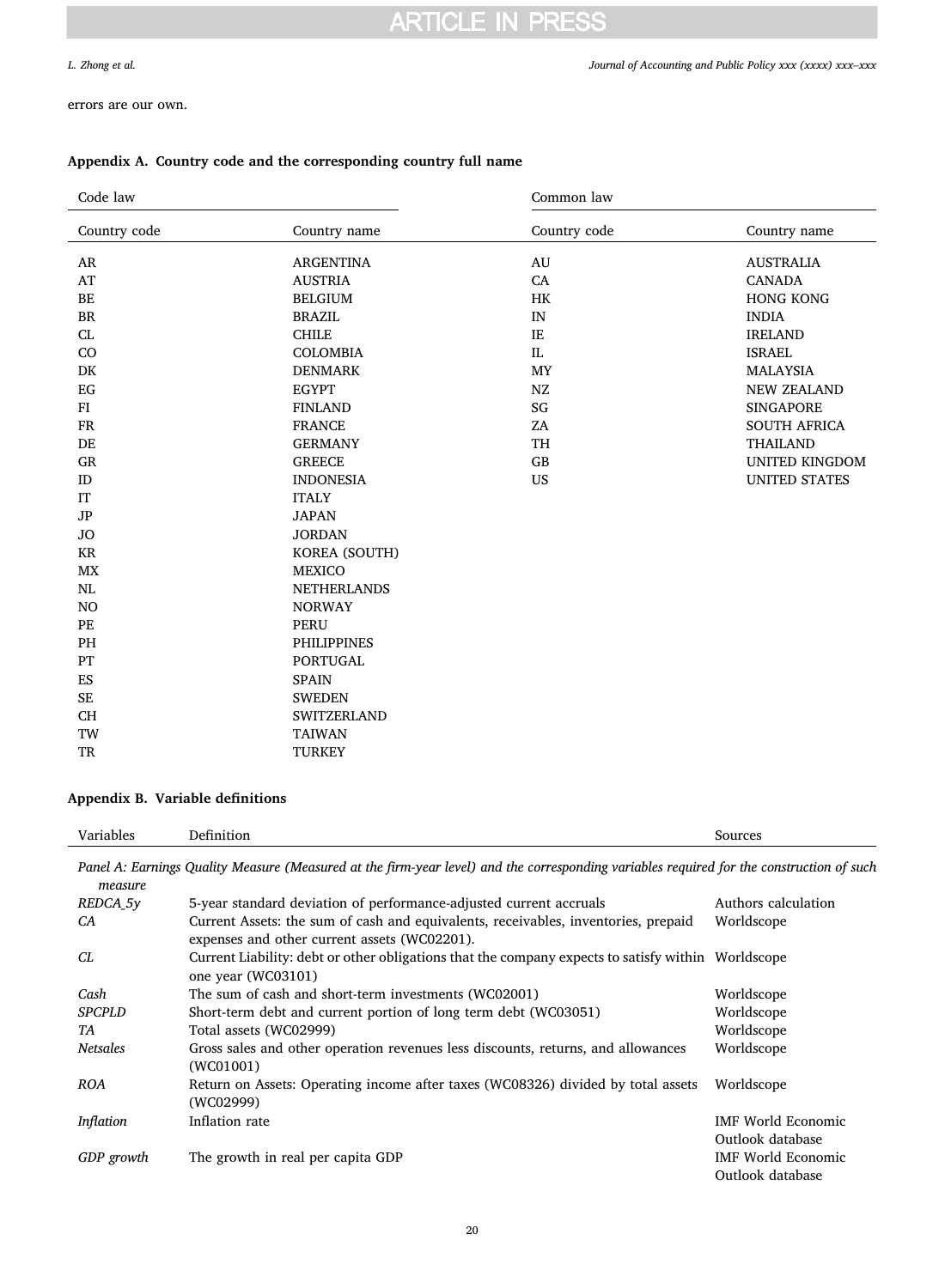|                    | Panel B: Ownership Measures (Measured at the firm year level)                                                                                                                                                                                                    |                             |
|--------------------|------------------------------------------------------------------------------------------------------------------------------------------------------------------------------------------------------------------------------------------------------------------|-----------------------------|
| Strategic IO       | Percentage of shares held by investment banks or institutions seeking long term<br>return                                                                                                                                                                        | Datastream                  |
|                    | Government_Own Percentage of shares held by governments                                                                                                                                                                                                          | Datastream                  |
| Foreign_Own        | Percentage of shares held by foreign institutions                                                                                                                                                                                                                | Datastream                  |
| Employee_Own       | Percentage of shares held by employees                                                                                                                                                                                                                           | Datastream                  |
| Corp_Own           | Percentage of shares held by other corporations                                                                                                                                                                                                                  | Datastream                  |
|                    | Panel C: Firm Level Control Variables (Measured at the firm-year level)                                                                                                                                                                                          |                             |
| ADR                | Dummy variable that indicates whether a firm has an ADR program                                                                                                                                                                                                  | Bank of New York<br>Website |
| Big 4              | Dummy variable that indicates whether a firm has a big 4 auditor                                                                                                                                                                                                 | Wordscope                   |
| Log(Analysts)      | Logarithm of Maximum monthly number of analysts in the previous year                                                                                                                                                                                             | I/B/E/S                     |
| Log(DailyCirc)     | Logarithm of newspapers and periodicals circulation per thousand inhabitants in the Djankov et al. (2010)<br>year 2000                                                                                                                                           |                             |
| <b>IFRS</b>        | Dummy variable that equals 1 if a firm adopts International Accounting Standards<br>and 0 otherwise                                                                                                                                                              | Worldscope                  |
| Leverage           | Ratio of total debt to total assets (WC08236)                                                                                                                                                                                                                    | Worldscope                  |
| Log(Mktcap)        | Logarithm of Market capitalization denominated in USD at the preceding year end<br>(in \$MM) (WC07210)                                                                                                                                                           | Worldscope                  |
| Market/Book        | Ratio of market capitalization (WC07210) to book value (WC03501) at the preceding Worldscope<br>year end (all denominated in USD)                                                                                                                                |                             |
| Operating Cycle    | Logarithm of the sum of days in receivable (WC08131) and days in inventory<br>(WC08216)                                                                                                                                                                          | Worldscope                  |
| $\sigma(CFO/TA)$   | The volatility of cash flows to total assets over the past 5 years                                                                                                                                                                                               | Worldscope                  |
| $\sigma(Sales/TA)$ | The volatility of sales to total assets over the past 5 years                                                                                                                                                                                                    | Worldscope                  |
| Sales growth       | Annual growth of sales                                                                                                                                                                                                                                           | Worldscope                  |
|                    | Panel D: Country Level Control Variables (Measured at the country level)                                                                                                                                                                                         |                             |
| Anti-dealing       | Anti-self-dealing index                                                                                                                                                                                                                                          | Djankov et al. (2008)       |
| Common Law         | Dummy variable that equals 1 if a firm is listed in a country that has a common-law La Porta et al. (2000)<br>origin and 0 otherwise                                                                                                                             |                             |
| Combined           | Combined Index that is the combination of the following three indices                                                                                                                                                                                            | La Porta et al. (2006)      |
| DIS REQ            | Disclosure index: the extent to which there is required disclosure of information for La Porta et al. (2006)<br>firms issuing securities through the prospectus                                                                                                  |                             |
| <b>LIT STD</b>     | Liability index: liability standards for investors to recover damages from issuers of La Porta et al. (2006)<br>securities, company directors, investment banks, and auditors when there have been<br>misleading disclosures in the process of security issuance |                             |
| <b>PUB ENF</b>     | Public enforcement index: the extent of the regulatory agency's investigative<br>authority and the ability to punish firms and auditors that violate security laws.                                                                                              | La Porta et al. (2006)      |
|                    | Panel E: Market Level Variables (Measured at the market-year level)                                                                                                                                                                                              |                             |
| FinCris            | Dummy variable that is set to 1 if year = 2008 or 2009 and 0 otherwise                                                                                                                                                                                           |                             |

### References

<span id="page-20-12"></span>[Amihud, Y., 2002. Illiquidity and stock returns: cross-section and time-series e](http://refhub.elsevier.com/S0278-4254(17)30068-6/h0005)ffects. J. Financ. Mark. 5, 31–56.

<span id="page-20-2"></span>[Ashbaugh, H., LaFond, R., Mayhew, B.W., 2003. Do nonaudit services compromise auditor independence? Further evidence. Account. Rev. 78, 611](http://refhub.elsevier.com/S0278-4254(17)30068-6/h0010)–639.

<span id="page-20-0"></span>Ball, R., Kothari, S.P., Robin, A., 2000. The eff[ect of international institutional factors on properties of accounting earnings. J. Account. Econ. 29, 1](http://refhub.elsevier.com/S0278-4254(17)30068-6/h0015)–51.

<span id="page-20-6"></span>[Ball, R., Robin, A., Wu, J.S., 2003. Incentive versus standards, properties of accounting numbers in four East Asian countries, and implications of acceptance of IAS. J.](http://refhub.elsevier.com/S0278-4254(17)30068-6/h0020) [Account. Econ. 36, 235](http://refhub.elsevier.com/S0278-4254(17)30068-6/h0020)–270.

<span id="page-20-10"></span>[Barth, M.E., Elliot, J.A., Finn, M.W., 1999. Market rewards associated with patterns of increasing earnings. J. Account. Res. 37, 387](http://refhub.elsevier.com/S0278-4254(17)30068-6/h0025)–413.

[Becht, M., Julian, F., Colin, M., Stefano, R., 2009. Returns to shareholder activism: evidence from a clinical study of the Hermes UK focus fund. Rev. Financ. Stud. 22,](http://refhub.elsevier.com/S0278-4254(17)30068-6/h0030) 3093–[3129.](http://refhub.elsevier.com/S0278-4254(17)30068-6/h0030)

<span id="page-20-11"></span><span id="page-20-9"></span>Becker, C.L., DeFond, M.L., Jiambalvo, J., Subramanyam, K.R., 1998. The eff[ect of audit quality on earnings management. Contemp. Account. Res. 15, 1](http://refhub.elsevier.com/S0278-4254(17)30068-6/h0035)–24. [Bekaert, G., Harvey, C.R., Lundblad, C., 2007. Liquidity and expected returns: lessons from emerging markets. Rev. Financ. Stud. 20, 1783](http://refhub.elsevier.com/S0278-4254(17)30068-6/h0040)–1831.

<span id="page-20-1"></span>[Ben-Nasr, H., Boubakri, N., Cosset, J.C., 2015. Earnings quality in privatized](http://refhub.elsevier.com/S0278-4254(17)30068-6/h0045) firms: the role of state and foreign owners. J. Account. Public Policy 34, 392–416. Bhide, A., 1994. Efficient markets, defi[cient governance: U.S. securities regulations protect investors and enhance market liquidity: But do they alienate managers and](http://refhub.elsevier.com/S0278-4254(17)30068-6/h0050)

<span id="page-20-4"></span>[shareholders? Harv. Bus. Rev. 72, 128](http://refhub.elsevier.com/S0278-4254(17)30068-6/h0050)–140. Boubaker, S., Chourou, L., Himick, D., Saadi, S., 2017. It's about time! The infl[uence of institutional investment horizon on corporate social responsibility. Thunderbird](http://refhub.elsevier.com/S0278-4254(17)30068-6/h0055) [Int. Bus. Rev. 59, 1](http://refhub.elsevier.com/S0278-4254(17)30068-6/h0055)–45.

<span id="page-20-7"></span>Bowen, R.M., Ducharme, L., Shores, D., 1995. Stakeholders' [implicit claims and accounting method choice. J. Account. Econ. 20, 255](http://refhub.elsevier.com/S0278-4254(17)30068-6/h0060)–295.

<span id="page-20-3"></span>[Bricker, R., Markarian, G., 2015. Institutional investors and insider trading pro](http://refhub.elsevier.com/S0278-4254(17)30068-6/h0065)fitability. Eur. Account. Rev. 24, 495–518.

<span id="page-20-8"></span>[Brockman, P., Chung, D.Y., 2003. Investor protection and](http://refhub.elsevier.com/S0278-4254(17)30068-6/h0070) firm liquidity. J. Financ. 58, 921–937.

<span id="page-20-5"></span>[Brockman, P., Chung, D.Y., Yan, X., 2009. Block ownership, trading activity, and market liquidity. J. Financ. Quant. Anal. 44, 1403](http://refhub.elsevier.com/S0278-4254(17)30068-6/h0075)–1426.